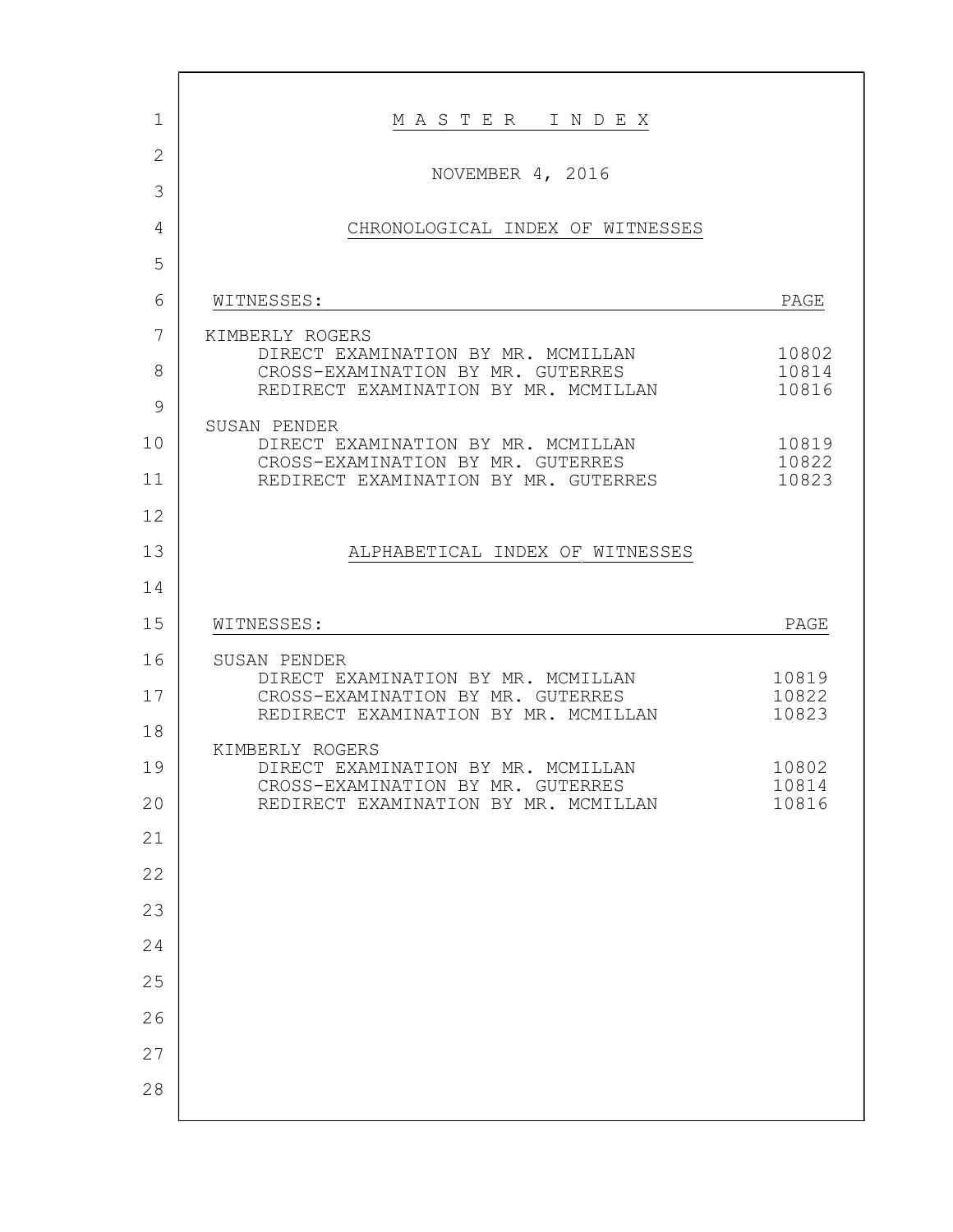| $\,1\,$        |             | MASTER INDEX     |          |                       |  |
|----------------|-------------|------------------|----------|-----------------------|--|
| $\mathbf{2}$   |             |                  |          |                       |  |
| $\mathfrak{Z}$ |             | NOVEMBER 4, 2016 |          |                       |  |
| $\sqrt{4}$     |             |                  |          |                       |  |
| 5              |             | EXHIBITS         |          |                       |  |
| $\epsilon$     | PLAINTIFF'S | MARKED           | RECEIVED | WITHDRAWN<br>REJECTED |  |
| $\sqrt{ }$     | 796         | 10813            |          |                       |  |
| $\,8\,$        |             |                  |          |                       |  |
| $\mathsf 9$    |             |                  |          |                       |  |
| $10$           |             |                  |          |                       |  |
| $11\,$         |             |                  |          |                       |  |
| $12\,$         |             |                  |          |                       |  |
| 13             |             |                  |          |                       |  |
| $1\,4$         |             |                  |          |                       |  |
| $1\,5$         |             |                  |          |                       |  |
| 16             |             |                  |          |                       |  |
| $17\,$         |             |                  |          |                       |  |
| $1\,8$         |             |                  |          |                       |  |
| 19             |             |                  |          |                       |  |
| 20             |             |                  |          |                       |  |
| 21             |             |                  |          |                       |  |
| 22             |             |                  |          |                       |  |
| 23             |             |                  |          |                       |  |
| 24             |             |                  |          |                       |  |
| 25             |             |                  |          |                       |  |
| 26             |             |                  |          |                       |  |
| 27             |             |                  |          |                       |  |
| 28             |             |                  |          |                       |  |
|                |             |                  |          |                       |  |

г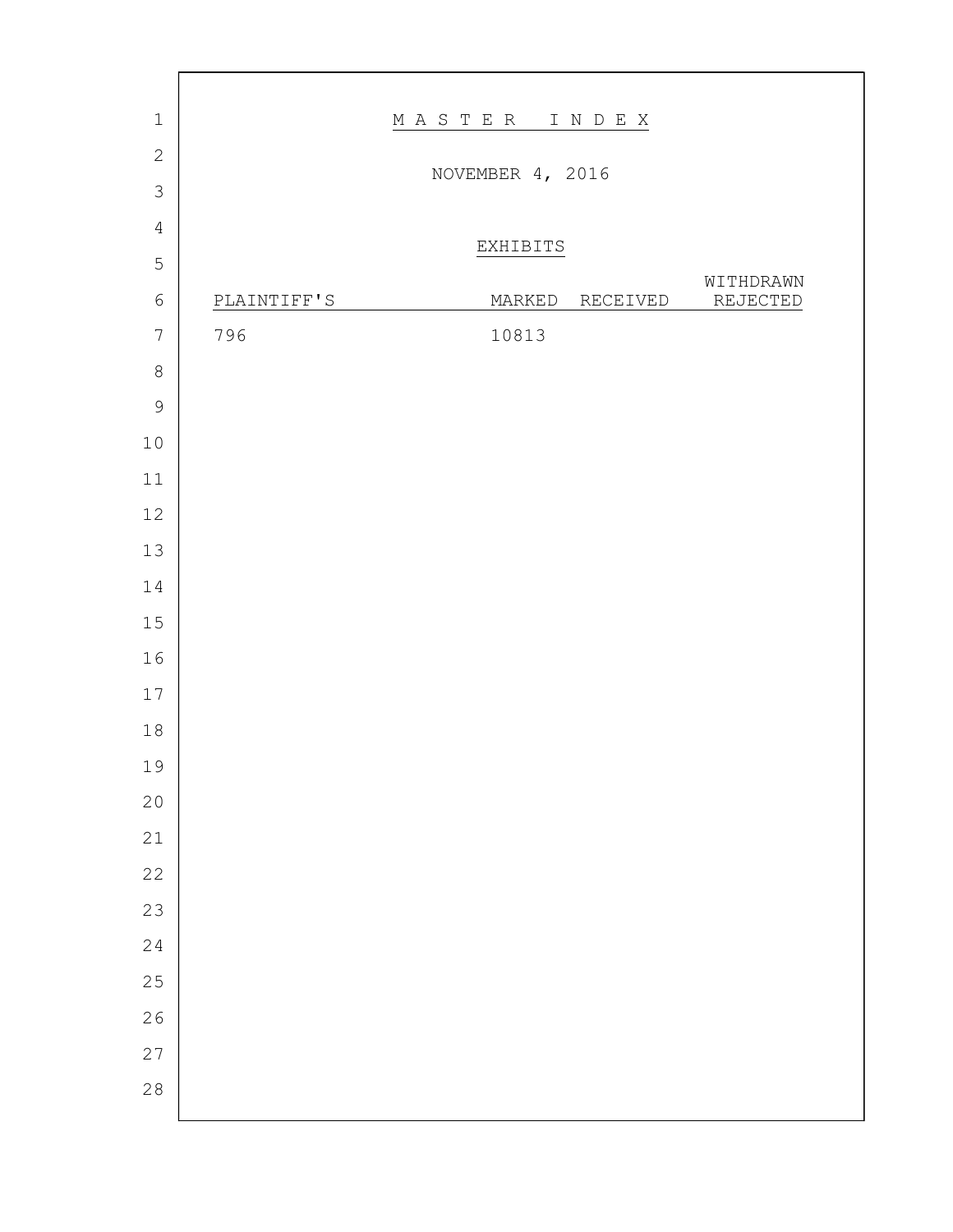| 1  | CASE NUMBER: BC470714    |                                                           |
|----|--------------------------|-----------------------------------------------------------|
| 2  | CASE NAME:               | DUVAL V COUNTY OF LOS ANGELES, ET AL                      |
| 3  |                          | LOS ANGELES, CALIFORNIA FRIDAY, NOVEMBER 4, 2016          |
| 4  |                          | DEPARTMENT: 89 HON. WILLIAM A. MACLAUGHLIN, JUDGE         |
| 5  | APPEARANCES:             | (AS HERETOFORE NOTED.)                                    |
| 6  | REPORTER:                | ALISIA PATRICIO, CSR NO. 13606                            |
| 7  | TIME:                    | 9:11 A.M.                                                 |
| 8  |                          |                                                           |
| 9  |                          | $---000---$                                               |
| 10 |                          |                                                           |
| 11 |                          | THE COURT: ALL RIGHT. EVERYONE MAY BE                     |
| 12 |                          | SEATED. WE'RE ON THE RECORD. EVERYONE IS PRESENT.         |
| 13 |                          | GOOD MORNING TO ALL OF OUR JURORS. JUST A QUICK WORD      |
| 14 |                          | OF WHAT WE'RE GOING TO DO. YOU'RE GOING TO BE HEARING     |
| 15 |                          | SOME ADDITIONAL EVIDENCE AT THIS TIME. THIS WILL BE       |
| 16 |                          | FAIRLY BRIEF. FOLLOWING THAT, IT WILL TAKE ME -- AFTER    |
| 17 |                          | WE HEAR WHAT EVIDENCE WE'RE GOING TO HEAR, IT'S GOING     |
| 18 |                          | TO TAKE ME A LITERALLY JUST A COUPLE OF MINUTES TO PUT    |
| 19 |                          | TOGETHER THE INSTRUCTION THAT I WILL GIVE YOU.<br>THERE'S |
| 20 |                          | GOING TO BE ONE SINGLE INSTRUCTION. AND WE HAVE THE       |
| 21 |                          | VERDICT FORM READY, AND THERE WILL BE CLOSING ARGUMENTS   |
| 22 |                          | ON THIS PHASE OF THE CASE AFTER THE EVIDENCE AND AFTER    |
| 23 |                          | I'VE SHOWN COUNSEL WHAT THE INSTRUCTION WILL BE.          |
| 24 |                          | FOLLOWING THOSE CLOSING ARGUMENTS, YOU'RE                 |
| 25 |                          | GOING TO BE SENT OUT TO DELIBERATE. WE EXPECT TO HAVE     |
| 26 | YOU OUT WITHIN THE HOUR. |                                                           |
| 27 |                          | SO AT THIS TIME, MR. MCMILLAN, DO YOU WANT TO             |
| 28 | CALL YOUR FIRST WITNESS. |                                                           |
|    |                          |                                                           |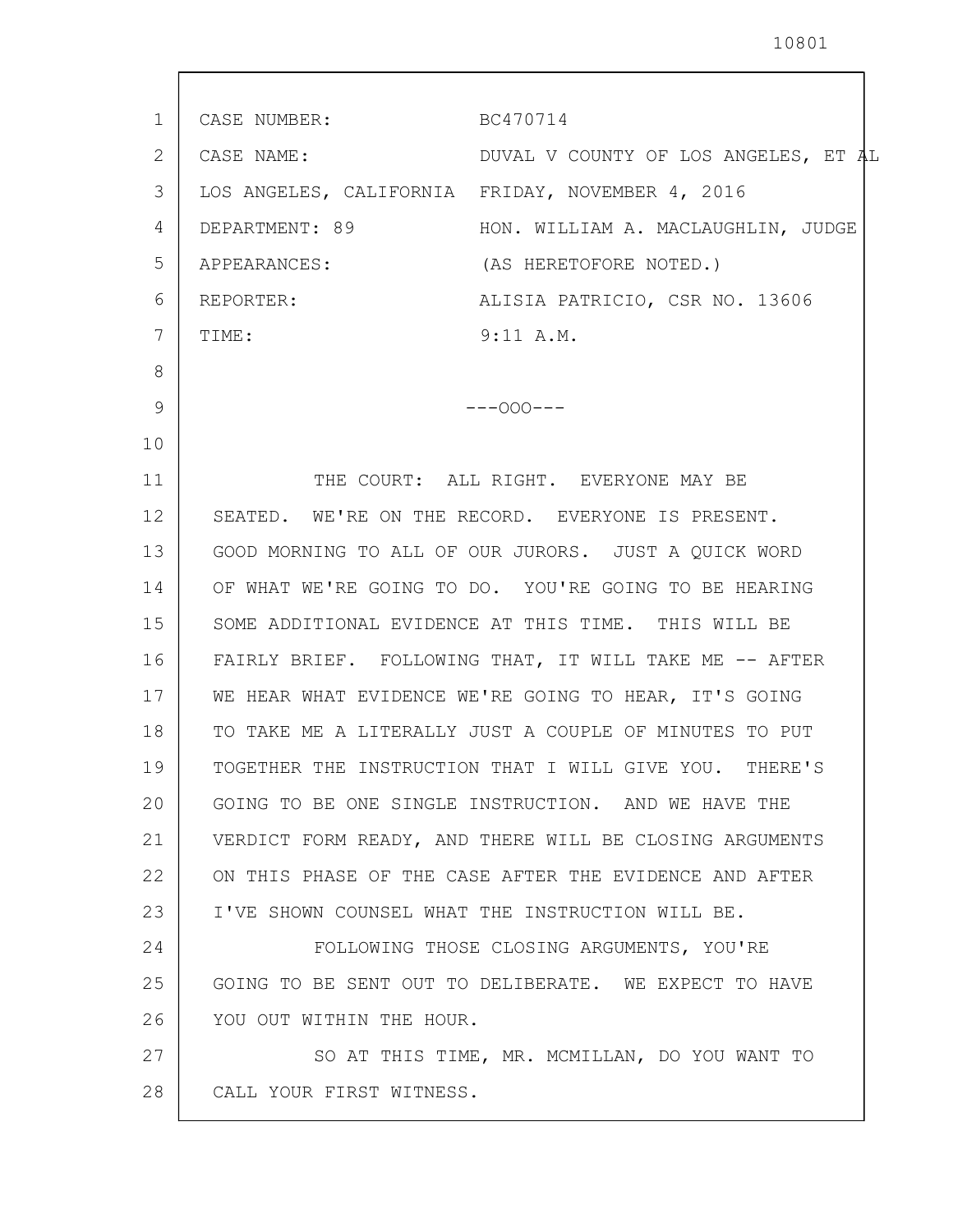| 1  | MR. MCMILLAN: YES, YOUR HONOR. PLAINTIFF                |
|----|---------------------------------------------------------|
| 2  | CALLS MS. KIMBERLY ROGERS.                              |
| 3  | THE COURT: MS. ROGERS I EXCUSED YOU BEFORE WE           |
| 4  | NOW HAVE TO SWEAR YOU AGAIN.                            |
| 5  |                                                         |
| 6  | KIMBERLY ROGERS,                                        |
| 7  | WAS CALLED AS A WITNESS AND, HAVING BEEN FIRST DULY     |
| 8  | SWORN, WAS EXAMINED AND TESTIFIED AS FOLLOWS:           |
| 9  |                                                         |
| 10 | THE CLERK: THANK YOU. YOU MAY BE SEATED.                |
| 11 | FOR THE RECORD, PLEASE STATE YOUR NAME AND SPELL YOUR   |
| 12 | FIRST AND LAST NAME FOR THE REPORTER.                   |
| 13 | THE WITNESS: K-I-M-B-E-R-L-Y, R-O-G-E-R-S.              |
| 14 | THE COURT: THANK YOU.                                   |
| 15 | GO AHEAD, MR. MCMILLAN.                                 |
| 16 | MR. MCMILLAN: THANK YOU, YOUR HONOR.                    |
| 17 |                                                         |
| 18 | DIRECT EXAMINATION                                      |
| 19 | BY MR. MCMILLAN:                                        |
| 20 | MS. ROGERS, YOU UNDERSTAND WHY YOU'RE HERE<br>0         |
| 21 | TODAY; RIGHT?                                           |
| 22 | A<br>YES.                                               |
| 23 | WE'LL JUST GET INTO IT THEN.<br>Q                       |
| 24 | AM I CORRECT THAT FOR THE CALENDAR YEAR 2015,           |
| 25 | YOUR TOTAL PAY AND BENEFIT, THE VALUE OF YOUR TOTAL PAY |
| 26 | AND BENEFITS WAS \$152,115?                             |
| 27 | THAT MAY BE AROUND THAT FIGURE.<br>A                    |
| 28 | THE YEAR PRIOR TO THAT, 2014, IT WAS \$131,524?<br>Q    |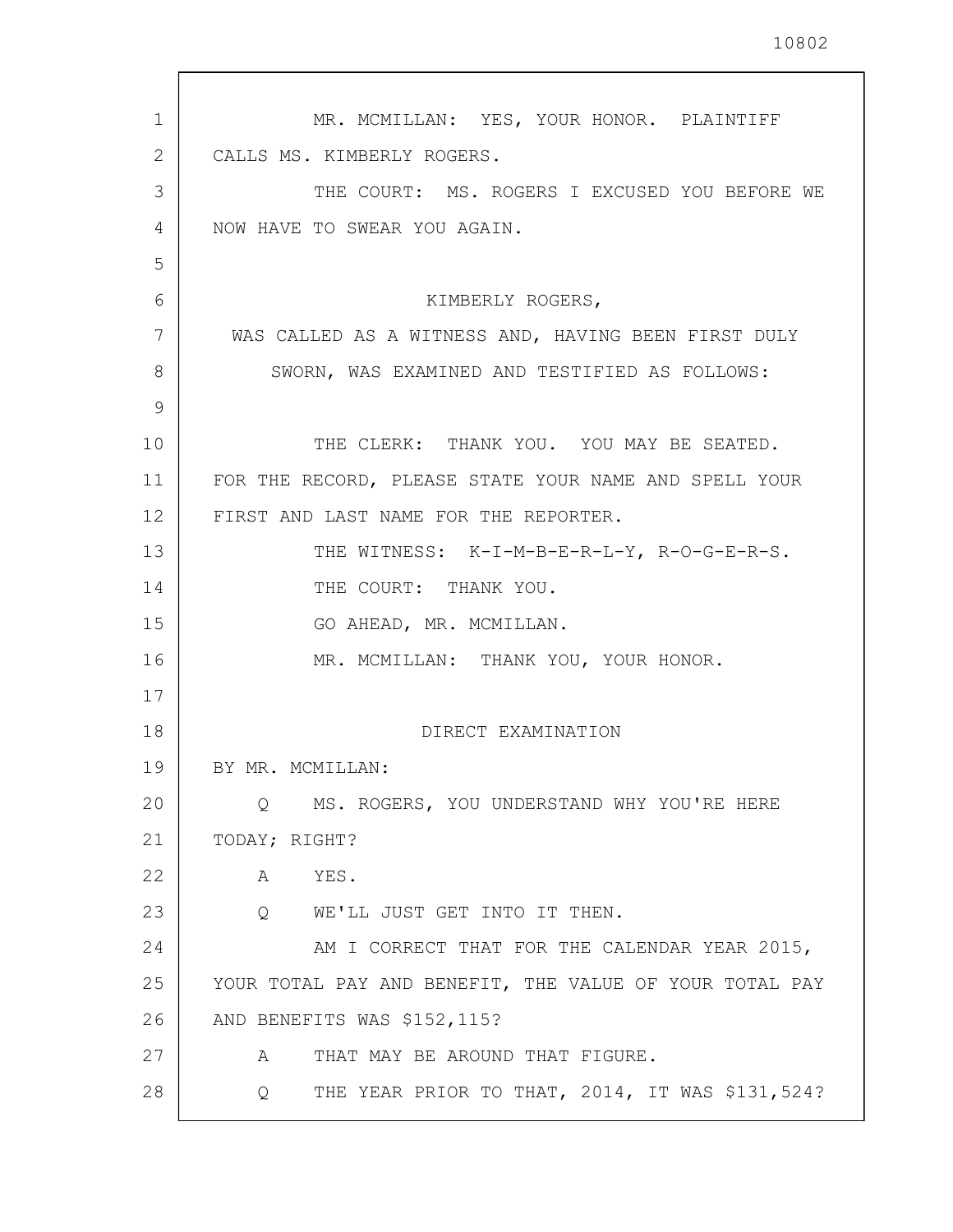| $\mathbf{1}$ | MR. GUTERRES: OBJECTION. RELEVANCE.                         |
|--------------|-------------------------------------------------------------|
| 2            | THE COURT: SUSTAINED.                                       |
| 3            | BY MR. MCMILLAN:                                            |
| 4            | Q YOU OWN A HOME; CORRECT?                                  |
| 5            | A YES.                                                      |
| 6            | Q YOUR HOME CURRENTLY IS VALUED AT \$717,659;               |
| 7            | CORRECT?                                                    |
| 8            | A NO.                                                       |
| 9            | O WHEN'S THE LAST TIME THAT YOU HAD A FORMAL                |
| 10           | APPRAISAL ON YOUR HOME?                                     |
| 11           | A SEPTEMBER 2016. I DON'T KNOW IF IT'S A                    |
| 12           | FORMAL, BUT.                                                |
| 13           | Q WELL, DID SOMEBODY COME OUT FROM --                       |
| 14           | YES.<br>A                                                   |
| 15           | $Q_{\rm max}$<br>WAIT UNTIL I'M FINISHED WITH THE QUESTION. |
| 16           | DID SOMEBODY COME OUT FROM A PROFESSIONAL                   |
| 17           | ORGANIZATION, SOMEBODY WITH A LICENSE, AND EVALUATE AND     |
| 18           | VALUE, APPRAISE YOUR HOME?                                  |
| 19           | A WE REFINANCED, SO YES. THEY CONDUCTED AN                  |
| 20           | APPRAISAL.                                                  |
| 21           | DO YOU RECALL THE EXACT VALUE IN TERMS OF THE<br>Q          |
| 22           | AMOUNT THAT THEY PLACED ON YOUR HOME?                       |
| 23           | \$600,000.<br>A                                             |
| 24           | WHEN WAS IT THAT YOU REFI'D?<br>$Q \qquad \qquad$           |
| 25           | A SEPTEMBER 2016, THIS YEAR.                                |
| 26           | Q SO JUST LAST MONTH?                                       |
| 27           | A YES. WAIT, NO, WE'RE IN NOVEMBER NOW, SO                  |
| 28           | SEPTEMBER.                                                  |
|              |                                                             |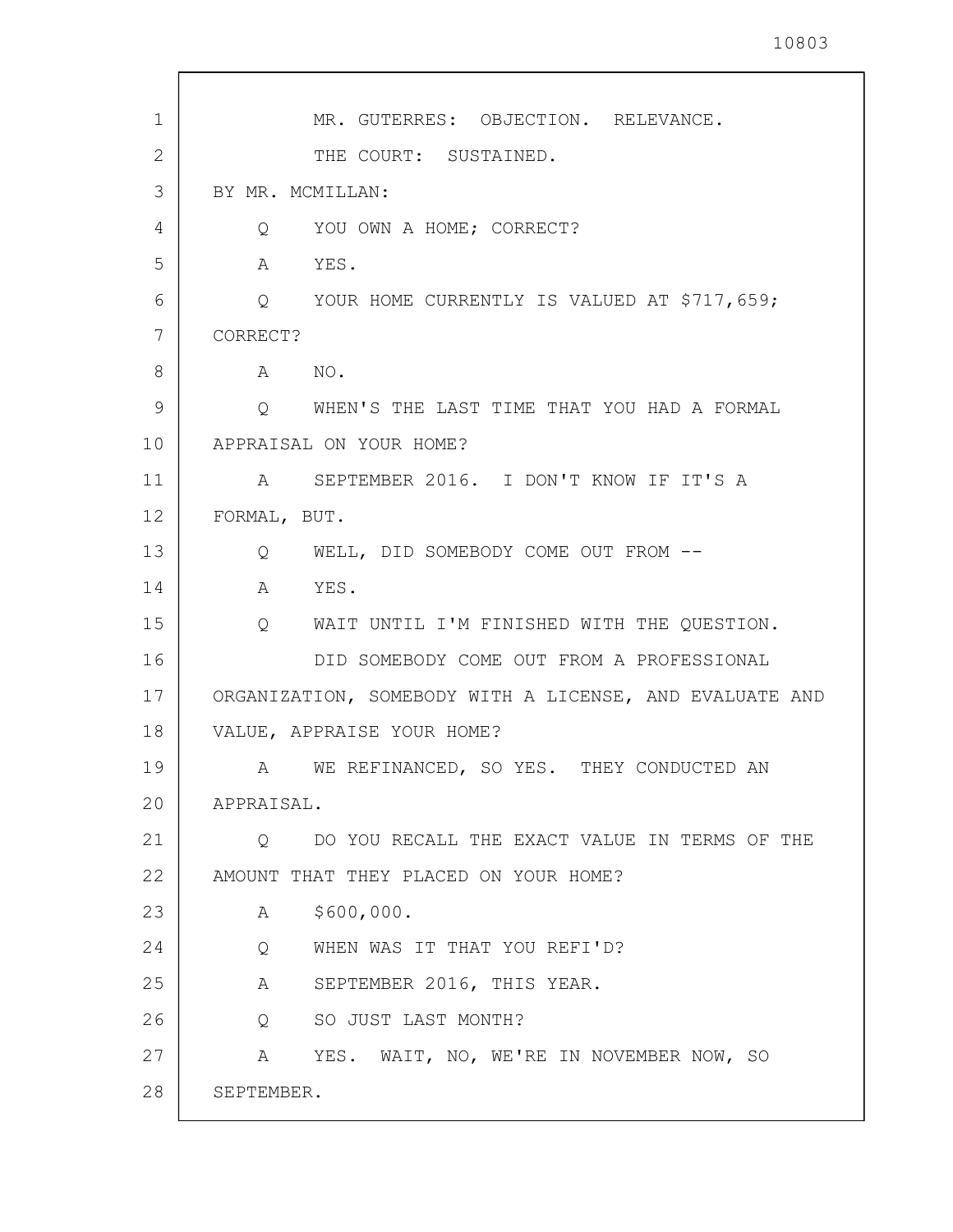| $\mathbf{1}$ | OH, RIGHT. SORRY.<br>Q                              |
|--------------|-----------------------------------------------------|
| 2            | WHAT WAS THE TOTAL AMOUNT OF THE DEBT THAT YOU      |
| 3            | INCURRED IN THAT REFI?                              |
| 4            | \$345,000.<br>$A \quad \alpha$                      |
| 5            | DID YOU DO THAT REFINANCING BECAUSE YOU<br>Q        |
| 6            | ASSUMED WHAT THE VERDICT WOULD BE IN THIS TRIAL AND |
| 7            | YOU'RE TRYING TO HIDE ASSETS?                       |
| 8            | MR. GUTERRES: OBJECTION --                          |
| 9            | THE WITNESS: ABSOLUTELY NOT.                        |
| 10           | MR. GUTERRES: NO FOUNDATION. SPECULATION.           |
| 11           | THE WITNESS: NO.                                    |
| 12           | THE COURT: OVERRULED. SHE'S ANSWERED THE            |
| 13           | QUESTION.                                           |
| 14           | GO AHEAD.                                           |
| 15           | BY MR. MCMILLAN:                                    |
| 16           | DO YOU OWN ANY OTHER HOMES ANY RENTAL PROPERTY<br>Q |
| 17           | OF ANY KIND?                                        |
| 18           | A<br>NO.                                            |
| 19           | Q<br>YOU'RE MARRIED?                                |
| 20           | MR. GUTERRES: OBJECTION. RELEVANCE.                 |
| 21           | THE COURT: SUSTAINED.                               |
| 22           | MR. MCMILLAN: YOUR HONOR, CAN I HAVE A              |
| 23           | SIDEBAR?                                            |
| 24           | THE COURT: NOT ON THAT.                             |
| 25           | BY MR. MCMILLAN:                                    |
| 26           | Q IS THERE ANY OTHER SOURCE OF INCOME IN YOUR       |
| 27           | HOUSEHOLD BESIDES YOU?                              |
| 28           | MR. GUTERRES: OBJECTION. RELEVANCE.                 |
|              |                                                     |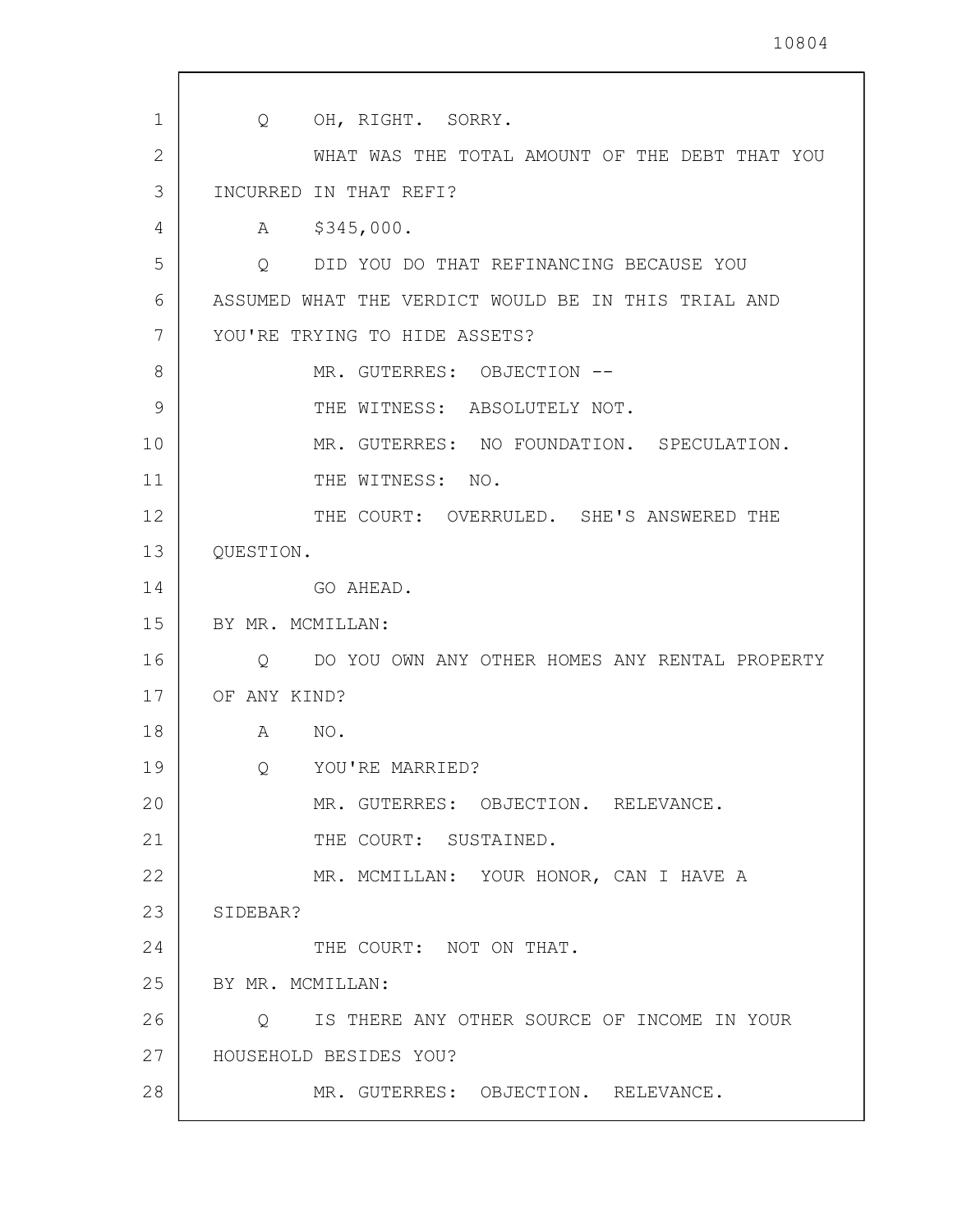1 2 3 4 5 6 7 8 9 10 11 12 13 14 15 16 17 18 19 20 21 22 23 24 25 26 27 28 THE COURT: SUSTAINED. MR. MCMILLAN: THANK YOU, YOUR HONOR. I HAVE NO FURTHER QUESTIONS. THE COURT: MR. GUTERRES? MR. MCMILLAN: OH, I'M SORRY. I DO. BY MR. MCMILLAN: Q YOUR RETIREMENT, YOU'VE BEEN WITH THE COUNTY OF LOS ANGELES DEPARTMENT OF CHILDREN AND FAMILY SERVICES FOR HOW MANY YEARS? A 19 YEARS. Q 19 YEARS. AND AT SOME POINT WHEN YOU RETIRE, YOU'RE VESTED IN THE RETIREMENT PROGRAM; CORRECT? A YES. Q WHAT ARE THE BENEFITS THAT YOU ANTICIPATE YOU WILL BE GAINING FROM THAT INVESTMENT? A I DON'T KNOW. Q WHAT'S THE TOTAL AMOUNT OF THAT INVESTMENT, THE VALUE OF THAT INVESTMENT, YOUR RETIREMENT? A IT WAS INCLUDED IN THAT FIGURE THAT YOU MENTIONED, THE 152. IT'S AROUND 20,000. I JUST STARTED 401 PROGRAM. Q SO THEY HAVE A 401(K) PROGRAM, OR IT MIGHT BE A DIFFERENT SUBPARAGRAPH, BUT -- A THAT'S WHAT'S INCLUDED IN THE AMOUNT THAT YOU QUOTED. Q OKAY. AND IN ADDITION TO 401 PROGRAM, ISN'T THERE ALSO A SEPARATE VESTING IN A SEPARATE RETIREMENT PROGRAM, 401(K), SOMETHING YOU CAN DO ADDITIONALLY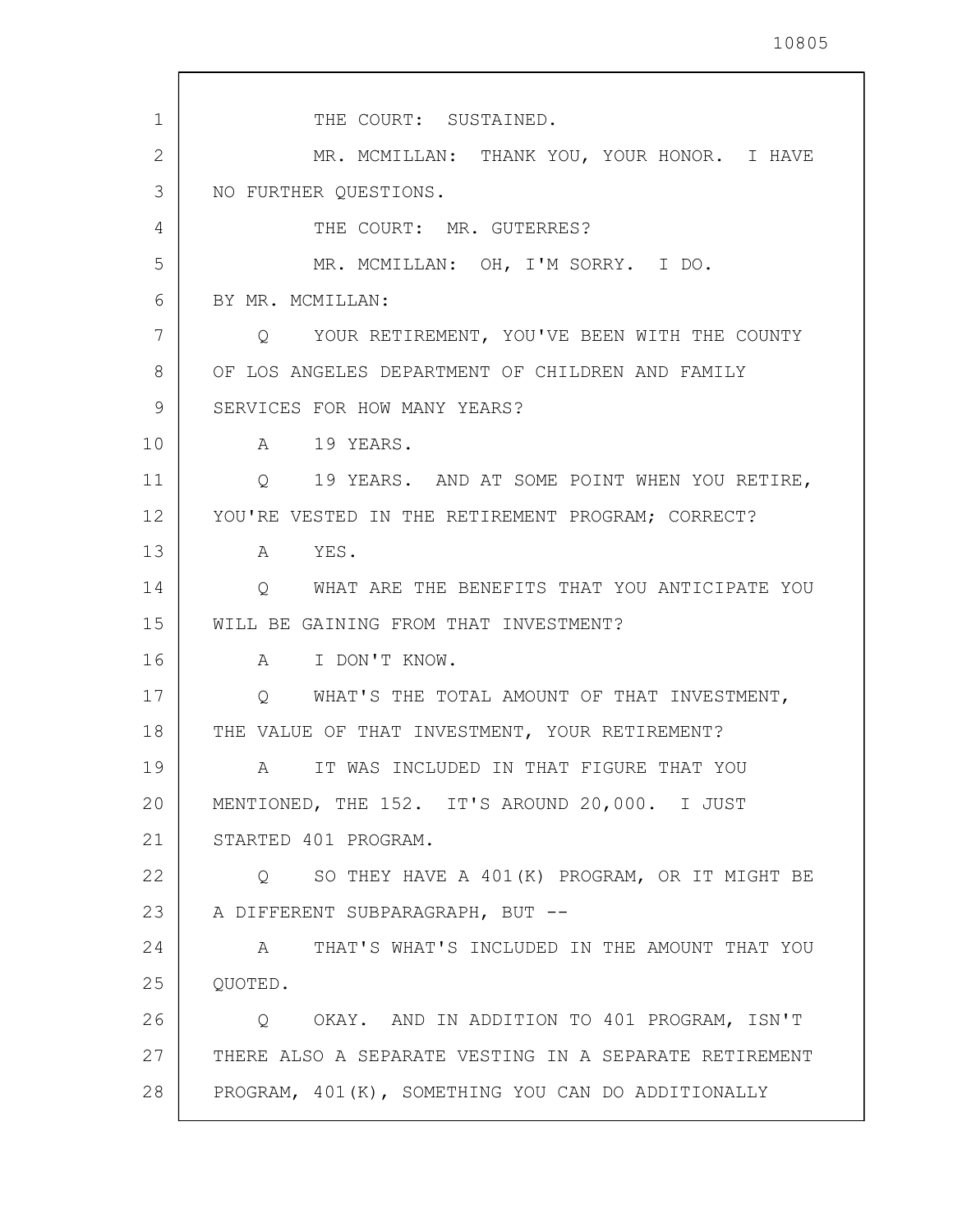1 2 3 4 5 6 7 8 9 10 11 12 13 14 15 16 17 18 19 20 21 22 23 24 25 26 27 28 THAT'S VOLUNTARY; CORRECT? A THAT'S -- WHAT I JUST MENTIONED WAS WHAT YOU'RE TALKING ABOUT. Q SO I'M TALKING ABOUT THE PART OF YOUR RETIREMENT PROGRAM THAT IS NOT COMPRISED OF A 401 COUNTING, WHAT IS THAT? A I DON'T KNOW. I BELIEVE YOU'RE REFERRING TO MY PENSION. Q CORRECT. A I DON'T KNOW WHAT THAT IS AT THIS TIME. Q DO YOU KNOW WHETHER OR NOT YOUR PENSION IS CALCULATED AS A PERCENTAGE OF THE AVERAGE OF YOUR LAST THREE YEARS' HIGHEST SALARY? A I'M NOT SURE IN REGARDS TO HOW IT'S CALCULATED OR -- IT IS BASED ON THE YEARS THAT YOU WORKED, YES. Q DO YOU HAVE ANY UNDERSTANDING AS TO WHETHER OR NOT YOUR -- WELL, LET ME JUST ASK IT THIS WAY: AT SOME POINT BEFORE YOU SIGNED ON TO THE PENSION PROGRAM, SOMEBODY EXPLAINED TO YOU HOW IT WORKED; RIGHT? A YES, WHEN I STARTED BACK IN 1997, YES. Q AND YOU HAVEN'T TRACKED IT OR LOOKED AT IT SINCE 1997? A I'M NOT RETIRING ANY TIME SOON. I CAN'T TOUCH IT, SO NOT REALLY, NO. Q IS IT YOUR UNDERSTANDING THAT WHEN YOU DO RETIRE, THAT YOU'LL RETIRE WITH 90 PERCENT OF THE AVERAGE OF YOUR LAST THREE YEARS' HIGHEST SALARY FOR THE REST OF YOUR LIFE?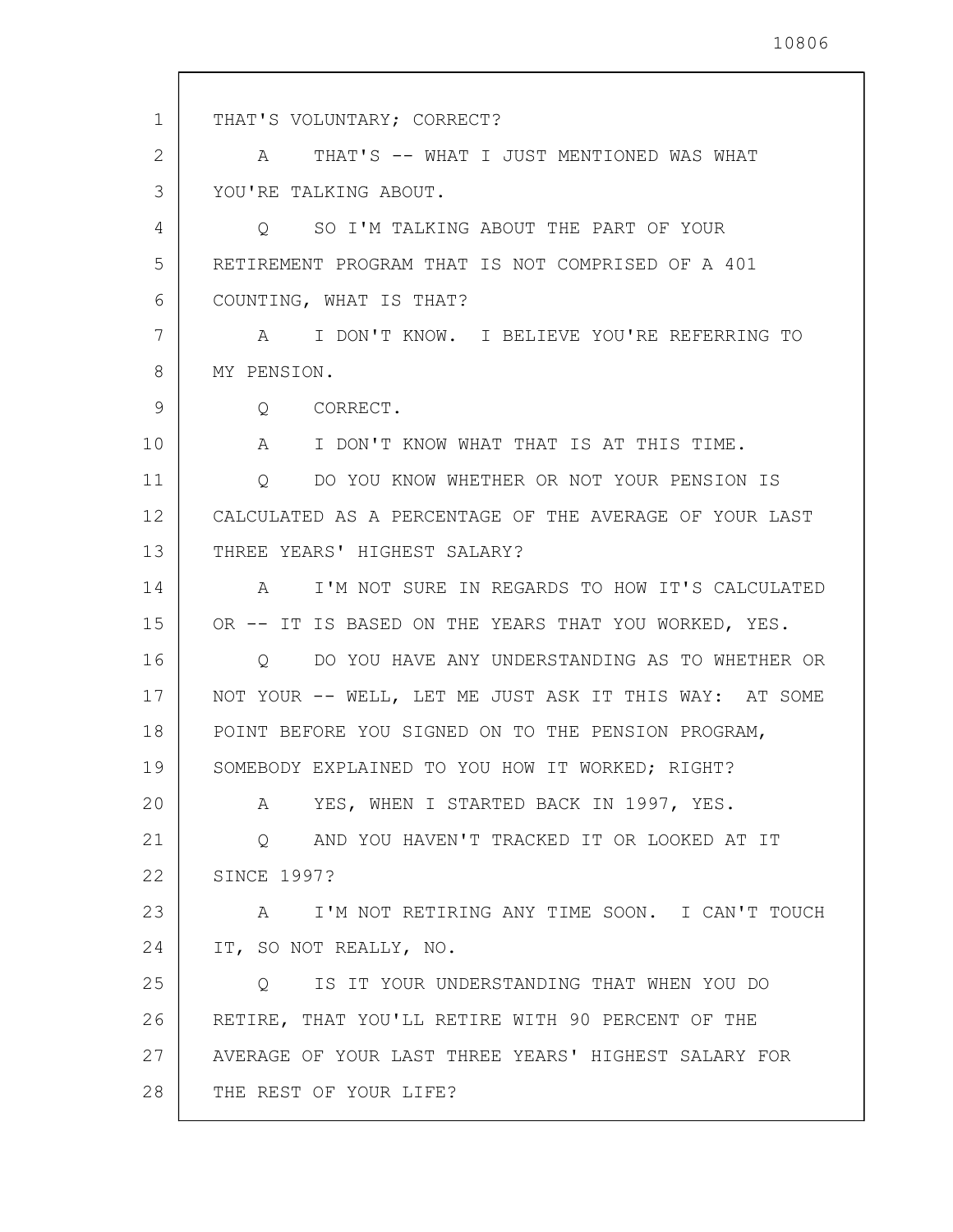1 2 3 4 5 6 7 8 9 10 11 12 13 14 15 16 17 18 19 20 21 22 23 24 25 26 27 28 MR. GUTERRES: OBJECTION. RELEVANCE. THE COURT: SUSTAINED. LET ME SEE COUNSEL FOR A MOMENT. (THE FOLLOWING PROCEEDINGS WERE HELD AT SIDEBAR.) THE COURT: ALL RIGHT. WE'RE IN CHAMBERS AND COUNSEL ARE PRESENT. THE REASON I'M SUSTAINING SOME OBJECTIONS AND, YOU KNOW, THE --MR. MCMILLAN: COMMUNITY PROPERTY. THE COURT: WELL, COMMUNITY PROPERTY COULD BE SUBJECT TO EXECUTION OF A JUDGMENT. IT COULD ALSO BE PART OF THE ASSET, COMMUNITY PROPERTY INTEREST IN SOMETHING. SO WHAT I'M TRYING TO DO IS POINT OUT THAT THE REASON I'VE SUSTAINED SOME OBJECTIONS ABOUT INCOME AND SO ON, INCOME IS NOT THE TEST. THE EVIDENCE OF INCOME NORMALLY WOULD ONLY BE USED IN A PUNITIVE DAMAGE PHASE IN A SITUATION WHERE SOMEONE HAS NO NET WORTH OR IN A SITUATION WHERE SOMEONE HAS REFUSED A COURT ORDER TO PRODUCE DOCUMENTS FOR A PUNITIVE DAMAGE PHASE. SO IN OTHER WORDS, SOMETIMES THEY JUST WON'T DO IT. SO WHEN THEY WON'T DO IT, THEY CAN'T HAVE THE ADVANTAGE OF AVOIDING EVIDENCE ABOUT FINANCIAL ABILITY. SO IF SOMEONE SPECIFICALLY DECLINES, IT DOES HAPPEN, THEY JUST WON'T BRING IT IN, THEN YOU'RE DEPRIVED OF THE OPPORTUNITY TO PRESENT EVIDENCE OF NET WORTH. SO INCOME CAN BECOME IMPORTANT. NONE OF THESE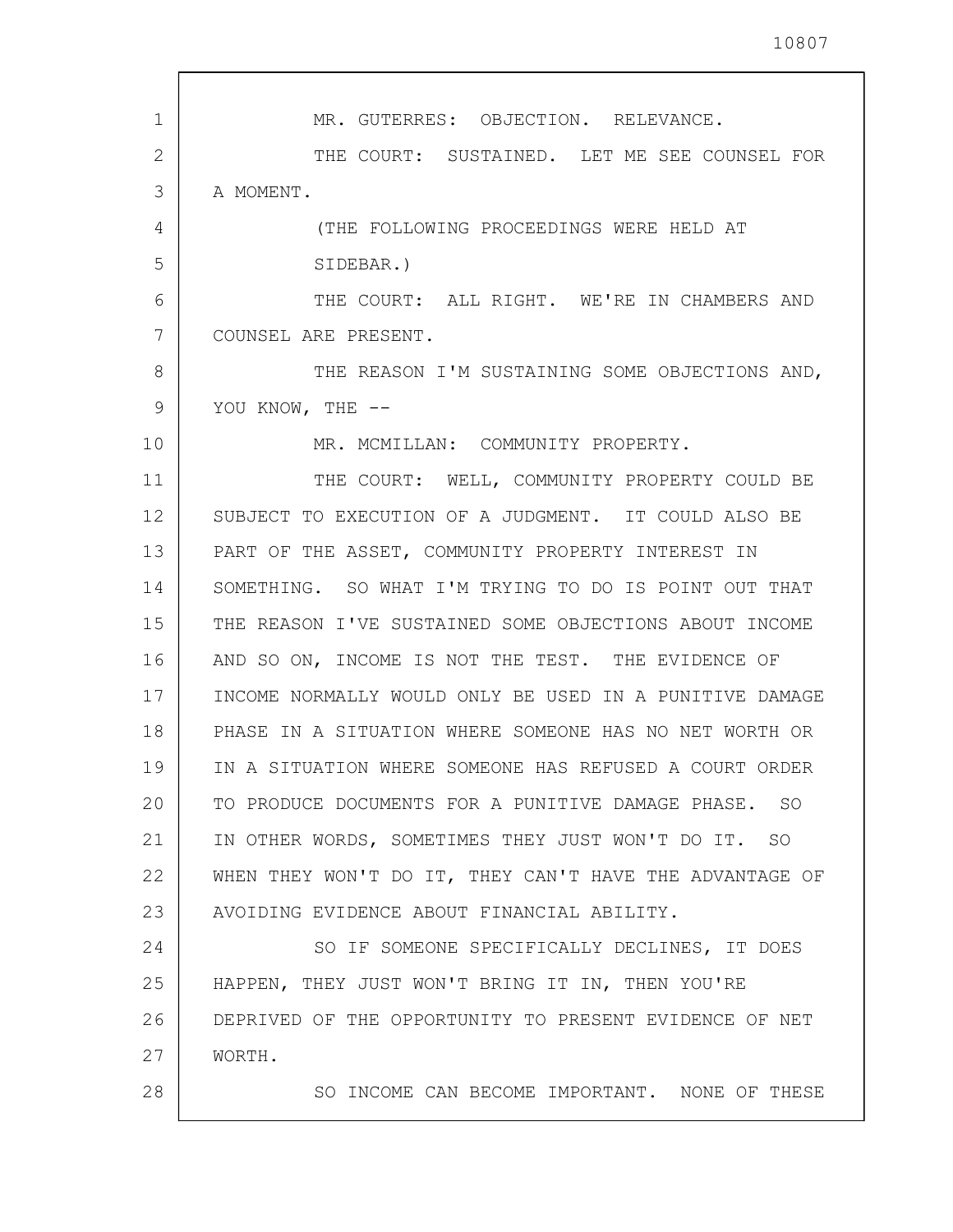| $\mathbf 1$ | INSTANCES ARE HERE, SO THE REASON I'VE BEEN SUSTAINING  |
|-------------|---------------------------------------------------------|
| 2           | THE OBJECTIONS IS YOU SIMPLY HAVE TO ESTABLISH WHAT THE |
| 3           | NET WORTH WOULD BE, AND THAT HAS TO BE ASSETS MINUS     |
| 4           | LIABILITIES. THAT'S YOUR NET WORTH. SO IF YOU DON'T     |
| 5           | ESTABLISH NET WORTH, THEN YOU WOULD BE NONSUITED --     |
| 6           | MR. MCMILLAN: RIGHT.                                    |
| 7           | THE COURT: -- AND YOU HAVEN'T ESTABLISHED IT.           |
| 8           | SO I DIDN'T CATCH IT BECAUSE I WAS TRYING TO GET MY     |
| 9           | REALTIME WORKING, BUT I KNOW SHE DID TALK ABOUT         |
| 10          | REFINANCING THE HOME.                                   |
| 11          | MR. MCMILLAN: IT WAS 345.                               |
| 12          | THE COURT: 345. AND I THINK SHE GAVE AN                 |
| 13          | EARLIER -- HER ON ESTIMATE I BELIEVE OF AROUND 600 AND  |
| 14          | YOU ASKED HER ABOUT A HIGHER VALUE AND SHE SAID NO.     |
| 15          | MR. MCMILLAN: RIGHT.                                    |
| 16          | THE COURT: SO I'M NOT TRYING TO PREVENT YOU             |
| 17          | FROM PRESENTING YOUR EVIDENCE NOR MR. GUTERRES'S        |
| 18          | OBJECTIONS NOR PREVENTING YOU FROM ESTABLISHING A NET   |
| 19          | WORTH SO YOU JUST HAVE TO GO WITH WHATEVER THE          |
| 20          | QUESTIONS YOU HAVE ABOUT SOME ASSET TO FIND OUT WHAT IT |
| 21          | IS. SO WHAT THE PENSION WOULD PAY HER, FOR EXAMPLE, IF  |
| 22          | SHE HAS A PENSION.                                      |
| 23          | MR. MCMILLAN: IT'S NOT NECESSARILY.                     |
| 24          | THE COURT: UNCLEAR WHAT THE PENSION WOULD               |
| 25          | PAY. IT'S A DIFFERENT SUBJECT.                          |
| 26          | MR. MCMILLAN: RIGHT.                                    |
| 27          | THE COURT: FOR YOUR PART OF THIS YOU WANT TO            |
| 28          | BE ABLE TO ESTABLISH WHETHER OR NOT -- I WOULD BELIEVE  |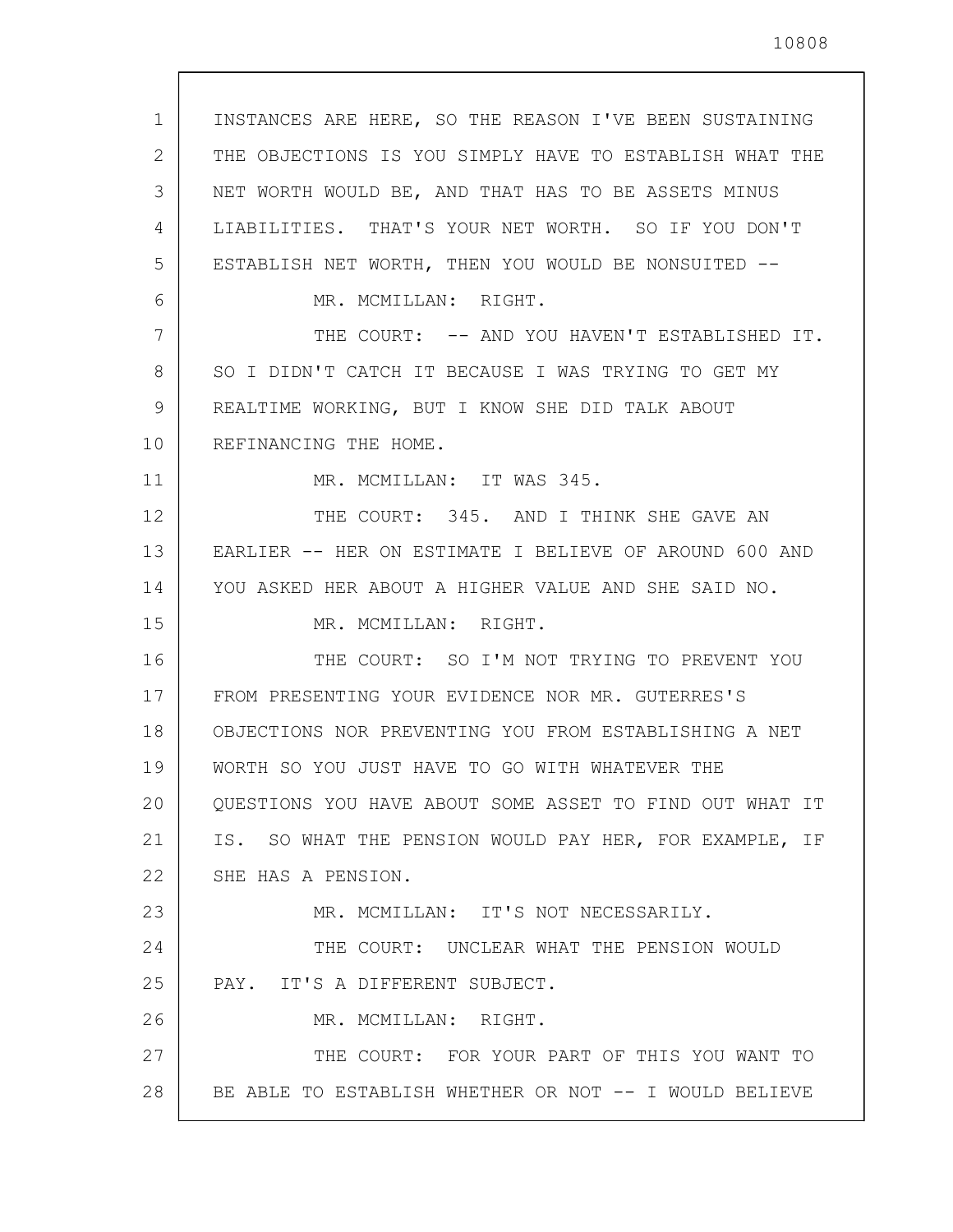1 2 3 4 5 6 7 8 9 10 11 12 13 14 15 16 17 18 19 20 21 22 23 24 25 26 27 28 IF SHE HAS A VALUE OF WHATEVER RETIREMENT ACCOUNTS SHE HAS, SHE MAY OR MAY NOT. SHE INDICATED SHE HADN'T CHECKED ON IT. I'M NOT PRECLUDING YOU FROM INQUIRING ABOUT THAT, BUT IF YOU'RE NOT READY -- YOU'RE OLD ENOUGH TO THINK ABOUT RETIRING, NEITHER AM I. MR. MCMILLAN: I'M NOT. THE COURT: THAT'S NOT QUITE A FAIR STATEMENT. LET'S JUST SAY I'VE NEVER CHECKED ON ANY RETIREMENT ASSET BECAUSE IT DOESN'T MAKE ANY DIFFERENCE TO ME. AND THAT'S WHY SHE HASN'T OR AT LEAST THAT'S WHAT SHE SAYS. SO YOU CAN INQUIRE ABOUT THE VALUE OF THE ASSETS, IF SHE HAS A 401(K), HOW MUCH IS IN THERE. DOES SHE HAVE AN OWNERSHIP INTEREST IN ANY OTHER REAL PROPERTY? YOU DID ASK HER THAT. MR. MCMILLAN: I DID. THE COURT: AND THAT WOULD COVER COMMUNITY PROPERTY. MR. MCMILLAN: RIGHT. OKAY. THE COURT: AND SO FOR ANY ASSET, THOUGH, IT ISN'T SUFFICIENT TO JUST ESTABLISH THE VALUE OF THE ASSET BECAUSE YOU HAVE TO ESTABLISH NET WORTH. AND SO ANYTHING YOU INTEND TO INQUIRE ABOUT WHAT SHE HAS, IT ISN'T ENOUGH JUST TO ESTABLISH WHAT THE VALUE OF IT IS. SO AS AN EXAMPLE, DO YOU HAVE A HOME? YES. WHAT'S IT WORTH? \$600,000. IF YOU HADN'T ESTABLISHED IT'S A LIABILITY, THE \$345,000 THAT VALUE OF THE HOME BECOMES IRRELEVANT. NOT IRRELEVANT BUT IT DOESN'T SATISFY THE BURDEN OF PROOF. THAT'S WHY I'M SUSTAINING SOME OF THE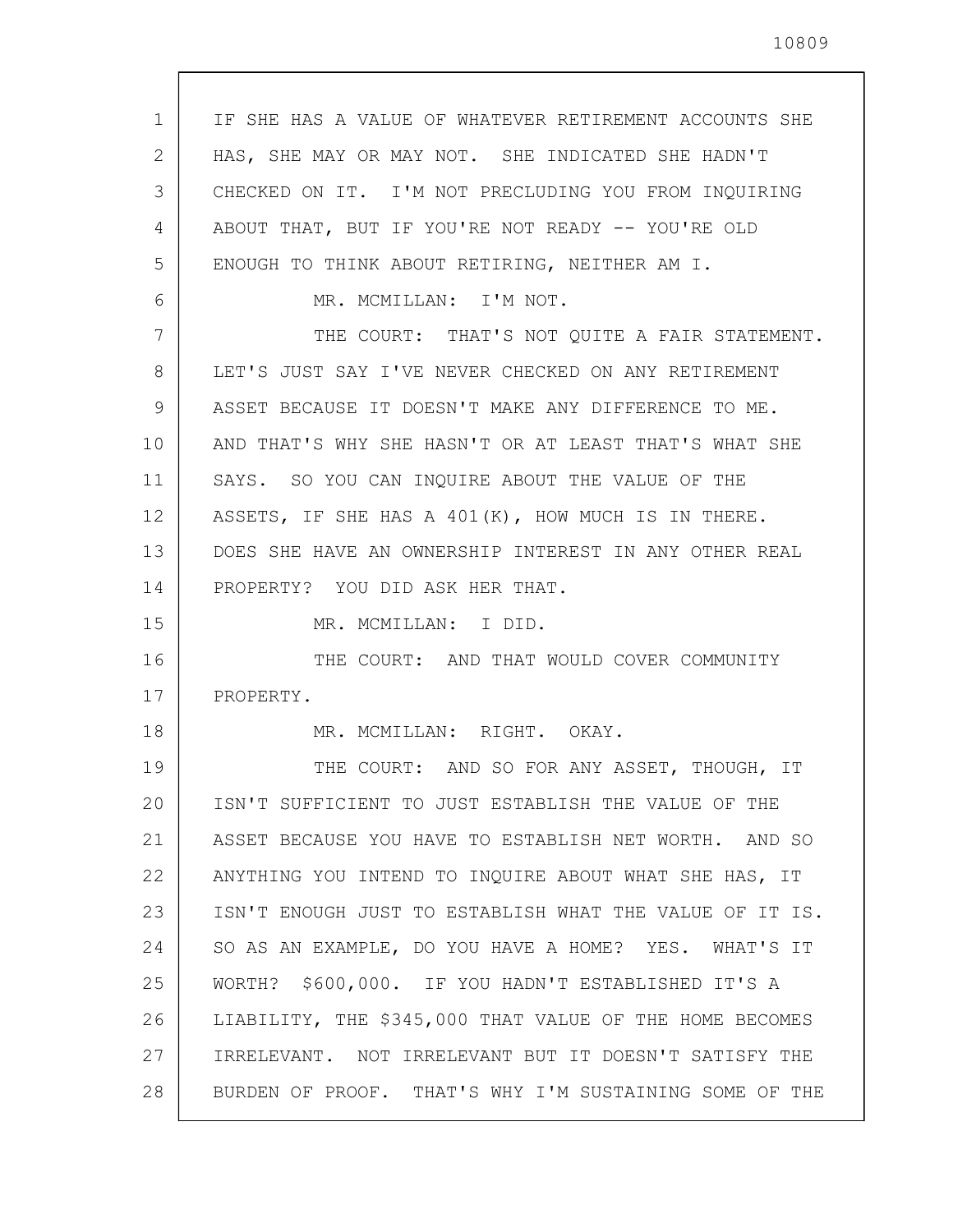| OBJECTIONS. I'M NOT TRYING TO MAKE A MYSTERY OF IT.<br>$\mathbf{1}$<br>2<br>ALL RIGHT LET'S RETURN TO THE COURTROOM.<br>3<br>(THE FOLLOWING PROCEEDINGS WERE HELD IN<br>OPEN COURT IN THE PRESENCE OF THE<br>4<br>5<br>JURY.)<br>THE COURT: ALL RIGHT. WE'RE BACK ON THE<br>6<br>7<br>RECORD.<br>8<br>MR. MCMILLAN: MY TURN?<br>9<br>THE COURT: YES. GO AHEAD.<br>10<br>MR. MCMILLAN: THANK YOU, YOUR HONOR.<br>11<br>BY MR. MCMILLAN:<br>12<br>O WE WERE TALKING ABOUT MOMENT AGO ABOUT YOUR<br>13<br>401 PROGRAM. DO YOU KNOW HOW MUCH MONEY YOU HAVE IN<br>14<br>THAT PROGRAM?<br>15<br>16<br>THE COURT: OVERRULED.<br>17<br>THE WITNESS: I DON'T KNOW THE EXACT AMOUNT.<br>18<br>IT'S AROUND PROBABLY LIKE \$20,000.<br>19<br>BY MR. MCMILLAN:<br>20<br>DO YOU HAVE ANY OTHER IRA ACCOUNTS OR OTHER<br>$\circ$<br>21<br>RETIREMENT ACCOUNTS OF ANY KIND?<br>22<br>NO.<br>A<br>23<br>Q WHAT ABOUT DOES ANYONE ELSE IN YOUR FAMILY,<br>24<br>SPECIFICALLY SOMEONE YOU'RE MARRIED TO, FOR EXAMPLE,<br>25<br>HAVE ANY RETIREMENT ACCOUNTS THAT YOU KNOW OF?<br>26<br>MR. GUTERRES: OBJECTION. RELEVANCE.<br>27<br>THE COURT: OVERRULED. AS TO THAT QUESTION.<br>28<br>THE WITNESS: YES. |                                              |
|-----------------------------------------------------------------------------------------------------------------------------------------------------------------------------------------------------------------------------------------------------------------------------------------------------------------------------------------------------------------------------------------------------------------------------------------------------------------------------------------------------------------------------------------------------------------------------------------------------------------------------------------------------------------------------------------------------------------------------------------------------------------------------------------------------------------------------------------------------------------------------------------------------------------------------------------------------------------------------------------------------------------------------------------------------------------------------------------------------------------------------------------------------------------------------------------|----------------------------------------------|
|                                                                                                                                                                                                                                                                                                                                                                                                                                                                                                                                                                                                                                                                                                                                                                                                                                                                                                                                                                                                                                                                                                                                                                                         |                                              |
|                                                                                                                                                                                                                                                                                                                                                                                                                                                                                                                                                                                                                                                                                                                                                                                                                                                                                                                                                                                                                                                                                                                                                                                         |                                              |
|                                                                                                                                                                                                                                                                                                                                                                                                                                                                                                                                                                                                                                                                                                                                                                                                                                                                                                                                                                                                                                                                                                                                                                                         |                                              |
|                                                                                                                                                                                                                                                                                                                                                                                                                                                                                                                                                                                                                                                                                                                                                                                                                                                                                                                                                                                                                                                                                                                                                                                         |                                              |
|                                                                                                                                                                                                                                                                                                                                                                                                                                                                                                                                                                                                                                                                                                                                                                                                                                                                                                                                                                                                                                                                                                                                                                                         |                                              |
|                                                                                                                                                                                                                                                                                                                                                                                                                                                                                                                                                                                                                                                                                                                                                                                                                                                                                                                                                                                                                                                                                                                                                                                         |                                              |
|                                                                                                                                                                                                                                                                                                                                                                                                                                                                                                                                                                                                                                                                                                                                                                                                                                                                                                                                                                                                                                                                                                                                                                                         |                                              |
|                                                                                                                                                                                                                                                                                                                                                                                                                                                                                                                                                                                                                                                                                                                                                                                                                                                                                                                                                                                                                                                                                                                                                                                         |                                              |
|                                                                                                                                                                                                                                                                                                                                                                                                                                                                                                                                                                                                                                                                                                                                                                                                                                                                                                                                                                                                                                                                                                                                                                                         |                                              |
|                                                                                                                                                                                                                                                                                                                                                                                                                                                                                                                                                                                                                                                                                                                                                                                                                                                                                                                                                                                                                                                                                                                                                                                         |                                              |
|                                                                                                                                                                                                                                                                                                                                                                                                                                                                                                                                                                                                                                                                                                                                                                                                                                                                                                                                                                                                                                                                                                                                                                                         |                                              |
|                                                                                                                                                                                                                                                                                                                                                                                                                                                                                                                                                                                                                                                                                                                                                                                                                                                                                                                                                                                                                                                                                                                                                                                         |                                              |
|                                                                                                                                                                                                                                                                                                                                                                                                                                                                                                                                                                                                                                                                                                                                                                                                                                                                                                                                                                                                                                                                                                                                                                                         |                                              |
|                                                                                                                                                                                                                                                                                                                                                                                                                                                                                                                                                                                                                                                                                                                                                                                                                                                                                                                                                                                                                                                                                                                                                                                         |                                              |
|                                                                                                                                                                                                                                                                                                                                                                                                                                                                                                                                                                                                                                                                                                                                                                                                                                                                                                                                                                                                                                                                                                                                                                                         | MR. GUTERRES: OBJECTION. ASKED AND ANSWERED. |
|                                                                                                                                                                                                                                                                                                                                                                                                                                                                                                                                                                                                                                                                                                                                                                                                                                                                                                                                                                                                                                                                                                                                                                                         |                                              |
|                                                                                                                                                                                                                                                                                                                                                                                                                                                                                                                                                                                                                                                                                                                                                                                                                                                                                                                                                                                                                                                                                                                                                                                         |                                              |
|                                                                                                                                                                                                                                                                                                                                                                                                                                                                                                                                                                                                                                                                                                                                                                                                                                                                                                                                                                                                                                                                                                                                                                                         |                                              |
|                                                                                                                                                                                                                                                                                                                                                                                                                                                                                                                                                                                                                                                                                                                                                                                                                                                                                                                                                                                                                                                                                                                                                                                         |                                              |
|                                                                                                                                                                                                                                                                                                                                                                                                                                                                                                                                                                                                                                                                                                                                                                                                                                                                                                                                                                                                                                                                                                                                                                                         |                                              |
|                                                                                                                                                                                                                                                                                                                                                                                                                                                                                                                                                                                                                                                                                                                                                                                                                                                                                                                                                                                                                                                                                                                                                                                         |                                              |
|                                                                                                                                                                                                                                                                                                                                                                                                                                                                                                                                                                                                                                                                                                                                                                                                                                                                                                                                                                                                                                                                                                                                                                                         |                                              |
|                                                                                                                                                                                                                                                                                                                                                                                                                                                                                                                                                                                                                                                                                                                                                                                                                                                                                                                                                                                                                                                                                                                                                                                         |                                              |
|                                                                                                                                                                                                                                                                                                                                                                                                                                                                                                                                                                                                                                                                                                                                                                                                                                                                                                                                                                                                                                                                                                                                                                                         |                                              |
|                                                                                                                                                                                                                                                                                                                                                                                                                                                                                                                                                                                                                                                                                                                                                                                                                                                                                                                                                                                                                                                                                                                                                                                         |                                              |
|                                                                                                                                                                                                                                                                                                                                                                                                                                                                                                                                                                                                                                                                                                                                                                                                                                                                                                                                                                                                                                                                                                                                                                                         |                                              |
|                                                                                                                                                                                                                                                                                                                                                                                                                                                                                                                                                                                                                                                                                                                                                                                                                                                                                                                                                                                                                                                                                                                                                                                         |                                              |
|                                                                                                                                                                                                                                                                                                                                                                                                                                                                                                                                                                                                                                                                                                                                                                                                                                                                                                                                                                                                                                                                                                                                                                                         |                                              |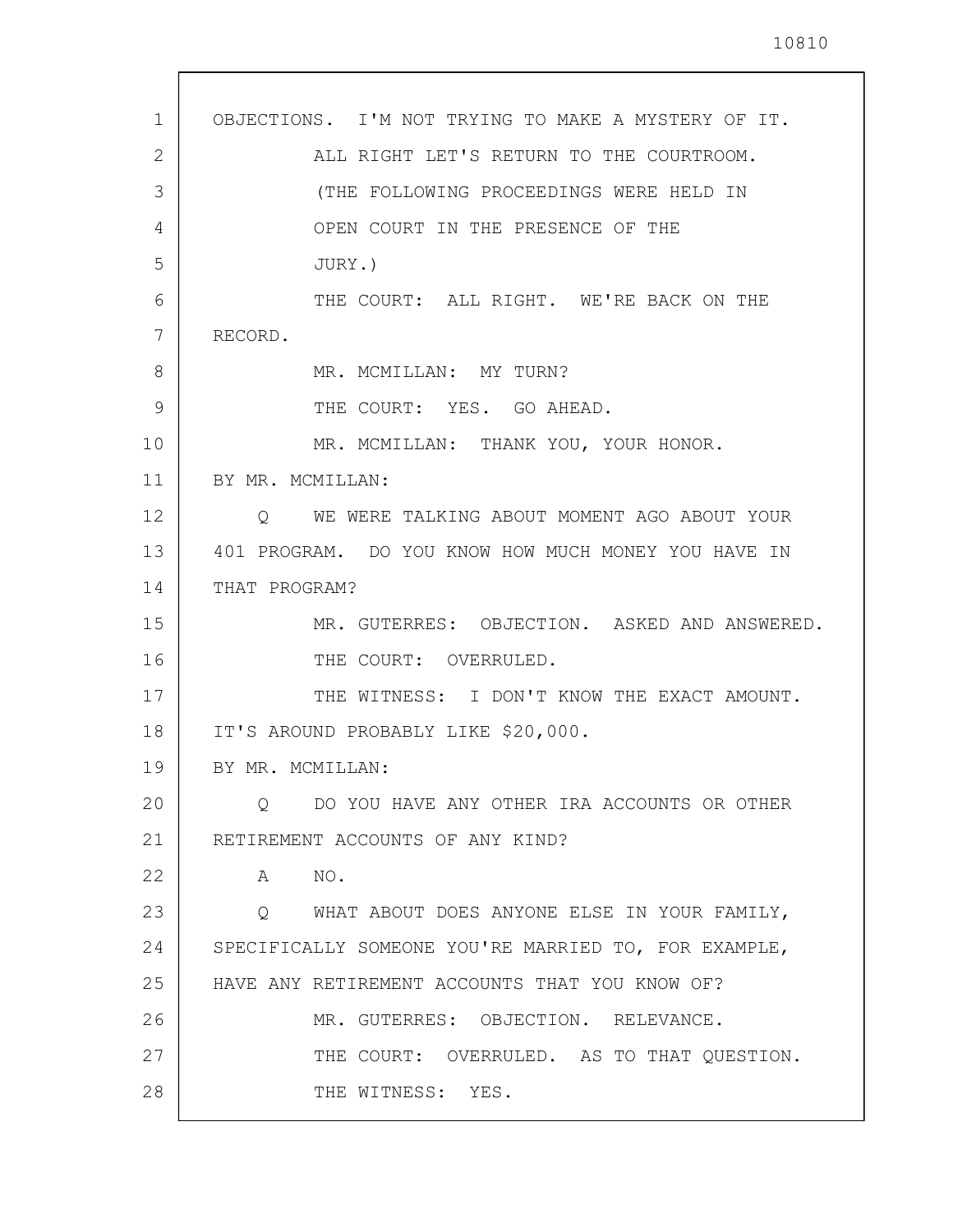| $\mathbf{1}$ | THE COURT: IT HAS TO BE LIMITED TO A SPOUSE    |
|--------------|------------------------------------------------|
| 2            | HOWEVER.                                       |
| 3            | MR. MCMILLAN: CORRECT. THAT'S WHAT I'M         |
| 4            | LOOKING FOR IS YOUR SPOUSE.                    |
| 5            | THE WITNESS: YES.                              |
| 6            | BY MR. MCMILLAN:                               |
| 7            | Q HOW MUCH IS IN THAT ACCOUNT?                 |
| 8            | A I DON'T KNOW.                                |
| 9            | Q IS THAT ACCOUNT THROUGH YOUR SPOUSE'S WORK?  |
| 10           | A YES.                                         |
| 11           | Q DO YOU KNOW HOW LONG YOUR SPOUSE HAS BEEN    |
| 12           | CONTRIBUTING TO THAT ACCOUNT?                  |
| 13           | A ABOUT A YEAR.                                |
| 14           | Q IS THAT DONE ON A MONTHLY BASIS, OR HOW DOES |
| 15           | THAT HAPPEN, IF YOU KNOW?                      |
| 16           | A I DON'T KNOW.                                |
| 17           | Q I THINK YOU ALREADY TOLD ME THIS, YOU DON'T  |
| 18           | KNOW HOW MUCH IS IN THAT ACCOUNT?              |
| 19           | A I DON'T.                                     |
| 20           | O DOES YOUR SPOUSE HAVE ANY OWNERSHIP IN ANY   |
| 21           | REAL PROPERTY?                                 |
| 22           | MR. GUTERRES: OBJECTION. RELEVANCE.            |
| 23           | THE COURT: OVERRULED.                          |
| 24           | THE WITNESS: WHEN YOU SAY "REAL PROPERTY,"     |
| 25           | OTHER THAN THE HOME WE LIVE IN?                |
| 26           | BY MR. MCMILLAN:                               |
| 27           | Q<br>RIGHT. OTHER THAN THE HOUSE YOU LIVE IN?  |
| 28           | NO <sub>z</sub><br>A                           |
|              |                                                |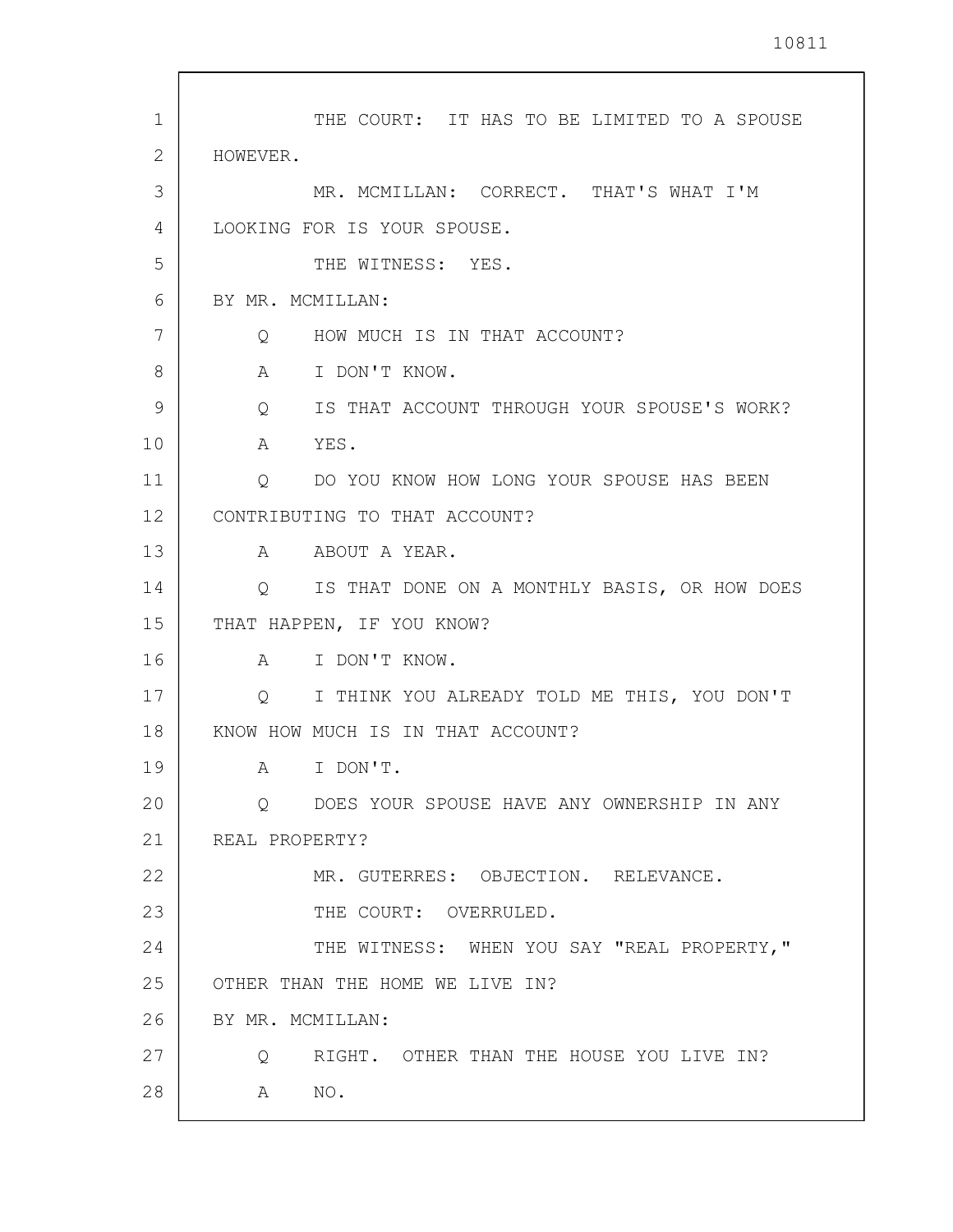| 1  | I ALSO NOTICED THAT YOU LISTED A COUPLE<br>$\circ$ $\circ$     |
|----|----------------------------------------------------------------|
| 2  | AUTOMOBILES ON YOUR LIST HERE, MERCURY SABLE AND A             |
| 3  | HONDA ACCORD.                                                  |
| 4  | DO YOU HAVE AN ESTIMATE OF THE VALUE OF THOSE?                 |
| 5  | CAN I REFER TO MY NOTES?<br>$A \quad \alpha$                   |
| 6  | ABSOLUTELY.<br>$Q \qquad \qquad$                               |
| 7  | THE 2003 MERCURY SABLE WE OWE ABOUT 4,000, AND<br>$\mathbf{A}$ |
| 8  | ON THE 2010 HONDA ACCORD, ABOUT 5,000.                         |
| 9  | THAT'S HOW MUCH THEY'RE WORTH, OR THAT'S HOW<br>Q              |
| 10 | MUCH YOU OWE?                                                  |
| 11 | A THAT'S HOW MUCH I OWE.                                       |
| 12 | Q HOW MUCH DID YOU PAY FOR THOSE CARS?                         |
| 13 | MR. GUTERRES: OBJECTION. RELEVANCE.                            |
| 14 | THE COURT: SUSTAINED. YOU CAN ASK ABOUT                        |
| 15 | PRESENT VALUE.                                                 |
| 16 | BY MR. MCMILLAN:                                               |
| 17 | Q WHAT'S YOUR ESTIMATE, YOUR BEST ESTIMATE OF                  |
| 18 | THE PRESENT VALUE OF THOSE CARS?                               |
| 19 | A PROBABLY WHAT I OWE ON IT. I DON'T KNOW.                     |
| 20 | DO YOU HAVE ANY SAVINGS ACCOUNTS?<br>Q                         |
| 21 | YES.<br>Α                                                      |
| 22 | HOW ABOUT CHECKING ACCOUNTS, DO YOU HAVE A<br>Q                |
| 23 | CHECKING ACCOUNT?                                              |
| 24 | YES.<br>Α                                                      |
| 25 | HOW MUCH IS IN YOUR SAVINGS ACCOUNT?<br>Q                      |
| 26 | AROUND 500.<br>Α                                               |
| 27 | 500,000?<br>Q                                                  |
| 28 | DOLLARS.<br>Α                                                  |
|    |                                                                |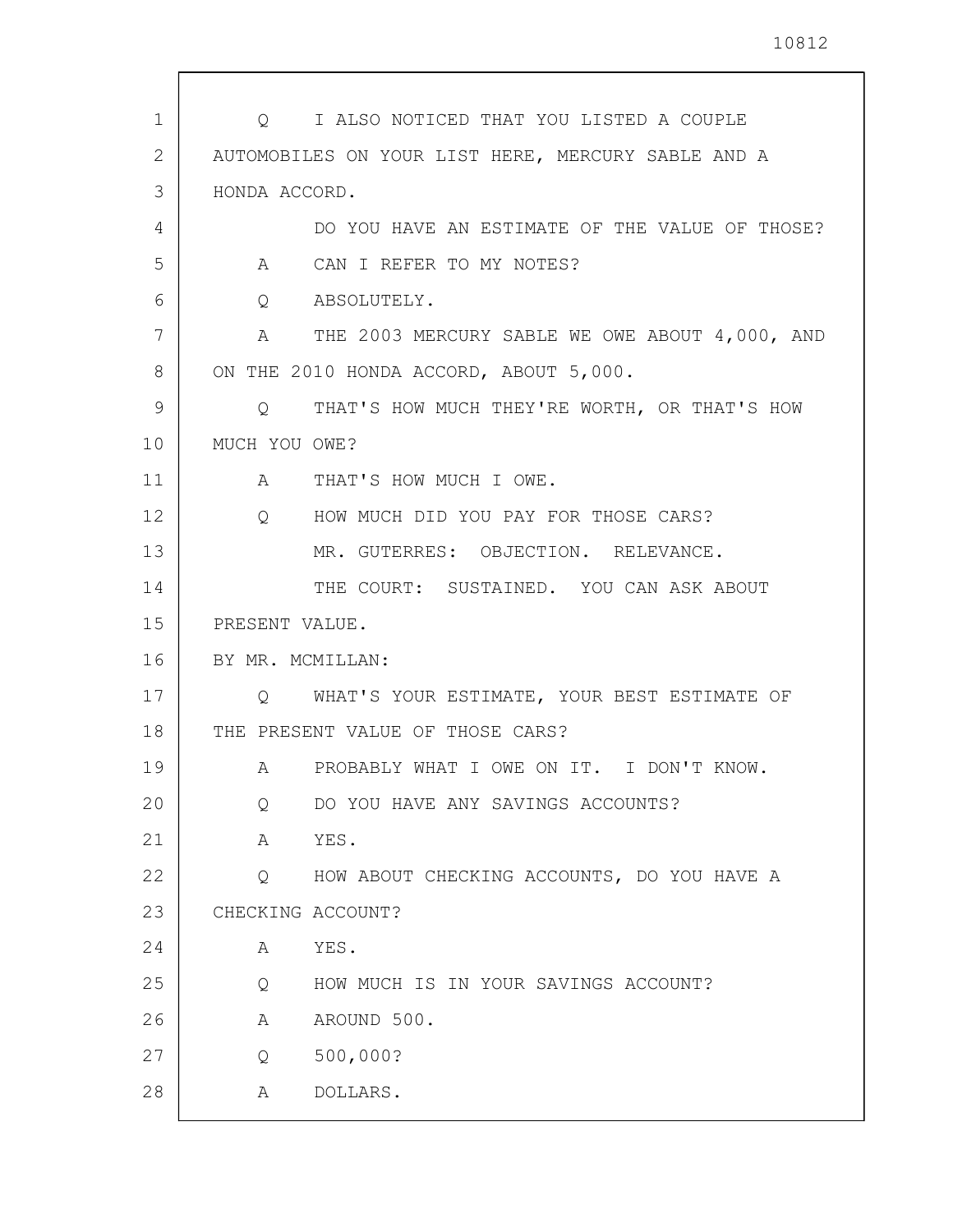| 1  | Q                 | \$500.                                           |
|----|-------------------|--------------------------------------------------|
| 2  |                   | HOW ABOUT YOUR CHECKING ACCOUNT?                 |
| 3  | A                 | I DON'T KNOW AT THE PRESENT MOMENT THE EXACT     |
| 4  | AMOUNT.           |                                                  |
| 5  | Q                 | ARE YOU THE BENEFICIARY OF ANY TRUST?            |
| 6  | A                 | NO.                                              |
| 7  |                   | Q HOW ABOUT CREDIT CARD DEBT, DO YOU HAVE CREDIT |
| 8  | CARD DEBT?        |                                                  |
| 9  | A                 | YES.                                             |
| 10 | $Q \qquad \qquad$ | HOW MUCH TOTAL?                                  |
| 11 | $\mathbb A$       | AROUND 50,000.                                   |
| 12 | Q                 | I'M GOING TO SHOW YOU A DOCUMENT, WE'LL MARK     |
| 13 |                   | IT AS EXHIBIT 796.                               |
| 14 |                   | (PLAINTIFF'S EXHIBIT NO. 796, WAS                |
| 15 |                   | MARKED FOR IDENTIFICATION BY THE                 |
| 16 |                   | COURT.)                                          |
| 17 | BY MR. MCMILLAN:  |                                                  |
| 18 | Q                 | IS THAT THE SAME NOTES YOU'RE LOOKING AT?        |
| 19 | A                 | YES.                                             |
| 20 | Q                 | CAN YOU TOTAL UP THOSE THREE ITEMS FOR ME?       |
| 21 | A                 | THIS IS ON -- I DON'T PAY.                       |
| 22 | Q                 | OKAY. AM I CORRECT THAT --                       |
| 23 |                   | MR. GUTERRES: YOUR HONOR, IF I MAY JUST LOOK     |
| 24 |                   | AT WHAT HE'S SHOWING --                          |
| 25 |                   | THE COURT: YES.                                  |
| 26 |                   | MR. GUTERRES: -- THE WITNESS?                    |
| 27 | BY MR. MCMILLAN:  |                                                  |
| 28 |                   | Q AM I CORRECT, MA'AM, THAT THE TOTAL FOR THE    |
|    |                   |                                                  |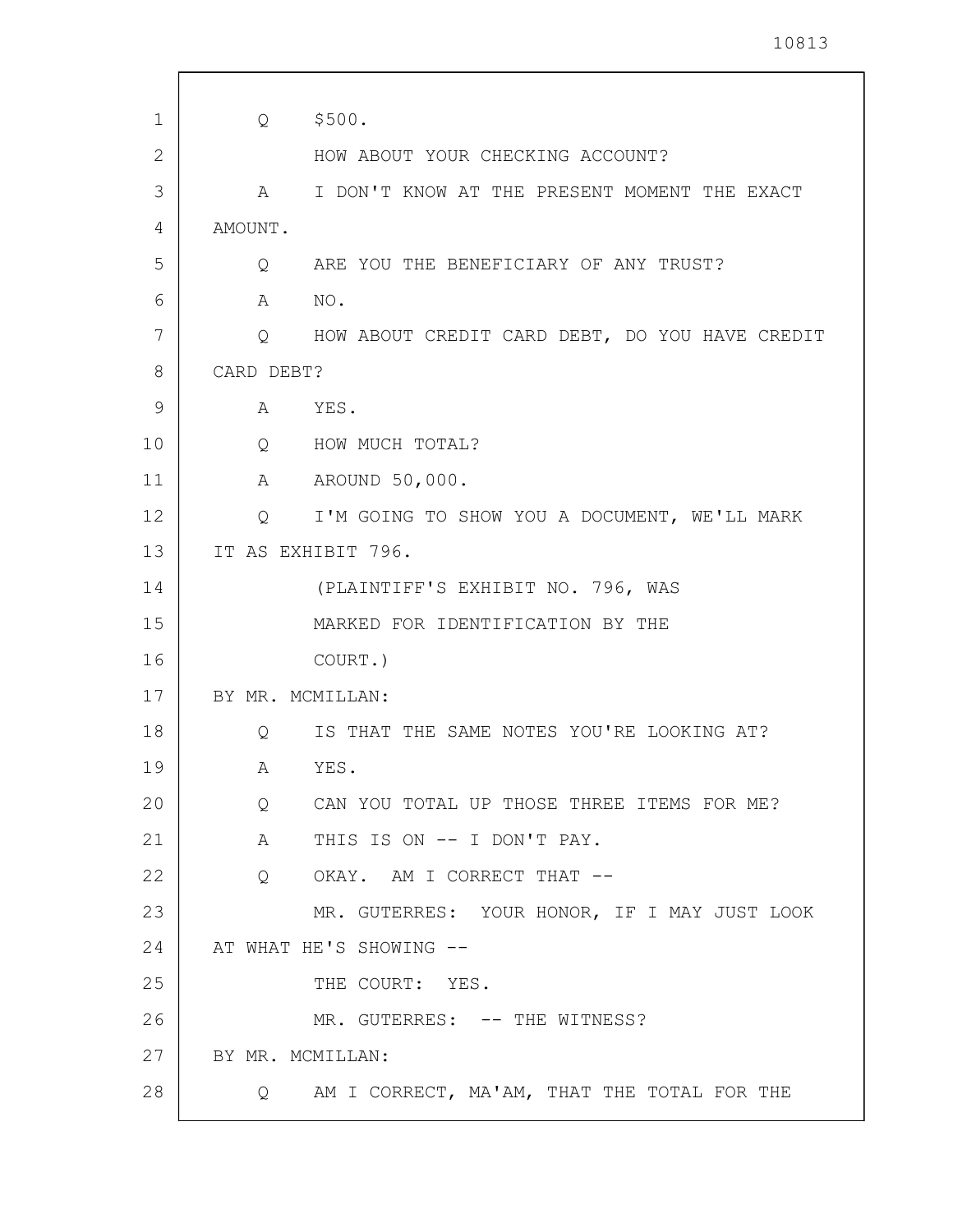| $\mathbf 1$ | ITEMS YOU'VE IDENTIFIED AS CREDIT CARD DEBT, THAT WOULD |
|-------------|---------------------------------------------------------|
| 2           | INCLUDE CREDIT CARD NO. 1, NO. 2, AND NO. 3, IS         |
| 3           | APPROXIMATELY \$37,000?                                 |
| 4           | A YES.                                                  |
| 5           | O OKAY. THEN YOU HAVE SOME DENTAL WORK HERE             |
| 6           | THAT YOU HAD DONE?                                      |
| 7           | A YES.                                                  |
| 8           | AND YOU OWE ABOUT \$11,000 FOR THAT DENTAL<br>Q         |
| 9           | WORK?                                                   |
| 10          | A YES.                                                  |
| 11          | MR. MCMILLAN: NO FURTHER QUESTIONS, YOUR                |
| 12          | HONOR.                                                  |
| 13          | THE COURT: ALL RIGHT. MR. GUTERRES OR                   |
| 14          | MS. SWISS? I'M NOT SURE WHICH.                          |
| 15          | MR. GUTERRES: THANK YOU, YOUR HONOR.                    |
| 16          |                                                         |
| 17          | CROSS-EXAMINATION                                       |
| 18          | BY MR. GUTERRES:                                        |
| 19          | Q GOOD MORNING, MS. ROGERS.                             |
| 20          | GOOD MORNING.<br>Α                                      |
| 21          | WITH REGARD TO YOUR SALARY THAT YOU RECEIVE,<br>Q       |
| 22          | CAN YOU TELL US ON A MONTHLY BASIS HOW MUCH YOU'RE      |
| 23          | ACTUALLY GETTING?                                       |
| 24          | ABOUT \$5,200.<br>A                                     |
| 25          | AND THAT GETS DEPOSITED?<br>Q                           |
| 26          | YES.<br>A                                               |
| 27          | HOW DO YOU ACTUALLY GET THAT? IN A CHECK OR<br>$\circ$  |
| 28          | SOME OTHER WAY?                                         |

 $\sqrt{ }$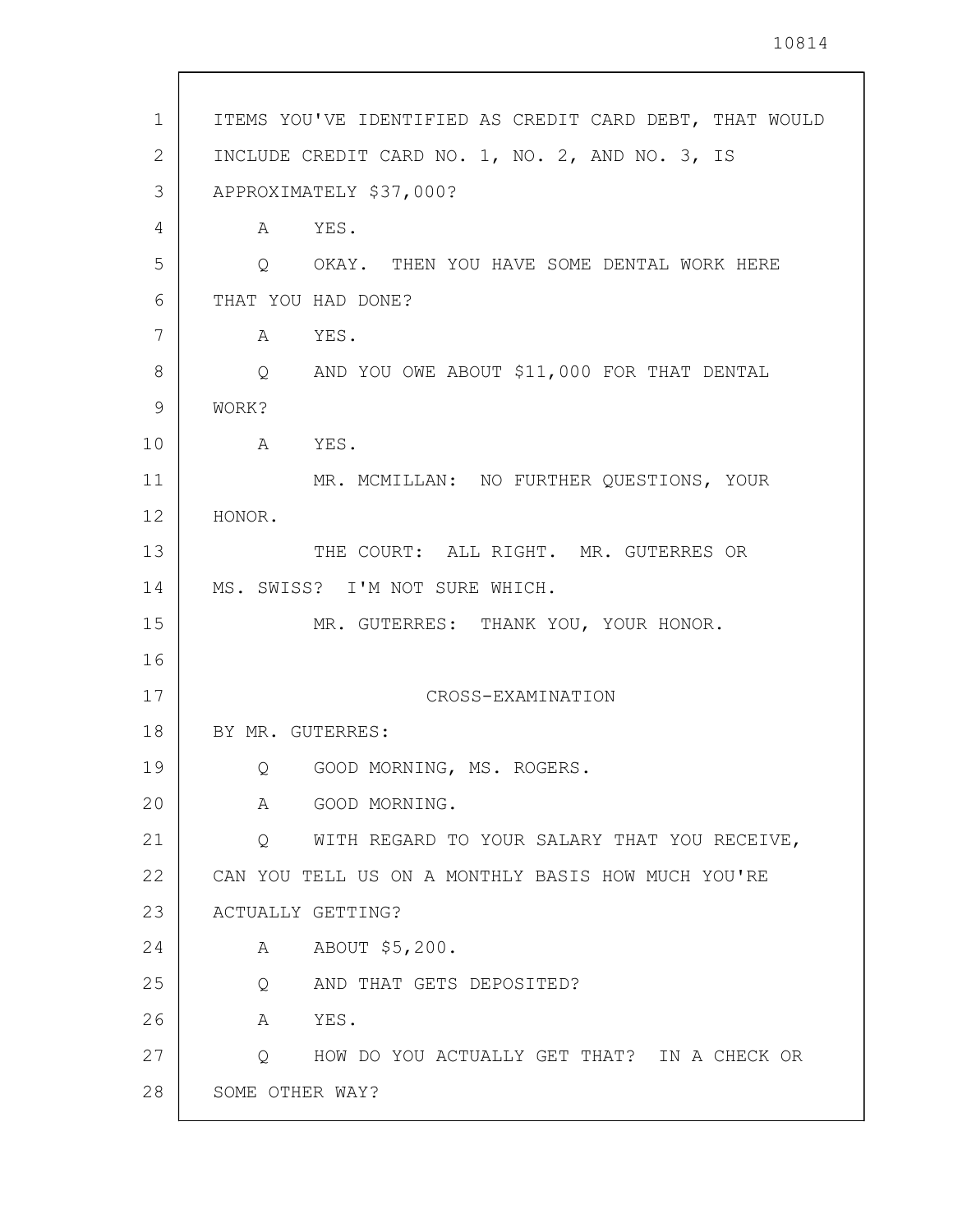| 1  | A AUTOMATIC DEPOSIT TWICE A MONTH.                               |
|----|------------------------------------------------------------------|
| 2  | Q LET ME ASK ABOUT YOUR MONTHLY EXPENSES.                        |
| 3  | ARE YOU PAYING ANY MONTHLY EXPENSES FOR THE                      |
| 4  | MERCURY? HOW MUCH ARE YOU PAYING FOR THE MERCURY ON A            |
| 5  | MONTHLY BASIS?                                                   |
| 6  | MR. MCMILLAN: OBJECTION. RELEVANCE.                              |
| 7  | THE COURT: OVERRULED.                                            |
| 8  | THE WITNESS: INCLUDING INSURANCE, 250 A                          |
| 9  | MONTH.                                                           |
| 10 | BY MR. GUTERRES:                                                 |
| 11 | Q THAT'S FOR THE INSURANCE?                                      |
| 12 | A INCLUDING INSURANCE -- WELL.                                   |
| 13 | Q HOW ABOUT FOR THE HONDA ACCORD?                                |
| 14 | ABOUT 350 A MONTH ON THAT -- WELL, INCLUDING<br>$A \quad \alpha$ |
| 15 | INSURANCE, ABOUT 500 A MONTH.                                    |
| 16 | Q YOU ALSO --                                                    |
| 17 | A AND I HAVE LEASE AS WELL.                                      |
| 18 | Q AND HOW MUCH ARE YOU PAYING PER MONTH ON THAT                  |
| 19 | VEHICLE?                                                         |
| 20 | A \$504 A MONTH.                                                 |
| 21 | O OTHER THAN THE DEBTS THAT YOU'VE ALREADY                       |
| 22 | IDENTIFIED, DO YOU HAVE ANY OTHER DEBTS OR EXPENSES              |
| 23 | THAT YOU PAY OUT ON A MONTHLY BASIS?                             |
| 24 | MR. MCMILLAN: OBJECTION. COMPOUND. AND                           |
| 25 | VAGUE.                                                           |
| 26 | THE COURT: OVERRULED.                                            |
| 27 | THE WITNESS: WITH UTILITIES AND COLLEGE                          |
| 28 | EXPENSES AND DAY CARE, IT COMES TO ABOUT --                      |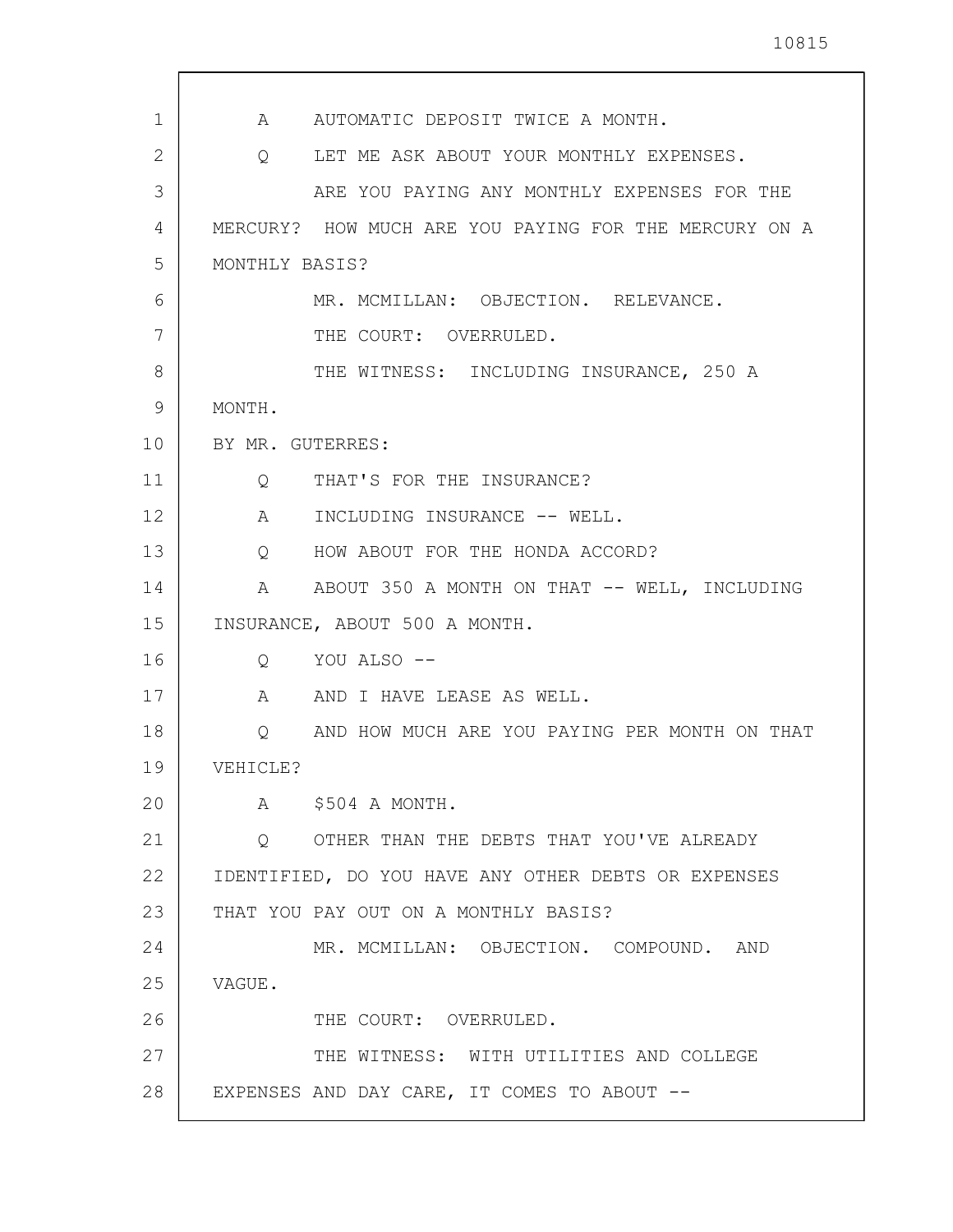| 1  | BY MR. GUTERRES:                                               |
|----|----------------------------------------------------------------|
| 2  | WELL, LET'S $--$<br>$\circ$                                    |
| 3  | ON A MONTH, IT'S HARD TO SAY, BUT, LIKE, WITH<br>A             |
| 4  | UTILITIES AND OTHER EXPENSES, ABOUT LIKE 2,000 A MONTH.        |
| 5  | Q AND THAT WOULD BE THE UTILITIES, AFTER-SCHOOL                |
| 6  | CARE, AND TUITION FOR YOUR CHILDREN?                           |
| 7  | A YES.                                                         |
| 8  | O HAVE WE NOW COVERED ALL OF YOUR MONTHLY                      |
| 9  | EXPENSES?                                                      |
| 10 | A I BELIEVE SO.                                                |
| 11 | THE COURT: MR. MCMILLAN?                                       |
| 12 |                                                                |
| 13 | REDIRECT EXAMINATION                                           |
| 14 | BY MR. MCMILLAN:                                               |
| 15 | MS. ROGERS, YOU KNEW THAT LAST NIGHT YOUR<br>$Q \qquad \qquad$ |
| 16 | ATTORNEY SENT ME A BRIEF STATEMENT OF YOUR ASSETS AND          |
| 17 | LIABILITIES; CORRECT?                                          |
| 18 | YES.<br>A                                                      |
| 19 | AND YOU KNEW THAT YOU'D BE COMING IN HERE                      |
| 20 | TODAY TO TALK ABOUT THE NUMBERS THAT YOU PUT DOWN ON           |
| 21 | THIS STATEMENT OF ASSETS AND LIABILITIES; CORRECT?             |
| 22 | YES.<br>A                                                      |
| 23 | O AND THEN YOU JUST TOLD US HERE THAT -- AND                   |
| 24 | THIS IS JUST A COUPLE OF EXAMPLES -- YOUR MERCURY              |
| 25 | SABLE, YOU'RE PAYING \$250 PER MONTH; RIGHT?                   |
| 26 | I'M FACTORING IN INSURANCE AS WELL.<br>$\mathsf{A}$            |
| 27 | WELL, MA'AM, ON YOUR LIST THAT YOU PUT<br>$\circ$              |
| 28 | TOGETHER LAST NIGHT, YOU SAY IT'S \$150. YOU'RE TELLING        |
|    |                                                                |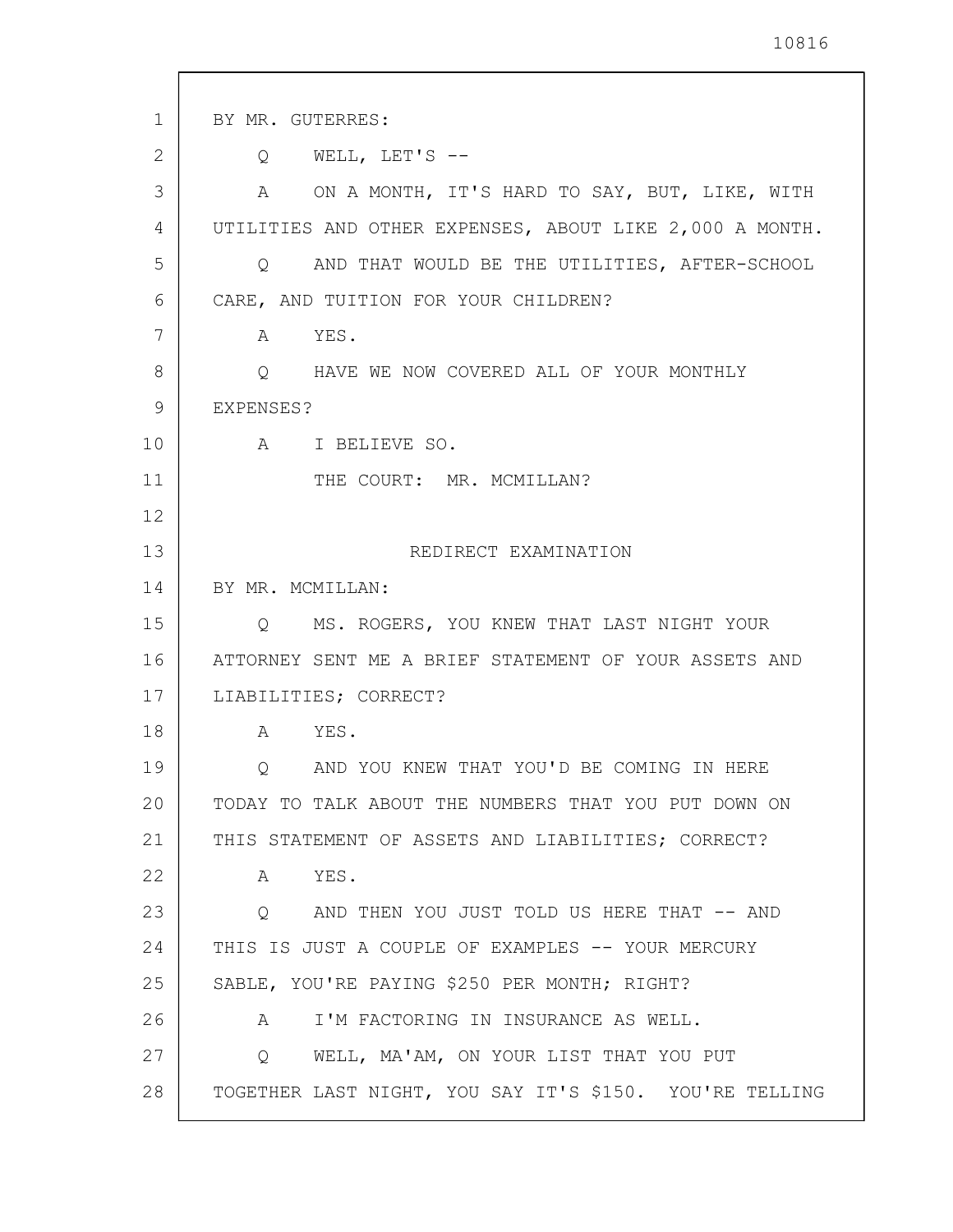| 1  | US THAT YOU DIDN'T FACTOR IN ALL THE COSTS --            |
|----|----------------------------------------------------------|
| 2  | FOR THE CAR NOTE. FOR THE CAR NOTE. HE ASKED<br>A        |
| 3  | ME HOW MUCH DO I PAY FOR THE CAR NOTE. I DIDN'T          |
| 4  | INCLUDE THE INSURANCE.                                   |
| 5  | NOW, I SUPPOSE THE SAME IS TRUE FOR THE HONDA,<br>O.     |
| 6  | YOU DIDN'T INCLUDE THE INSURANCE WHEN YOU GAVE YOUR      |
| 7  | ATTORNEY THE DOCUMENT THAT YOU KNEW WE WERE GOING TO     |
| 8  | RELY ON HERE TODAY IN COURT, DID YOU?                    |
| 9  | HE ASKED MORE IN DEPTH. LAST NIGHT WHEN I<br>$\mathbb A$ |
| 10 | RECEIVED THE INFORMATION, IT WAS VERY LATE IN THE        |
| 11 | EVENING, WELL, AND I WAS JUST TRYING TO PROVIDE THE      |
| 12 | INFORMATION AS ACCURATE AS POSSIBLE.                     |
| 13 | Q HOW MUCH DO YOU PAY, WITHOUT LOOKING AT YOUR           |
| 14 | LIST THERE -- CAN YOU DO ME A FAVOR AND JUST TURN YOUR   |
| 15 | LIST OVER?                                               |
| 16 | A YOU CAN GO AHEAD AND ASK THE QUESTION. I'M             |
| 17 | LOOKING AT YOU.                                          |
| 18 | OKAY. HOW MUCH DO YOU PAY EACH MONTH FOR YOUR<br>Q       |
| 19 | DAUGHTER'S AFTER-SCHOOL CARE?                            |
| 20 | 300 A MONTH.<br>$\mathbb A$                              |
| 21 | HOW MUCH DO YOU PAY EACH MONTH FOR YOUR<br>Q             |
| 22 | COLLEGE TUITION FOR YOUR SON?                            |
| 23 | ABOUT 2,600 EVERY QUARTER.<br>$\mathbb A$                |
| 24 | Q EVERY QUARTER. SO WHAT'S THAT, ABOUT 850 OR            |
| 25 | SO, 900 A MONTH?                                         |
| 26 | A I'D NEED A CALCULATOR TO BREAK IT DOWN.                |
| 27 | Q WELL, WE'RE TALKING ABOUT, BASICALLY, YOUR             |
| 28 | ABILITY TO PAY HERE. YOUR SPOUSE CONTRIBUTES TO SOME     |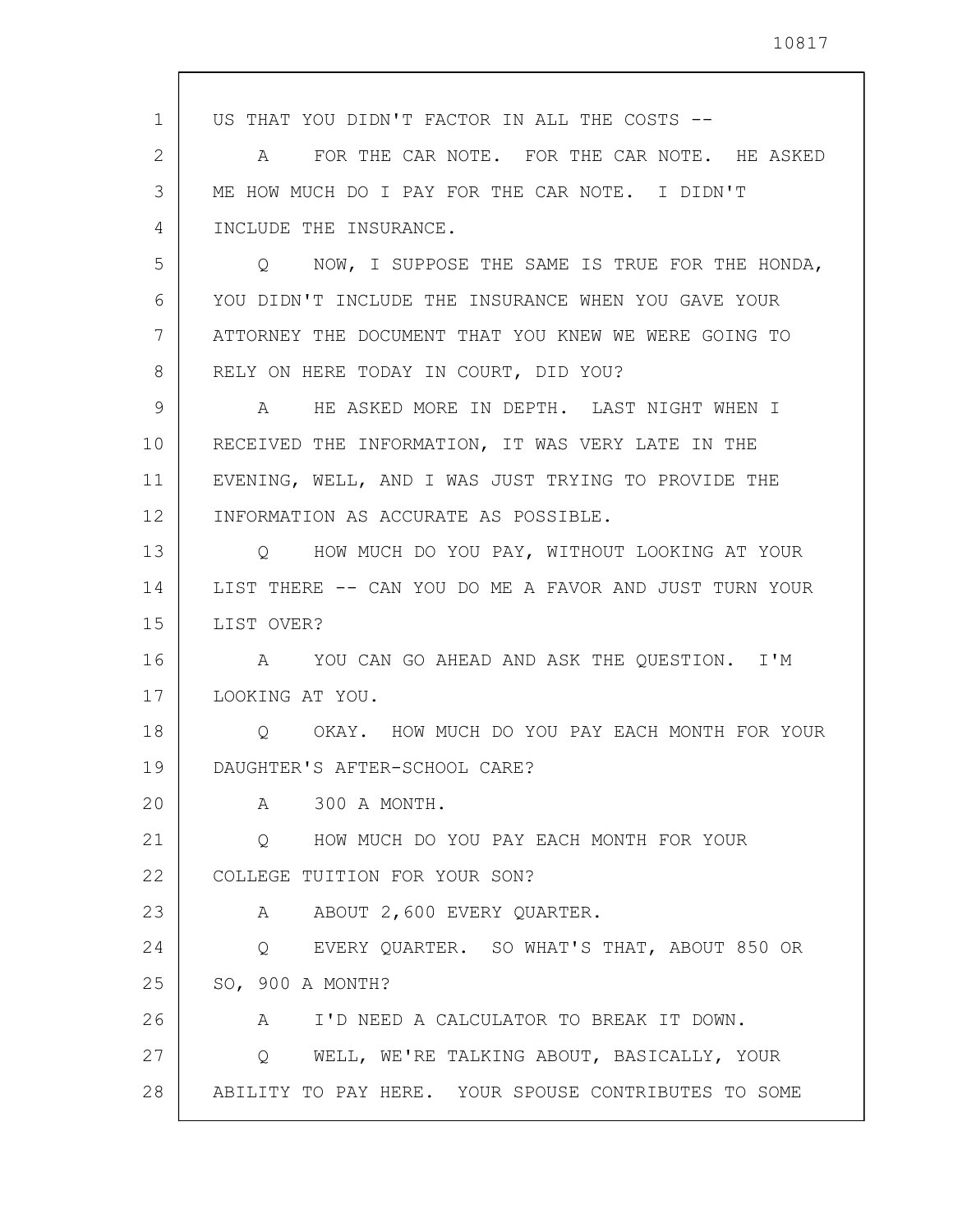| 1  | OF THESE EXPENSES; RIGHT?                                    |
|----|--------------------------------------------------------------|
| 2  | MR. GUTERRES: OBJECTION. RELEVANCE.                          |
| 3  | THE COURT: OVERRULED.                                        |
| 4  | THE WITNESS: YES, HE DOES HELP.                              |
| 5  | BY MR. MCMILLAN:                                             |
| 6  | Q HE'S GOT A FULL-TIME JOB?                                  |
| 7  | A PART-TIME.                                                 |
| 8  | Q PART-TIME. WHAT'S HE DO?                                   |
| 9  | A HE'S A PHLEBOTOMIST.                                       |
| 10 | THAT'S SOMEBODY WHO DRAWS BLOOD; RIGHT?<br>$Q \qquad \qquad$ |
| 11 | A YES.                                                       |
| 12 | $Q \qquad \qquad$<br>A MEDICAL PROFESSIONAL?                 |
| 13 | YES, HE'S A MEDICAL PROFESSIONAL.<br>A                       |
| 14 | DOES HE WORK IN A HOSPITAL?<br>$Q \qquad \qquad$             |
| 15 | A YES, HE WORKS IN A HOSPITAL.                               |
| 16 | Q ABOUT HOW MUCH A YEAR DOES HE CONTRIBUTE TO                |
| 17 | YOUR MONTHLY EXPENSES HERE? OR HOW MUCH A MONTH DOES         |
| 18 | HE CONTRIBUTE TO YOUR MONTHLY EXPENSES HERE?                 |
| 19 | EVERYTHING THAT WE MAKE, WE -- HE<br>Α                       |
| 20 | CONTRIBUTES -- HE JUST HELPS WITH WHATEVER WE NEED TO        |
| 21 | PAY FOR.                                                     |
| 22 | Q ARE YOU SORRY FOR WHAT YOU DID?                            |
| 23 | MR. GUTERRES: OBJECTION. RELEVANCE.                          |
| 24 | THE COURT: SUSTAINED.                                        |
| 25 | MR. MCMILLAN: NO FURTHER QUESTIONS, YOUR                     |
| 26 | HONOR.                                                       |
| 27 | THE COURT: ANYTHING ELSE?                                    |
| 28 | MR. GUTERRES: NO, YOUR HONOR.                                |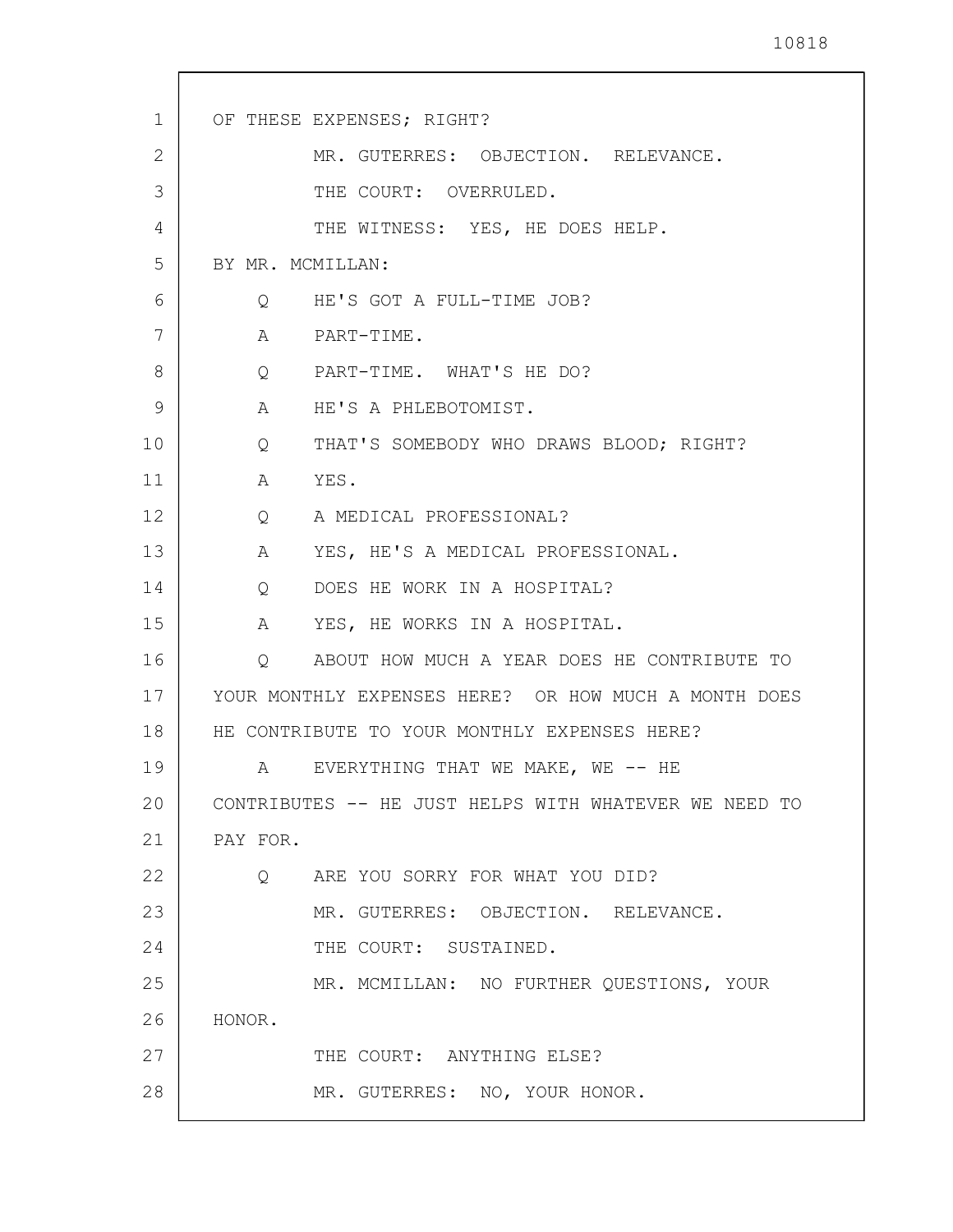1 2 3 4 5 6 7 8 9 10 11 12 13 14 15 16 17 18 19 20 21 22 23 24 25 26 27 28 THE COURT: ALL RIGHT. YOU ARE EXCUSED. THANK YOU. CALL YOUR NEXT WITNESS, MR. MCMILLAN. MR. MCMILLAN: PLAINTIFF WILL CALL MS. SUSAN PENDER. THE COURT: ALL RIGHT. (A DISCUSSION WAS HELD OFF THE RECORD.) SUSAN PENDER, WAS CALLED AS A WITNESS AND, HAVING BEEN FIRST DULY SWORN, WAS EXAMINED AND TESTIFIED AS FOLLOWS: THE CLERK: FOR THE RECORD, PLEASE STATE YOUR NAME AND SPELL YOUR FIRST AND LAST NAME. THE WITNESS: S-U-S-A-N, P-E-N-D-E-R. THE CLERK: THANK YOU. THE COURT: GO AHEAD, MR. MCMILLAN. MR. MCMILLAN: THANK YOU, YOUR HONOR. DIRECT EXAMINATION BY MR. MCMILLAN: Q GOOD MORNING, MS. PENDER. CAN YOU TELL US THE TOTAL OF ALL YOUR LIABILITIES? DEBT, WHAT YOU OWE, HOW MUCH DO YOU OWE IN TOTAL? WELL, LET ME IS ASK IT FIRST: WITHOUT LOOKING -- IF YOU DON'T REMEMBER, JUST TELL ME YOU DON'T REMEMBER, AND WE'LL REFRESH YOUR RECOLLECTION.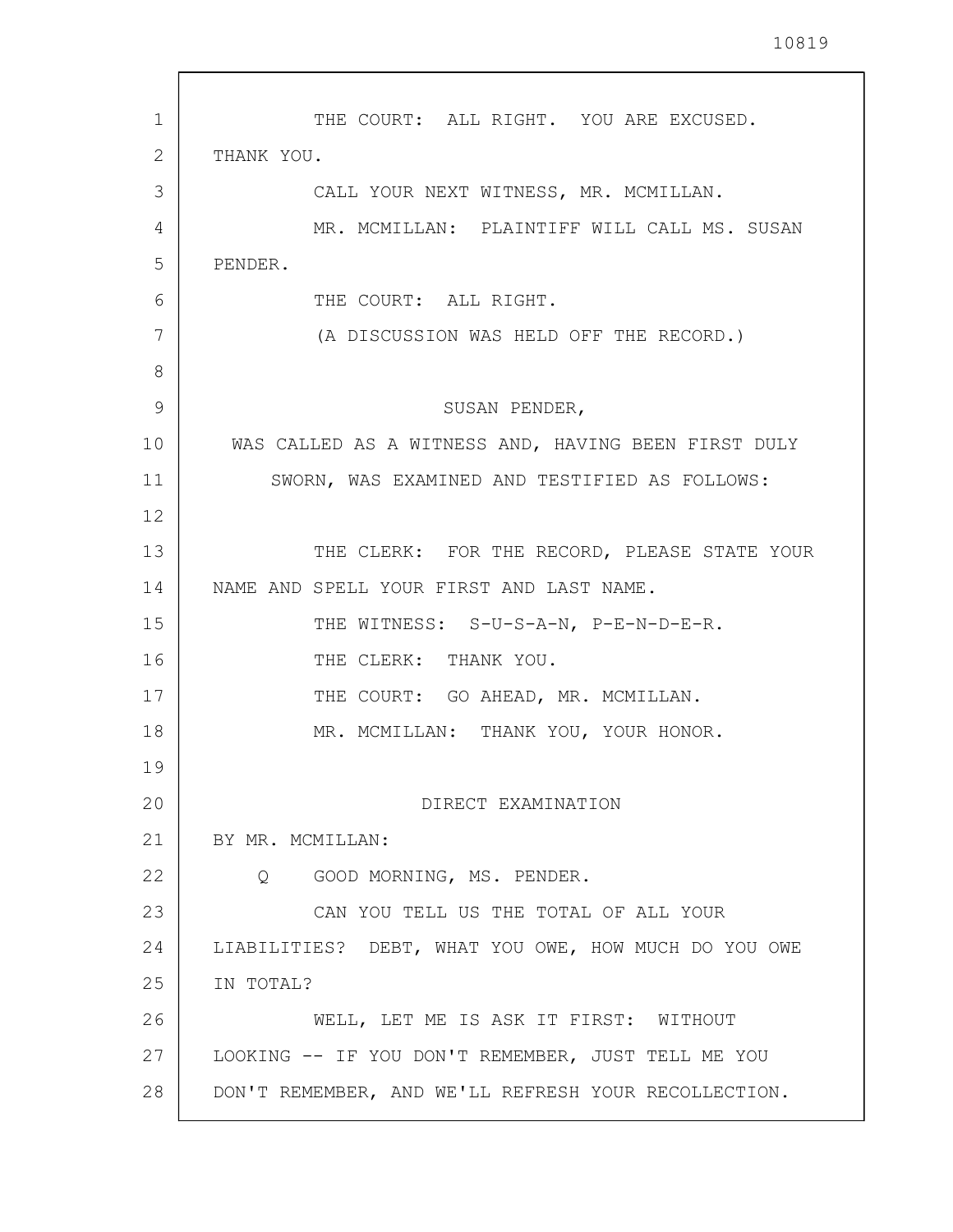| 1  | DO YOU KNOW, WITHOUT LOOKING, HOW MUCH MONEY                      |
|----|-------------------------------------------------------------------|
| 2  | YOU OWE?                                                          |
| 3  | NO, I DON'T KNOW.<br>A                                            |
| 4  | DO YOU KNOW, WITHOUT LOOKING, THE TOTAL VALUE<br>Q                |
| 5  | OF ANY BANK ACCOUNTS, INCLUDING RETIREMENT ACCOUNTS               |
| 6  | THAT YOU HAVE?                                                    |
| 7  | NO, I DON'T KNOW.<br>A                                            |
| 8  | GO AHEAD AND LOOK. TAKE A MOMENT REFRESH YOUR<br>Q                |
| 9  | RECOLLECTION.                                                     |
| 10 | A APPROXIMATELY \$11,400, BUT THAT DOESN'T                        |
| 11 | INCLUDE -- I HAVE A LOT MORE MEDICAL BILLS COMING IN              |
| 12 | EVERY MONTH. SO THAT'S ONLY -- THERE ARE MORE MEDICAL             |
| 13 | BILLS COMING IN ALL THE TIME.                                     |
| 14 | WELL, MA'AM, AS PART OF YOUR BENEFIT PACKAGE<br>$Q \qquad \qquad$ |
| 15 | WITH THE COUNTY OF LOS ANGELES, YOU HAVE MEDICAL                  |
| 16 | INSURANCE; RIGHT?                                                 |
| 17 | I NO LONGER HAVE MEDICAL INSURANCE WITH THE<br>A                  |
| 18 | COUNTY. I HAVE TO PAY FOR THAT OUT OF MY OWN POCKET               |
| 19 | RIGHT NOW. MEDICAL INSURANCE COMES OUT OF MY OWN                  |
| 20 | POCKET. COUNTY DOESN'T PAY FOR IT ANYMORE.                        |
| 21 | UP UNTIL WHAT POINT IN TIME DID THE COUNTY PAY<br>Q               |
| 22 | FOR IT?                                                           |
| 23 | MAY OF 2015.<br>A                                                 |
| 24 | DO YOU OWN A HOME?<br>Q                                           |
| 25 | A WAIT, NO CORRECT THAT. COUNTY WASN'T PAYING                     |
| 26 | FOR IT UP UNTIL THEN EITHER. THEY -- I WAS PAYING                 |
| 27 | COBRA FOR ABOUT A YEAR BEFORE THAT.                               |
| 28 | Q PAYING WHAT?                                                    |
|    |                                                                   |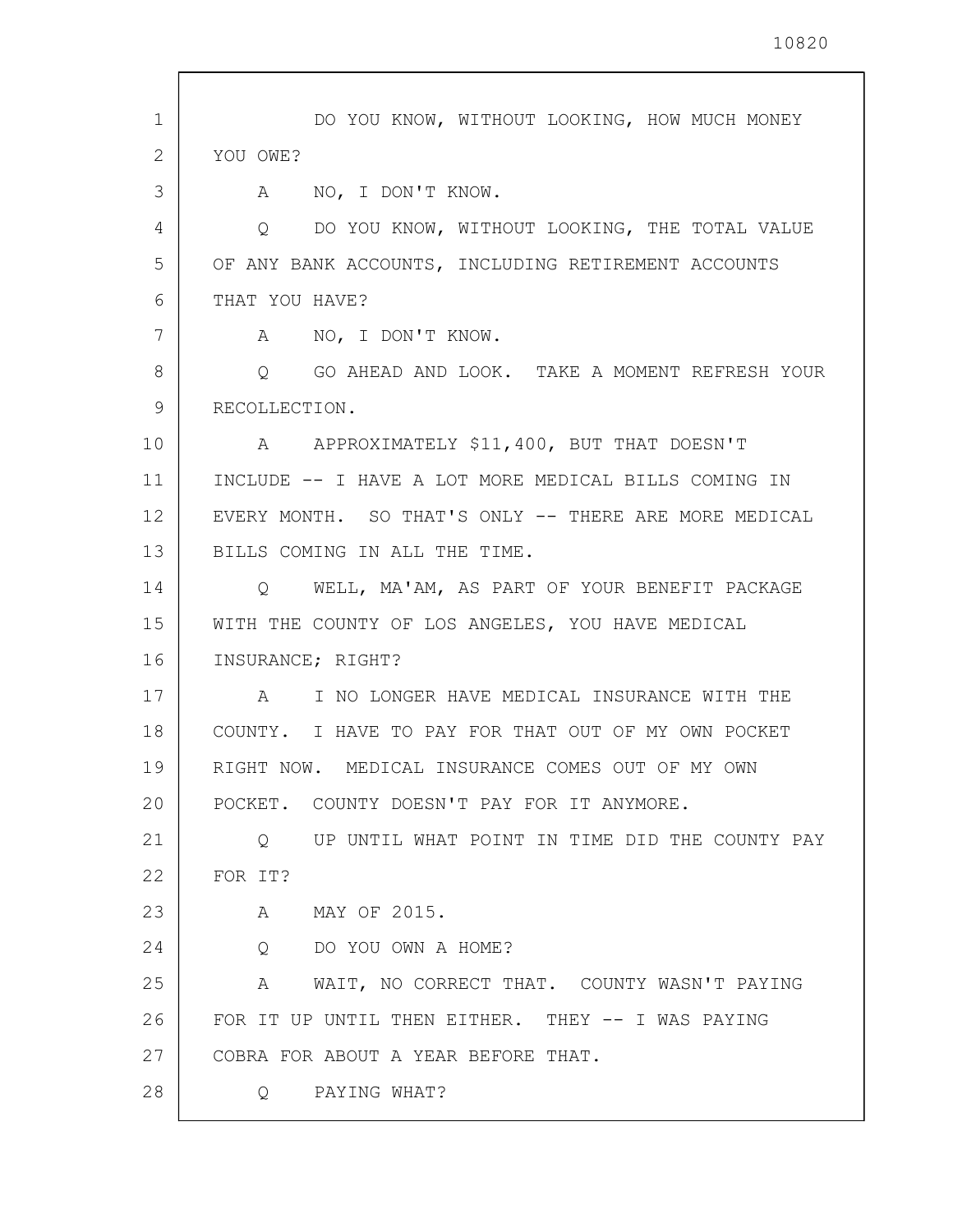| 1              | SO THAT CAME OUT OF MY POCKET FOR ABOUT A YEAR<br>A  |
|----------------|------------------------------------------------------|
| $\overline{2}$ | BEFORE THAT. IT WAS THROUGH COBRA, BUT I HAD TO PAY  |
| 3              | FOR IT MYSELF.                                       |
| 4              | Q WHEN YOU SAY IT WAS COBRA, THAT WAS JUST THE       |
| 5              | INSURANCE PREMIUM; CORRECT?                          |
| 6              | A CORRECT. I DON'T KNOW WHAT ELSE YOU'RE ASKING      |
| 7              | ME ABOUT.                                            |
| 8              | WELL, IN RELATION TO THE MEDICAL EXPENSES,<br>Q      |
| 9              | WHEN YOU'RE PAYING COBRA PAYMENTS, THAT'S JUST THE   |
| 10             | INSURANCE PREMIUMS. SO YOU STILL HAVE INSURANCE THAT |
| 11             | COVERS THE COST OF YOUR MEDICAL; CORRECT?            |
| 12             | IT DIDN'T COVER VERY MUCH. COBRA WAS \$565 OUT<br>A  |
| 13             | OF MY OWN POCKET, AND THAT DID NOT INCLUDE ALL THE   |
| 14             | OUT-OF-POCKET COSTS.                                 |
| 15             | NOW, IN TERMS OF ASSETS, YOU HAVE LISTED HERE<br>Q   |
| 16             | A CHECKING ACCOUNT; RIGHT?                           |
| 17             | CORRECT.<br>A                                        |
| 18             | HOW MUCH IS IN THAT ACCOUNT?<br>$Q \qquad \qquad$    |
| 19             | \$2,010.26.<br>A                                     |
| 20             | AND YOU HAVE A SAVINGS ACCOUNT THERE?<br>Q           |
| 21             | Α<br>YEAH.                                           |
| 22             | DO YOU HAVE ANY OTHER BANK ACCOUNTS, 401 (K) OR<br>Q |
| 23             | IRA OR ANYTHING LIKE THAT?                           |
| 24             | WELL, RETIREMENT. THERE'S NOT MUCH THERE.<br>A       |
| 25             | SO YOU DO HAVE A RETIREMENT ACCOUNT?<br>Q            |
| 26             | NOT MUCH.<br>Α                                       |
| 27             | BUT YOU DO HAVE ONE?<br>Q                            |
| 28             | CORRECT.<br>Α                                        |
|                |                                                      |

 $\sqrt{ }$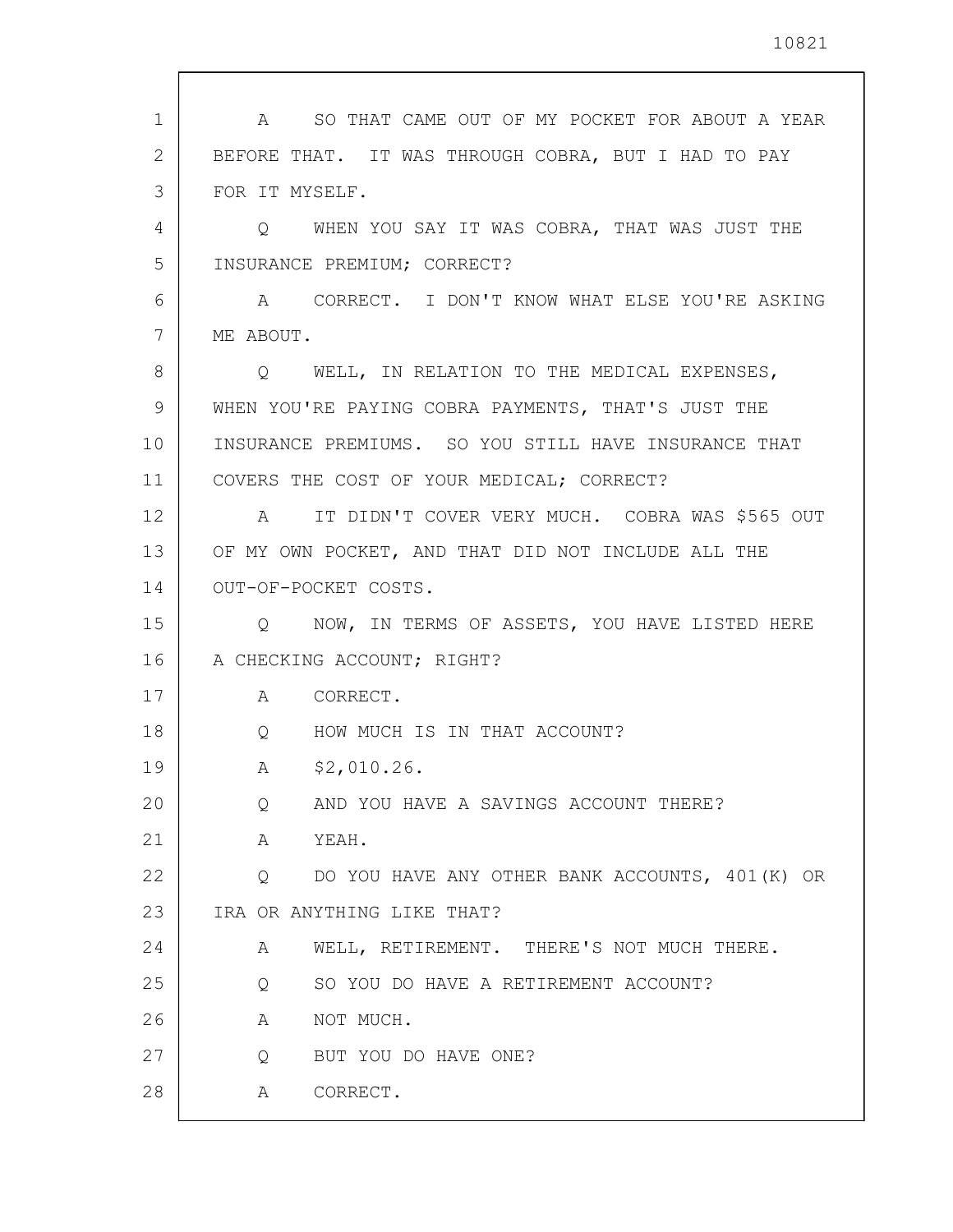| 1              | Q IS THERE A REASON YOU DIDN'T LIST IT HERE ON                |
|----------------|---------------------------------------------------------------|
| $\overline{2}$ | YOUR ASSET SHEET?                                             |
| 3              | A BECAUSE I DON'T KNOW HOW MUCH IT IS. THERE'S                |
| 4              | NOT MUCH THERE.                                               |
| 5              | Q WHAT ABOUT YOUR SPOUSE, DOES HE HAVE A                      |
| 6              | RETIREMENT ACCOUNT?                                           |
| 7              | I DON'T HAVE A SPOUSE.<br>$\mathbb A$                         |
| 8              | MR. MCMILLAN: I HAVE NO FURTHER QUESTIONS,                    |
| 9              | YOUR HONOR.                                                   |
| 10             | THE COURT: MR. GUTERRES?                                      |
| 11             |                                                               |
| 12             | CROSS-EXAMINATION                                             |
| 13             | BY MR. GUTERRES:                                              |
| 14             | Q GOOD MORNING, MS. PENDER.                                   |
| 15             | AS FAR AS MONTHLY PAYMENTS OR INCOME OF ANY                   |
| 16             | SORT, HOW MUCH ARE YOU GETTING AT THE PRESENT TIME?           |
| 17             | A TWO-THOUSAND -- I'M CURRENTLY ON DISABILITY,                |
| 18             | SO IT'S \$2,561.                                              |
| 19             | AND MR. MCMILLAN COVERED THE AMOUNTS THAT YOU<br>$\circ$      |
| 20             | HAVE IN YOUR CHECKING ACCOUNT.                                |
| 21             | HOW MUCH DO YOU HAVE IN YOUR SAVINGS?                         |
| 22             | \$25.<br>A                                                    |
| 23             | AS FAR AS EXPENSES, HOW MUCH -- ARE YOU LIVING<br>$Q_{\rm c}$ |
| 24             | IN A RENTAL?                                                  |
| 25             | YES.<br>A                                                     |
| 26             | AND HOW MUCH DO YOU PAY PER MONTH?<br>Q                       |
| 27             | \$1,280.<br>А                                                 |
| 28             | AND AS FAR AS CREDIT CARD DEBT, CAN YOU TELL<br>Q             |
|                |                                                               |

 $\overline{\phantom{a}}$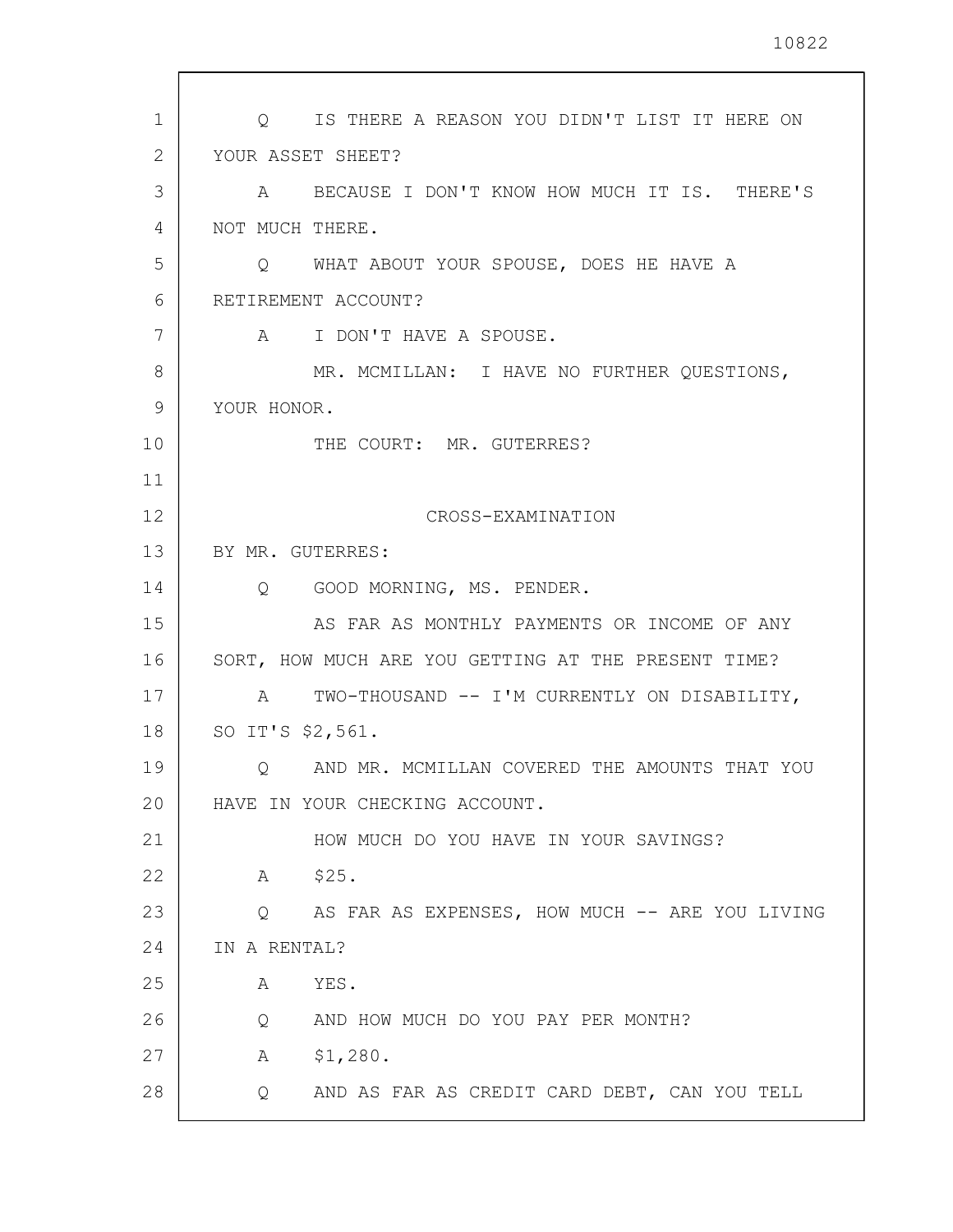| $\mathbf{1}$ | US WHAT YOUR CREDIT CARD DEBT IS AT THE MOMENT?                   |
|--------------|-------------------------------------------------------------------|
| 2            | I BELIEVE I SAID THAT I TRIED TO ADD IT UP IN<br>A                |
| 3            | MY HEAD. IT'S ABOUT 11,000. A LOT OF THAT IS DUE TO               |
| 4            | MEDICAL BILLS.                                                    |
| 5            | AND YOU RECEIVED -- RIGHT NOW YOU HAVE SOME<br>$\circ$            |
| 6            | MONIES OWED TO A HOSPITAL?                                        |
| 7            | YES.<br>A                                                         |
| 8            | Q AND HOW MUCH IS THAT?                                           |
| 9            | \$4,110.<br>$\mathbf{A}$                                          |
| 10           | ANY OTHER MONTHLY EXPENSES?<br>$Q \qquad \qquad$                  |
| 11           | UTILITIES, CAR INSURANCE, WHICH I DON'T DRIVE<br>$A \quad \alpha$ |
| 12           | THE CAR, BUT I STILL PAY INSURANCE. YEAH.                         |
| 13           | DO YOU KNOW HOW MUCH YOUR UTILITIES ARE PER<br>$Q \qquad \qquad$  |
| 14           | MONTH?                                                            |
| 15           | ABOUT 300. IT'S CABLE AND ELECTRIC. I GUESS<br>A                  |
| 16           | IT'S 300-SOMETHING.                                               |
| 17           | THANK YOU, MS. PENDER.<br>Q                                       |
| 18           | THE COURT: MR. MCMILLAN?                                          |
| 19           | MR. MCMILLAN: THANK YOU, YOUR HONOR.                              |
| 20           |                                                                   |
| 21           | REDIRECT EXAMINATION                                              |
| 22           | BY MR. GUTERRES:                                                  |
| 23           | NOW, MS. PENDER, LIKE MS. ROGERS, YOU ALSO PUT<br>$\circ$         |
| 24           | TOGETHER A STATEMENT OF ASSETS AND LIABILITIES; RIGHT?            |
| 25           | A CORRECT.                                                        |
| 26           | Q AND YOU KNEW THAT THAT STATEMENT WOULD BE                       |
| 27           | TRANSMITTED TO US?                                                |
| 28           | YES.<br>$\mathbf{A}$                                              |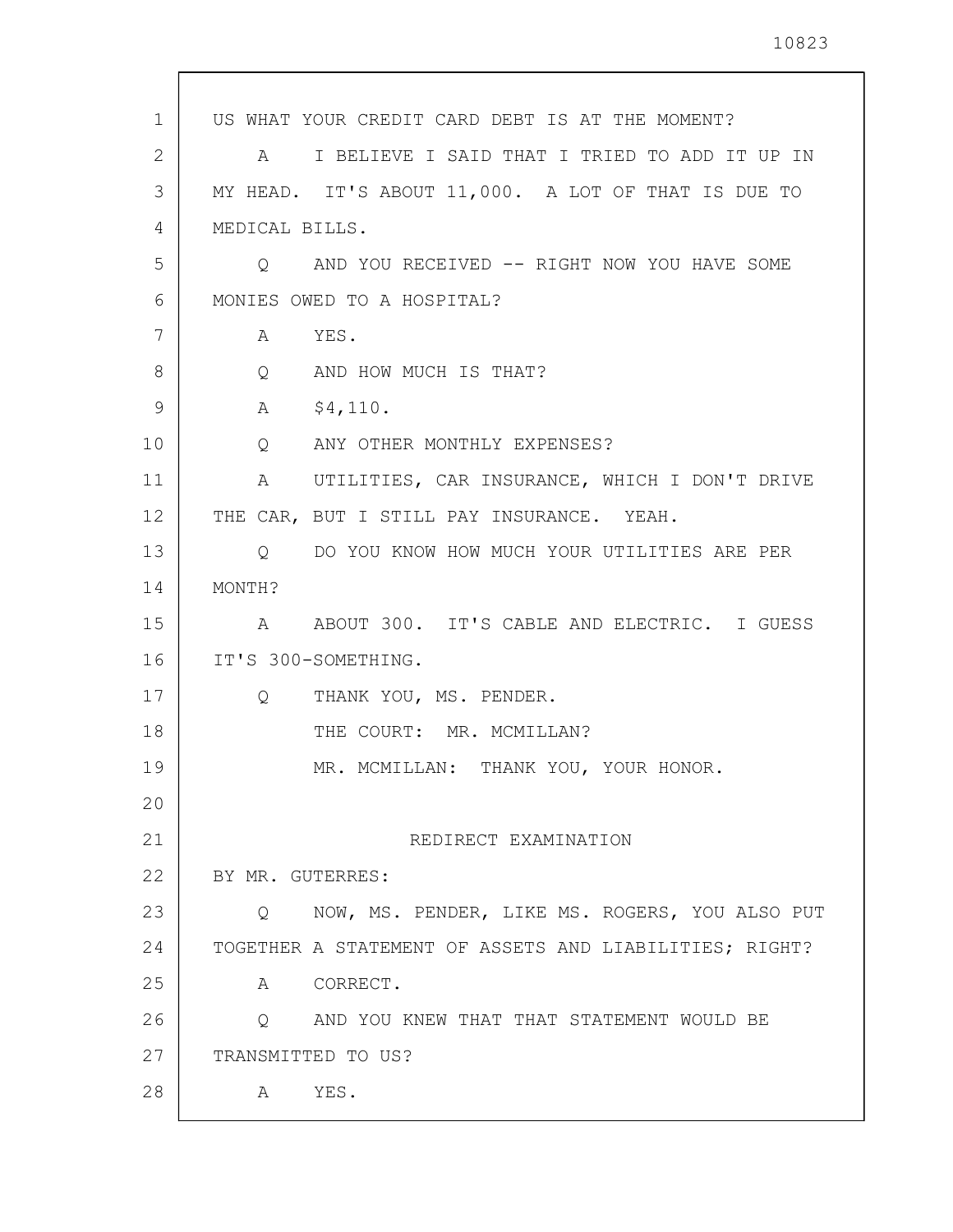| 1  | Q SO YOU UNDERTOOK TO BE TRUTHFUL, HONEST,             |
|----|--------------------------------------------------------|
| 2  | ACCURATE, AND COMPLETE IN PUTTING TOGETHER THIS        |
| 3  | STATEMENT; RIGHT?                                      |
| 4  | A ABSOLUTELY.                                          |
| 5  | Q WHY DID YOU LEAVE OFF UTILITIES AND CAR              |
| 6  | INSURANCE THEN?                                        |
| 7  | A I DON'T THINK HE ASKED ME ABOUT THAT.                |
| 8  | O SO YOU ONLY INCLUDED THE THINGS THAT HE              |
| 9  | SPECIFICALLY ASKED YOU ABOUT?                          |
| 10 | A I DON'T KNOW WHAT YOU'RE ASKING ME RIGHT NOW.        |
| 11 | Q WELL, MAYBE I MISUNDERSTOOD.                         |
| 12 | WHEN YOU WERE TRYING TO PUT TOGETHER THIS              |
| 13 | TRUTHFUL, HONEST, ACCURATE, AND COMPLETE STATEMENT OF  |
| 14 | ASSETS AND LIABILITIES, DID I UNDERSTAND YOU CORRECTLY |
| 15 | THAT YOU ONLY LISTED ON IT THE THINGS MR. GUTERRES     |
| 16 | SPECIFICALLY ASKED YOU TO LIST ON IT?                  |
| 17 | A I TOLD HIM WHATEVER HE ASKED ME, YES. AND I          |
| 18 | DON'T UNDERSTAND THE QUESTION. IF YOU'RE IMPLYING I    |
| 19 | LIED ABOUT ANYTHING, IT'S NOT THE CASE.                |
| 20 | I'M SORRY?<br>Q                                        |
| 21 | A I DON'T LIE.                                         |
| 22 | YOU DON'T LIE.<br>Q                                    |
| 23 | A NO, I DON'T.                                         |
| 24 | $Q \qquad \qquad$<br>BUT YOU DID LEAVE SOME STUFF OFF? |
| 25 | MR. GUTERRES: OBJECTION. ARGUMENTATIVE.                |
| 26 | THE COURT: SUSTAINED.                                  |
| 27 | MR. MCMILLAN: NO FURTHER QUESTIONS, YOUR               |
| 28 | HONOR.                                                 |
|    |                                                        |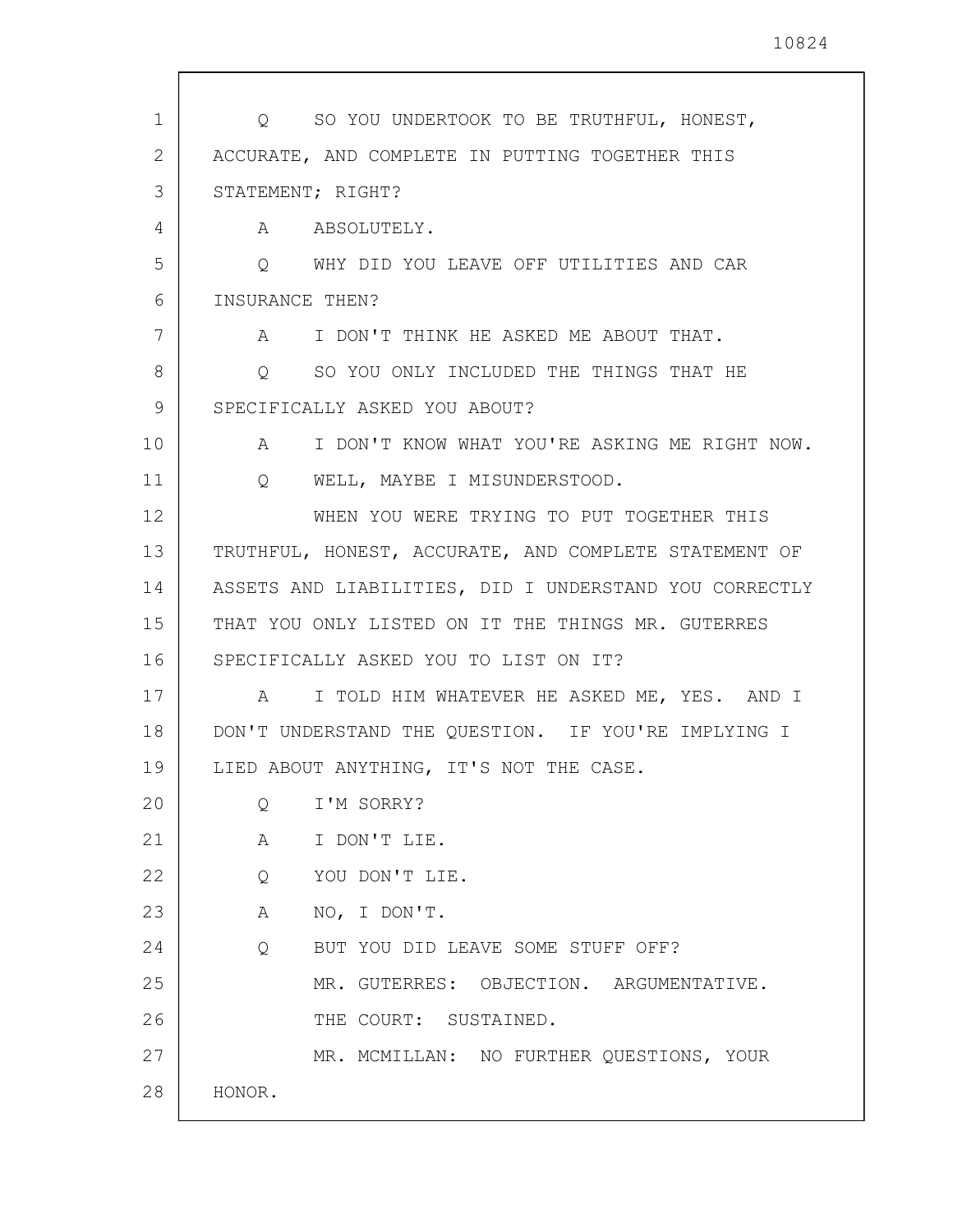| 1  |                                                       |
|----|-------------------------------------------------------|
|    | THE COURT: ANYTHING ELSE, MR. GUTERRES?               |
| 2  | MR. GUTERRES: NO, YOUR HONOR.                         |
| 3  | THE COURT: MS. PENDER, THANK YOU VERY MUCH.           |
| 4  | YOU ARE EXCUSED. MR. MCMILLAN, ANY FURTHER WITNESSES? |
| 5  | MR. MCMILLAN: NO, YOUR HONOR, NO FURTHER              |
| 6  | WITNESSES.                                            |
| 7  | THE COURT: ALL RIGHT. MR. GUTERRES?                   |
| 8  | MR. GUTERRES: NONE, YOUR HONOR.                       |
| 9  | THE COURT: BOTH SIDES REST ON THIS ISSUE?             |
| 10 | MR. MCMILLAN: THAT'S AFFIRMATIVE, YOUR HONOR.         |
| 11 | MR. GUTERRES: YES FOR US.                             |
| 12 | THE COURT: ALL RIGHT. LET ME SEE COUNSEL              |
| 13 | WITH THE REPORTER, PLEASE. JUST A FEW MINUTES, AND    |
| 14 | I'LL HAVE THE JURY STAY IN PLACE.                     |
| 15 | (THE FOLLOWING PROCEEDINGS WERE HELD AT               |
| 16 | SIDEBAR.)                                             |
| 17 | THE COURT: ALL RIGHT WE'RE IN CHAMBERS AND            |
| 18 | COUNSEL ARE PRESENT. AND I HAVE THE INSTRUCTION 3942. |
| 19 | MR. MCMILLAN: DO YOU MIND IF I TAKE OFF MY            |
| 20 | COAT?                                                 |
| 21 | THE COURT: NO, GO AHEAD. EVEN FOR A MINUTE            |
| 22 | HELPS.                                                |
| 23 | MR. MCMILLAN: EVERY SECOND HELPS.                     |
| 24 | THE COURT: I WISH WE HAD AIR-CONDITIONED              |
| 25 | COLD.                                                 |
| 26 | MR. MCMILLAN: THAT WOULD BE GREAT.                    |
| 27 | THE COURT: THAT WOULD BE GREAT, WOULDN'T IT?          |
| 28 | MR. MCMILLAN: THAT WOULD BE WONDERFUL.                |
|    |                                                       |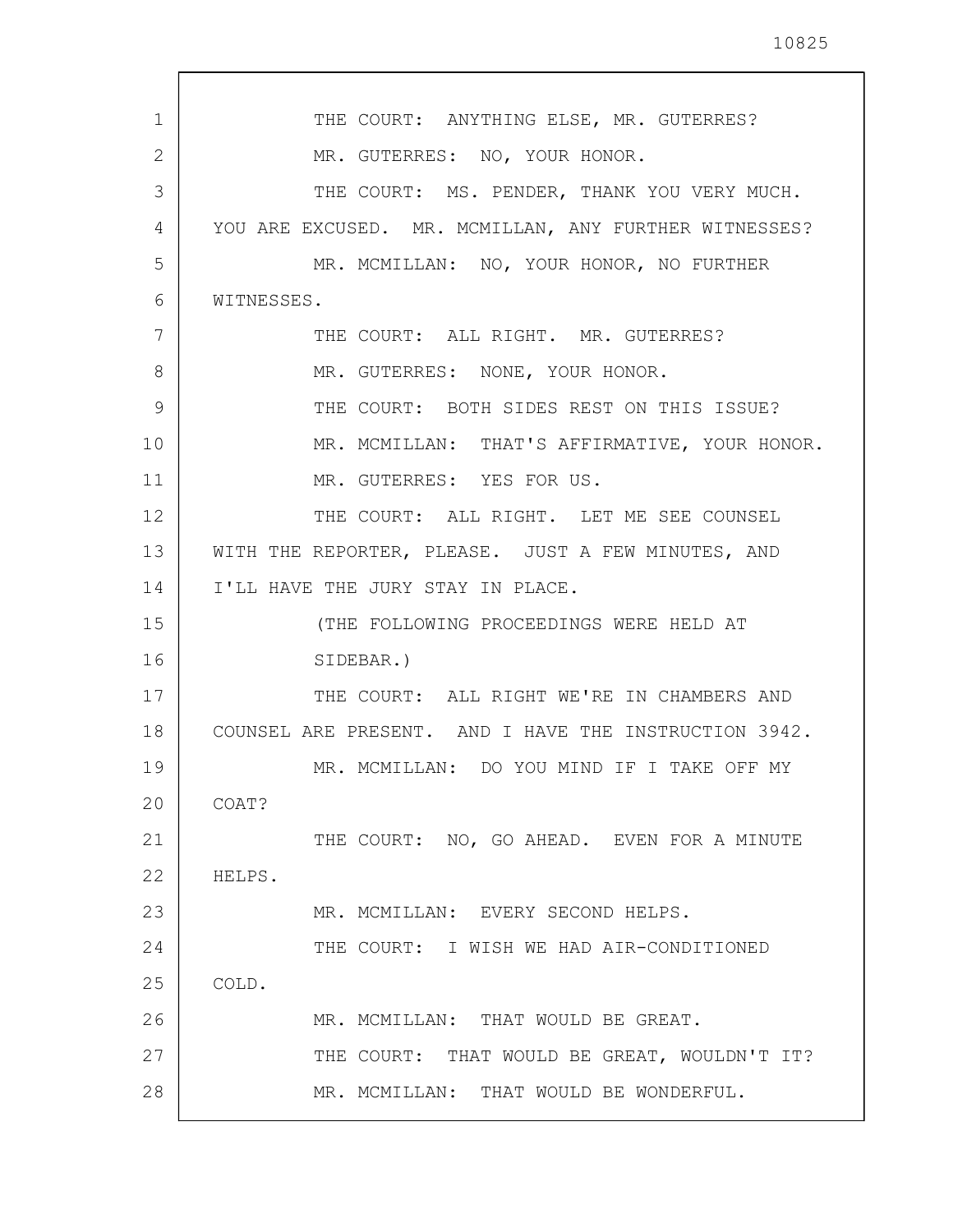| $\mathbf{1}$ | THE COURT: ALL RIGHT. I'M GOING TO GIVE THE             |
|--------------|---------------------------------------------------------|
| 2            | DEFENDANTS' VERSION OF THIS ONE INSTRUCTION 3942. I'M   |
| 3            | TAKING OUT THE BRACKETED PART FROM SUBPARAGRAPH B. I    |
| 4            | AM INCLUDING THE LANGUAGE IN C ABOUT ABILITY TO PAY.    |
| 5            | I'LL GIVE THE LAST PARAGRAPH ABOUT IT HAS TO BE ANY     |
| 6            | PUNISHMENT -- HAS TO BE FOR THE IMPACT ON THE PLAINTIFF |
| 7            | AND NOT OTHER PERSONS. I DON'T THINK ANYONE WOULD       |
| 8            | OTHER SIDE CONSTRUE IT DIFFERENTLY, BUT I'LL INCLUDE    |
| 9            | THE LANGUAGE.                                           |
| 10           | SO I'VE REDONE THE INSTRUCTION. SO OUR CLERK            |
| 11           | SEEMS TO WANT TO DO A TEAR OFF. I THOUGHT ABOUT         |
| 12           | TALKING HIM OUT OF THAT, BUT IT WASN'T WORTH IT. SO     |
| 13           | I'VE RECOPIED OUR INSTRUCTION, SO HE CAN TEAR OFF THE   |
| 14           | TOP. AND SO WITH THAT, WE WILL -- WE HAVE THE VERDICT   |
| 15           | FORM, AND WE HAVE THE INSTRUCTION I'M GOING TO GIVE.    |
| 16           | SO IT'S UP TO YOU. HAVE TO PUT THAT COAT BACK ON.       |
| 17           | MR. MCMILLAN: OH, MAN. I WAS HOPING I COULD             |
| 18           | GET JUST A FEW SECONDS' DELAY.                          |
| 19           | THE COURT: AND WE'LL GO BACK OUT AS SOON AS             |
| 20           | YOU'RE FULLY CLOTHED.                                   |
| 21           | MR. MCMILLAN: READY TO GO.                              |
| 22           | THE COURT: AND WE'LL HAVE -- AND IT IS                  |
| 23           | CLOSING ARGUMENT, SO YOU WILL HAVE AN OPENING, YOU WILL |
| 24           | ALSO HAVE A REPLY. LET'S NOT BELABOR THIS. I'M NOT      |
| 25           | TRYING TO TALK YOU OUT OF SAYING WHAT YOU NEED TO SAY,  |
| 26           | BUT THERE'S NOT A LOT TO SAY.                           |
| 27           | MR. MCMILLAN: YOUR HONOR, I CAN EASILY GET IT           |
| 28           | DONE IN 40 MINUTES.                                     |
|              |                                                         |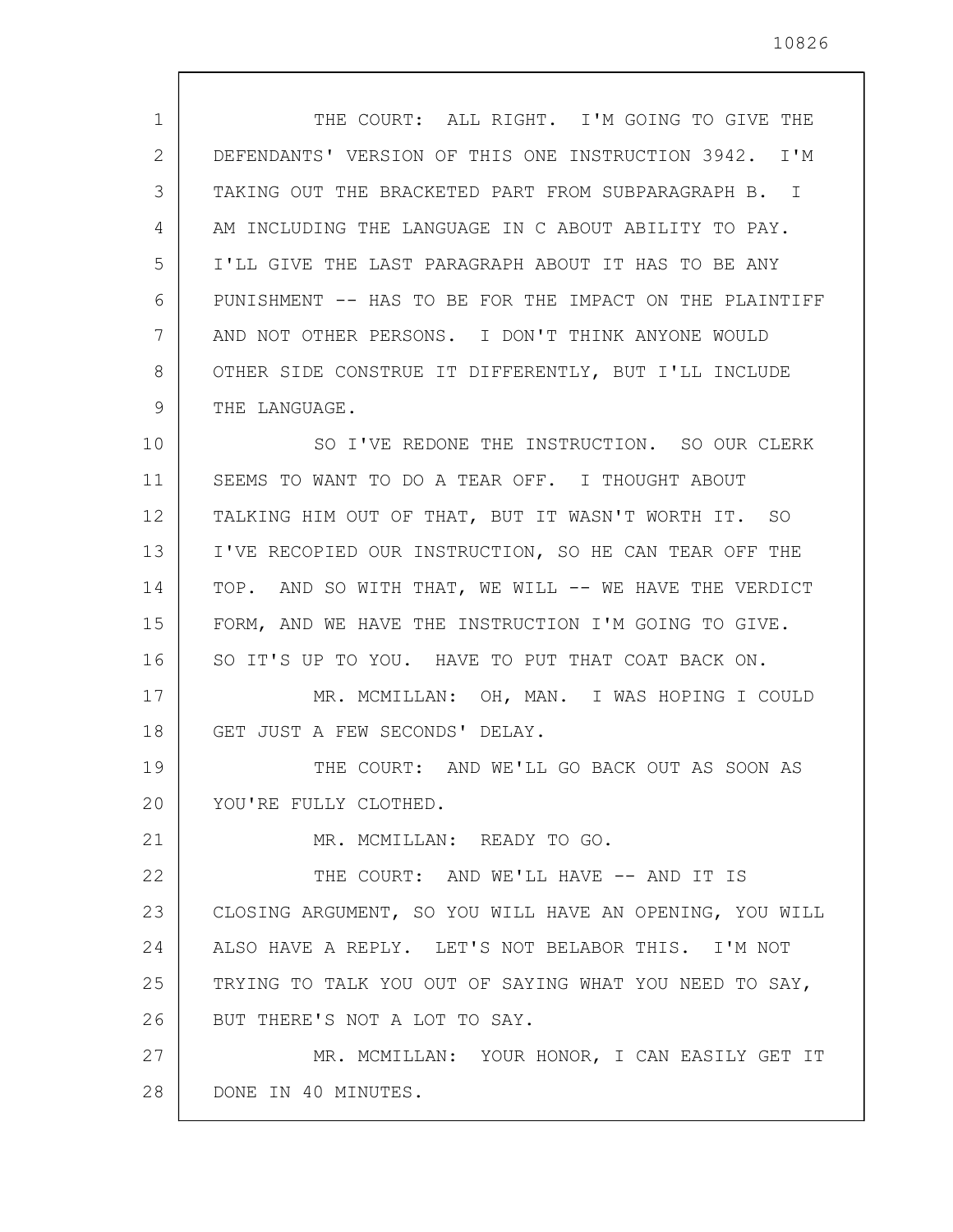10827

| 1<br>2 | THE COURT: YOU'LL BE TALKING TO AN EMPTY<br>ROOM.       |
|--------|---------------------------------------------------------|
|        |                                                         |
| 3      | MR. MCMILLAN: I GET IT. I'LL BE QUICK.                  |
| 4      | THE COURT: OKAY. THAT'S GOOD.                           |
| 5      | (THE FOLLOWING PROCEEDINGS WERE HELD IN                 |
| 6      | OPEN COURT IN THE PRESENCE OF THE                       |
| 7      | JURY.)                                                  |
| 8      | THE COURT: ALL RIGHT. WE'RE BACK ON THE                 |
| 9      | RECORD.                                                 |
| 10     | LADIES AND GENTLEMEN OF THE JURY, I HAVE AN             |
| 11     | INSTRUCTION TO GIVE YOU ON THIS PHASE OF THE CASE.      |
| 12     | THERE'S SIMPLY ONE ADDITIONAL INSTRUCTION. I WILL HAVE  |
| 13     | THE OTHER INSTRUCTIONS WHICH WERE PROVIDED TO YOU --    |
| 14     | PROVIDED TO YOU FOR YOUR DELIBERATIONS. ALL             |
| 15     | INSTRUCTIONS APPLY DURING ANY PHASE OF THE CASE, BUT    |
| 16     | YOU'LL ALSO RECALL IN THE PRIOR INSTRUCTIONS I GAVE     |
| 17     | YOU, I TOLD YOU YOU MAY FIND THAT SOME INSTRUCTIONS     |
| 18     | DON'T APPLY. IF THEY DON'T, IT MEANS YOU JUST IGNORE    |
| 19     | THEM. I'LL LEAVE IT UP TO YOU AS TO WHAT YOU THINK      |
| 20     | APPLIES, BUT I'M GIVING YOU ONLY ONE ADDITIONAL         |
| 21     | INSTRUCTION FOR THIS PHASE OF THE CASE.                 |
| 22     | YOU MUST NOW DECIDE THE AMOUNT, IF ANY, THAT            |
| 23     | YOU SHOULD AWARD RAFAELINA DUVAL IN PUNITIVE DAMAGES.   |
| 24     | THE PURPOSE OF PUNITIVE DAMAGES ARE TO PUNISH A         |
| 25     | WRONGDOER FOR THE CONDUCT THAT HARMED THE PLAINTIFF AND |
| 26     | TO DISCOURAGE SIMILAR CONDUCT IN THE FUTURE. THERE IS   |
| 27     | NO FIXED STANDARD FOR DETERMINING THE AMOUNT OF         |
| 28     | PUNITIVE DAMAGES, AND YOU'RE NOT REQUIRED TO AWARD ANY  |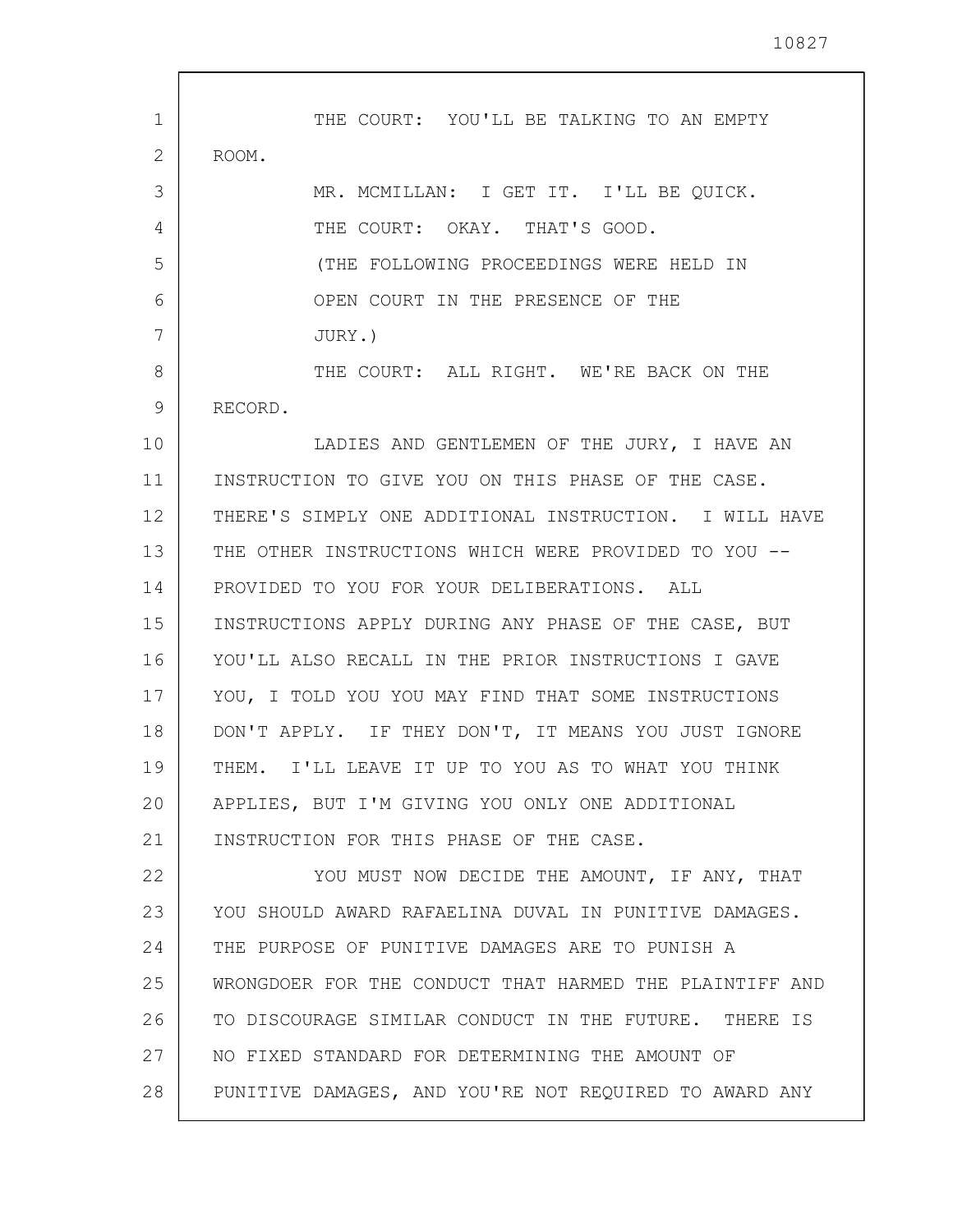1 2 3 PUNITIVE DAMAGES. IF YOU DECIDE TO AWARD PUNITIVE DAMAGES, YOU SHOULD CONSIDER ALL OF THE FOLLOWING IN DETERMINING THE AMOUNT:

4 5 6 7 8 9 10 11 12 13 14 15 16 17 A, HOW REPREHENSIBLE WAS SUSAN PENDER AND/OR KIMBERLY ROGERS'S CONDUCT? IN DECIDING HOW REPREHENSIBLE SUSAN PENDER AND/OR KIMBERLY ROGERS'S CONDUCT WAS, YOU MAY CONSIDER AMONG OTHER FACTORS: ONE, WHETHER THE CONDUCT CAUSED PHYSICAL HARM; TWO, WHETHER SUSAN PENDER AND/OR KIMBERLY ROGERS DISREGARDED THE HEALTH AND SAFETY OF OTHERS; THREE, WHETHER RAFAELINA DUVAL WAS FINANCIALLY WEAK OR VULNERABLE AND SUSAN PENDER AND/OR KIMBERLY ROGERS KNEW RAFAELINA DUVAL WAS FINANCIALLY WEAK OR VULNERABLE AND TOOK ADVANTAGE OF HER; FOUR, WHETHER SUSAN PENDER AND/OR KIMBERLY ROGERS'S CONDUCT INVOLVED A PATTERN OR PRACTICE; AND FIVE, WHETHER SUSAN PENDER AND/OR KIMBERLY ROGERS ACTED WITH TRICKERY OR DECEIT.

18 19 20 B, IS THERE REASONABLE RELATIONSHIP BETWEEN THE AMOUNT OF PUNITIVE DAMAGES AND RAFAELINA DUVAL'S HARM.

21 22 23 24 25 26 27 28 C, IN VIEW OF SUSAN PENDER AND/OR KIMBERLY ROGERS'S FINANCIAL CONDITION, WHAT AMOUNT IS NECESSARY TO PUNISH HER AND DISCOURAGE FUTURE WRONGFUL CONDUCT. YOU MAY NOT INCREASE THE PUNITIVE DAMAGE AWARD ABOVE AN AMOUNT THAT IS OTHERWISE APPROPRIATE MERELY BECAUSE SUSAN PENDER AND/OR KIMBERLY ROGERS HAVE ANY SUBSTANTIAL FINANCIAL RESOURCES. ANY AWARD YOU IMPOSE MAY NOT EXCEED SUSAN PENDER AND/OR KIMBERLY ROGERS'S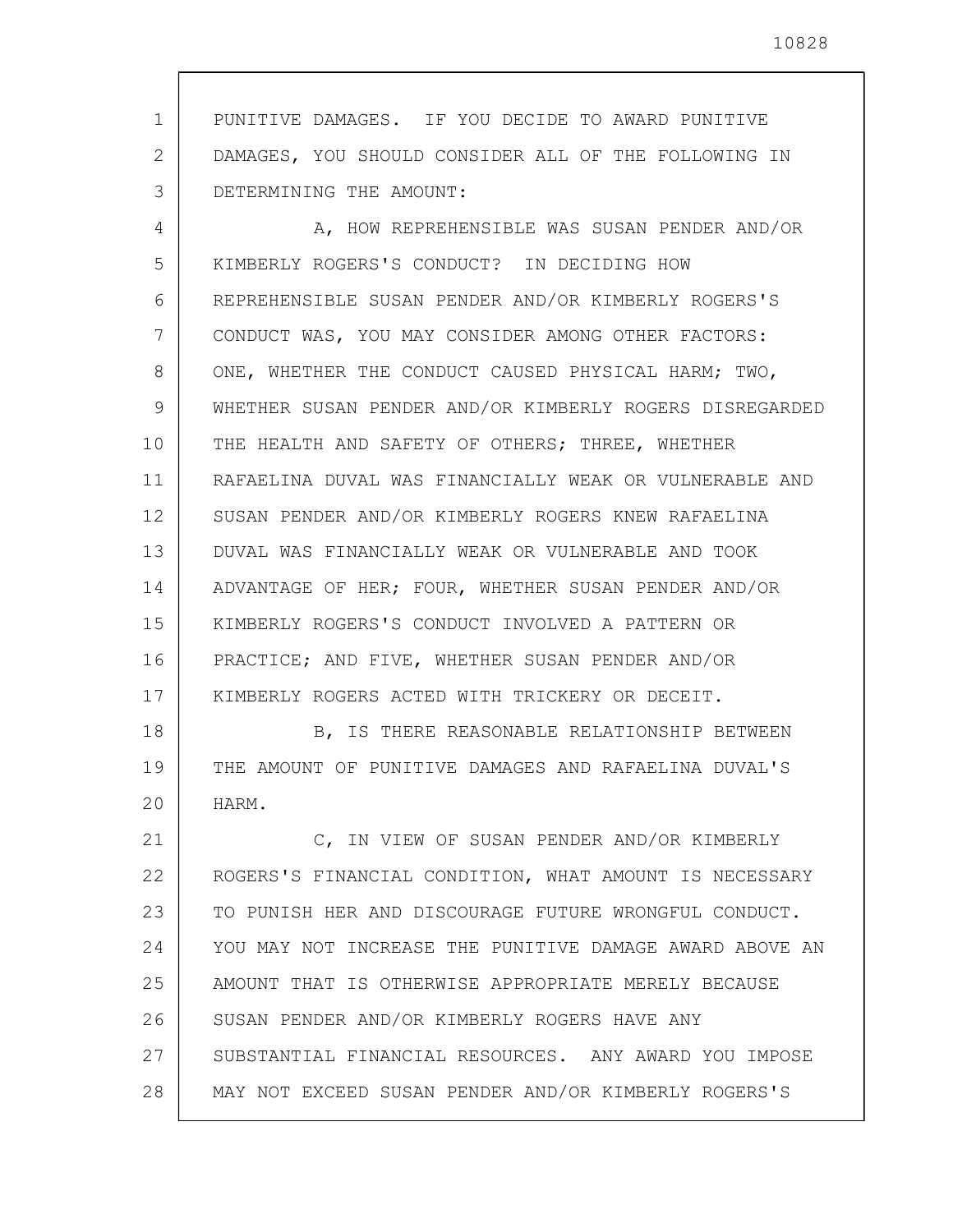| 1. | ABILITY TO PAY. PUNITIVE DAMAGES MAY NOT BE USED TO     |
|----|---------------------------------------------------------|
| 2  | PUNISH SUSAN PENDER AND/OR KIMBERLY ROGERS FOR THE      |
| 3  | IMPACT OF THEIR ALLEGED MISCONDUCT ON PERSONS OTHER     |
| 4  | THAN RAFAELINA DUVAL.                                   |
| 5  | THAT CONCLUDES THE ADDITIONAL INSTRUCTIONS.             |
| 6  | COUNSEL ARE GOING TO HAVE AN OPPORTUNITY TO ADDRESS YOU |
| 7  | IN WHAT IS A FURTHER CLOSING ARGUMENT, WHICH IS RELATED |
| 8  | TO THIS SUBJECT MATTER OF THIS PHASE OF THE CASE ONLY.  |
| 9  | MR. MCMILLAN?                                           |
| 10 | MR. MCMILLAN: THANK YOU, YOUR HONOR.                    |
| 11 | THIS IS VERY DISTASTEFUL FOR ME. COMING HERE,           |
| 12 | ASKING THESE WOMEN THESE QUESTIONS IN FRONT OF ALL OF   |
| 13 | YOU, BUT IT'S SOMETHING THAT HAS TO BE DONE. WE GIVE    |
| 14 | THESE PEOPLE TREMENDOUS POWER OVER OUR CHILDREN, OUR    |
| 15 | FAMILIES, OUR LIVES. AND THEY COME IN -- WHEN THEY      |
| 16 | COME INTO COURT, ANY COURT, INCLUDING THIS COURT, THEY  |
| 17 | COME IN CLOAKED IN THIS AURA OF CREDIBILITY JUST        |
| 18 | BECAUSE OF THE JOB THEY PERFORM. AND THE THINGS THAT    |
| 19 | WE TRUST THEM TO DO.                                    |
| 20 | AND THERE'S A FEW THINGS THAT ARE IMPORTANT             |
| 21 | ABOUT WHAT YOU ARE ABOUT TO DO RIGHT NOW. ONE OF THEM,  |
| 22 | OBVIOUSLY, IS TO PUNISH, TO PUNISH MS. PENDER AND       |
| 23 | MS. ROGERS FOR WHAT THEY DID IN THIS CASE TO MS. DUVAL. |
| 24 | BUT ANOTHER IS YOU'VE SEEN THE SYSTEM FROM THE INSIDE,  |
| 25 | YOU'VE SEEN ITS DEFICIENCIES. I THINK THE NUMBER WAS    |
| 26 | 7,000 OTHER WORKERS OUT THERE INVESTIGATING, I DON'T    |
| 27 | REMEMBER IF IT WAS 152,000 OR 156,000 REFERRALS A YEAR, |
| 28 | BUT IT'S A BIG NUMBER. THEY'RE KNOCKING ON A LOT OF     |
|    |                                                         |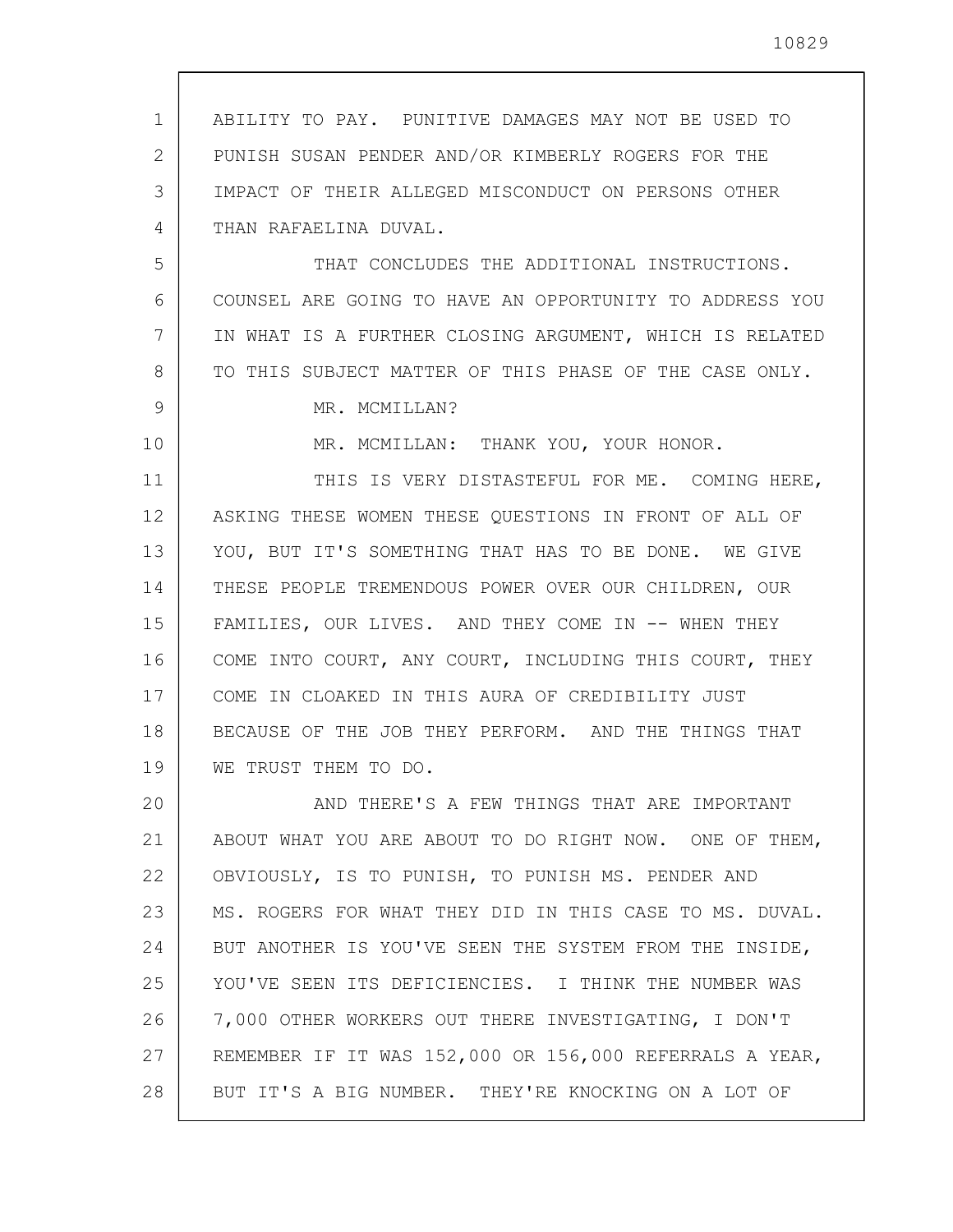| 1  | DOORS, INTERACTING WITH A LOT OF YOUR COMMUNITY.        |
|----|---------------------------------------------------------|
| 2  | IT'S IMPORTANT THAT EVERY SINGLE ONE OF THE             |
| 3  | SOCIAL WORKERS OUT THERE THAT WORK FOR THE COUNTY OF    |
| 4  | LOS ANGELES DOING THIS TYPE OF WORK KNOW AND UNDERSTAND |
| 5  | THAT THIS TYPE OF BEHAVIOR WILL NOT BE TOLERATED IN     |
| 6  | YOUR COMMUNITY.                                         |
| 7  | THAT'S AN IMPORTANT MESSAGE TO SEND. YOU HAVE           |
| 8  | SOME TOOLS TO DO THAT. I'M ASKING YOU TO DO THAT, TO    |
| 9  | SEND THE MOST POWERFUL MESSAGE THAT YOU CAN TO MAKE     |
| 10 | SURE THAT THIS NEVER EVER HAPPENS AGAIN.                |
| 11 | THANK YOU, YOUR HONOR.                                  |
| 12 | THE COURT: MR. GUTERRES?                                |
| 13 | MR. GUTERRES: THANK YOU, YOUR HONOR.                    |
| 14 | LADIES AND GENTLEMEN, THIS PHASE OF THE TRIAL           |
| 15 | IS WHAT EVERY LAWYER DREADS. IT'S THE TIME WHEN YOUR    |
| 16 | CLIENT IS PERSONALLY AT FINANCIAL RISK. AND SUSAN       |
| 17 | PENDER AND KIMBERLY ROGERS ARE NOW PERSONALLY EXPOSED   |
| 18 | TO THE IMPACT OF A FURTHER VERDICT FOR PUNITIVE         |
| 19 | DAMAGES.                                                |
| 20 | WHAT ARE PUNITIVE DAMAGES? WHAT IS THEIR                |
| 21 | PURPOSE? THEY ARE PRIMARILY TO PUNISH FOR DESPICABLE    |
| 22 | CONDUCT, AND SECONDARILY, TO SEND A MESSAGE, TO MAKE AN |
| 23 | EXAMPLE. LET ME ADDRESS THOSE IN REVERSE ORDER.         |
| 24 | I CAN ASSURE YOU THAT WHAT YOU DID YESTERDAY            |
| 25 | WAS HEARD AT THE DEPARTMENT OF CHILDREN AND FAMILY      |
| 26 | SERVICES AND AT THE HEAD OF THE ADMINISTRATIVE OFFICES  |
| 27 | OF THE COUNTY. AND IT WAS ALSO HEARD AND WILL BE        |
| 28 | CONTINUALLY HEARD IN THE EMERGENCY RESPONSE UNITS OF    |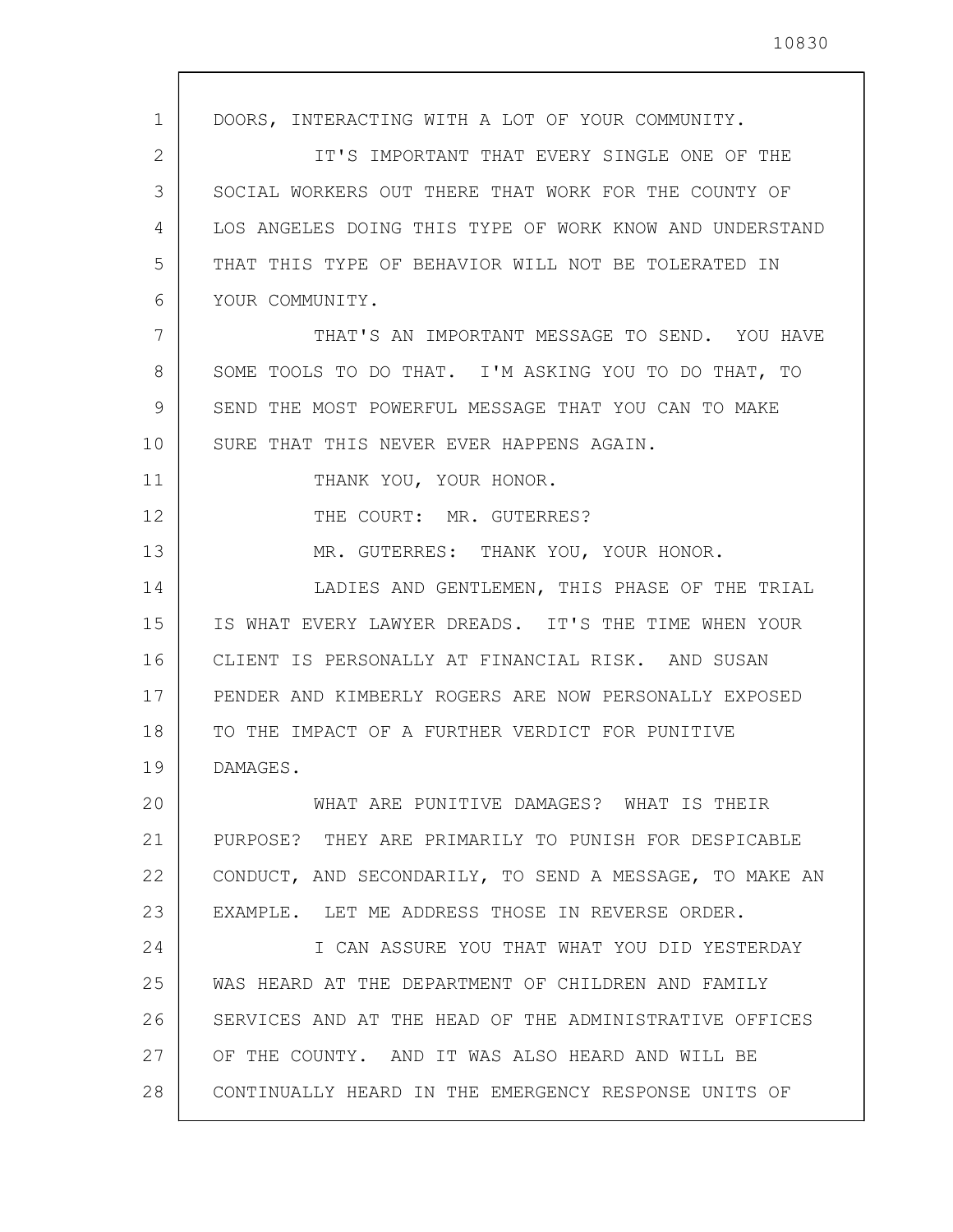1 2 3 4 5 6 EVERY CHILD PROTECTIVE SERVICES UNIT OPERATED BY DCFS. IT'S GOING TO IMPACT THE ENTIRE COMMUNITY OF SOCIAL WORKERS AND, IN PARTICULAR, THOSE TASKED WITH HAVING TO MAKE THE TOUGH DECISIONS OF WHETHER A CHILD SHOULD BE TAKEN INTO PROTECTIVE CUSTODY IMMEDIATELY OR WHETHER THERE'S TIME TO WAIT FOR A WARRANT.

7 8 9 10 11 FIRST OF ALL, PUNITIVE DAMAGES IS NOT TO ADDITIONALLY COMPENSATE MS. DUVAL. IT IS TO MAKE AN EXAMPLE OF MS. PENDER AND MS. ROGERS, THE SOCIAL WORKERS THAT YOU HAVE FOUND THAT IN THIS CASE ACTED WITHIN THE CUSTOMS AND PRACTICES OF THE DEPARTMENT.

12 13 14 15 16 17 18 19 20 21 22 23 SO WHAT MESSAGE IS REALLY DELIVERED BY THIS ACTION? WHAT ARE YOU TELLING THE RANK AND FILE OF THE SOCIAL WORKERS TASKED WITH INVESTIGATING CHILD ABUSE? DO YOU WANT THE MESSAGE TO BE THAT YOU, SOCIAL WORKER, YOU ARE AT RISK, PERSONALLY, FOR THE DECISIONS YOU MAKE AT WORK IN CONNECTION WITH CHILD ABUSE INVESTIGATIONS? IT'S HARD ENOUGH GETTING GOOD PEOPLE TO WORK AS SOCIAL WORKERS. THINK ABOUT THE BURDEN THAT IT WILL IMPOSE ON THOSE WHO HAVE TO ASSESS THE RISK TO CHILDREN, THOSE TASKED WITH HAVING TO PROTECT THE LIVES OF CHILDREN WHO CANNOT PROTECT THEMSELVES. I BEG YOU, DON'T BY YOUR VERDICT MAKE AN EXAMPLE AND SEND THIS MESSAGE.

24 25 26 27 28 DO YOU WANT TO SEND THE MESSAGE TO CHILD PROTECTIVE SOCIAL WORKERS THAT THE NEXT TIME THAT CHILD ABUSE CALL COMES IN, AND THEY'RE SENT TO INVESTIGATE, THAT THEY SHOULD JUST GET A WARRANT NO MATTER WHAT THE CIRCUMSTANCES MAY BE OR HOW LONG IT MAY TAKE TO GET A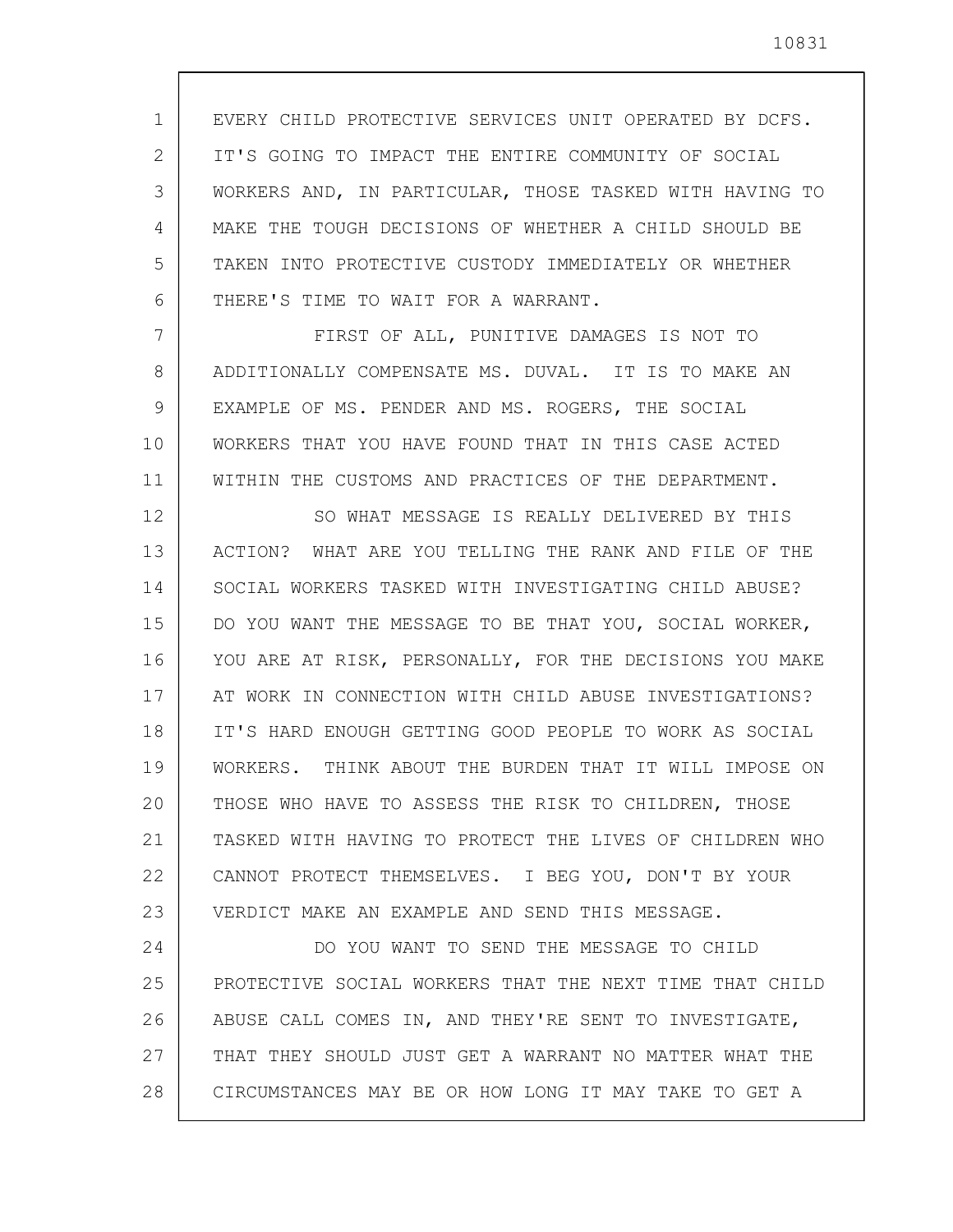1 2 3 4 5 6 7 8 9 10 11 12 13 14 15 16 17 18 19 20 21 22 23 24 25 26 27 28 WARRANT OR THE RISK TO THE CHILD? JUST KEEP THAT CHILD WITH THE PARENT WHO MAY BE BEATING OR TORTURING THE CHILD, SEXUALLY ABUSING THAT CHILD, OR KEEPING THAT CHILD LOCKED UP AND CHAINED TO A BEDPOST BECAUSE YOU BETTER GET A WARRANT OR ELSE YOU MAY PERSONALLY BE RESPONSIBLE OR LIABLE IF YOU WERE WRONG IN THAT DECISION. I DON'T THINK THIS IS THE MESSAGE YOU WANT TO SEND BY A FURTHER VERDICT AGAINST THESE SOCIAL WORKERS. THE SECOND REASON FOR PUNITIVE DAMAGES IS PUNISHMENT. NOW, DON'T THINK FOR A MOMENT THAT PUNISHMENT WON'T BE IMPOSED. THE VERDICT YOU HAVE RENDERED IS A PUBLIC RECORD AND WILL FOLLOW MS. PENDER AND MS. ROGERS FOR THE REST OF THEIR CAREERS. MS. PENDER IS ALREADY ON DISABILITY, IS NO LONGER WORKING, AND, IN FACT, MAY NOT BE ABLE TO RETURN TO WORK AS A SOCIAL WORKER. SHE HAS CERTAINLY NOT WORKED DOING CHILD ABUSE INVESTIGATIONS IN NUMEROUS YEARS. AND MS. ROGERS IS ALSO NO LONGER WORKING IN EMERGENCY RESPONSE. LADIES AND GENTLEMEN, THESE SOCIAL WORKERS HAVE BEEN PUNISHED ENOUGH. MS. DUVAL HAS BEEN SUFFICIENTLY COMPENSATED BY YOUR VERDICT. PLEASE DO JUSTICE AND AWARD NO PUNITIVE DAMAGES. THANK YOU. THANK YOU, YOUR HONOR. THE COURT: MR. MCMILLAN, YOU HAVE THE LAST WORD. MR. MCMILLAN: THANK YOU, YOUR HONOR.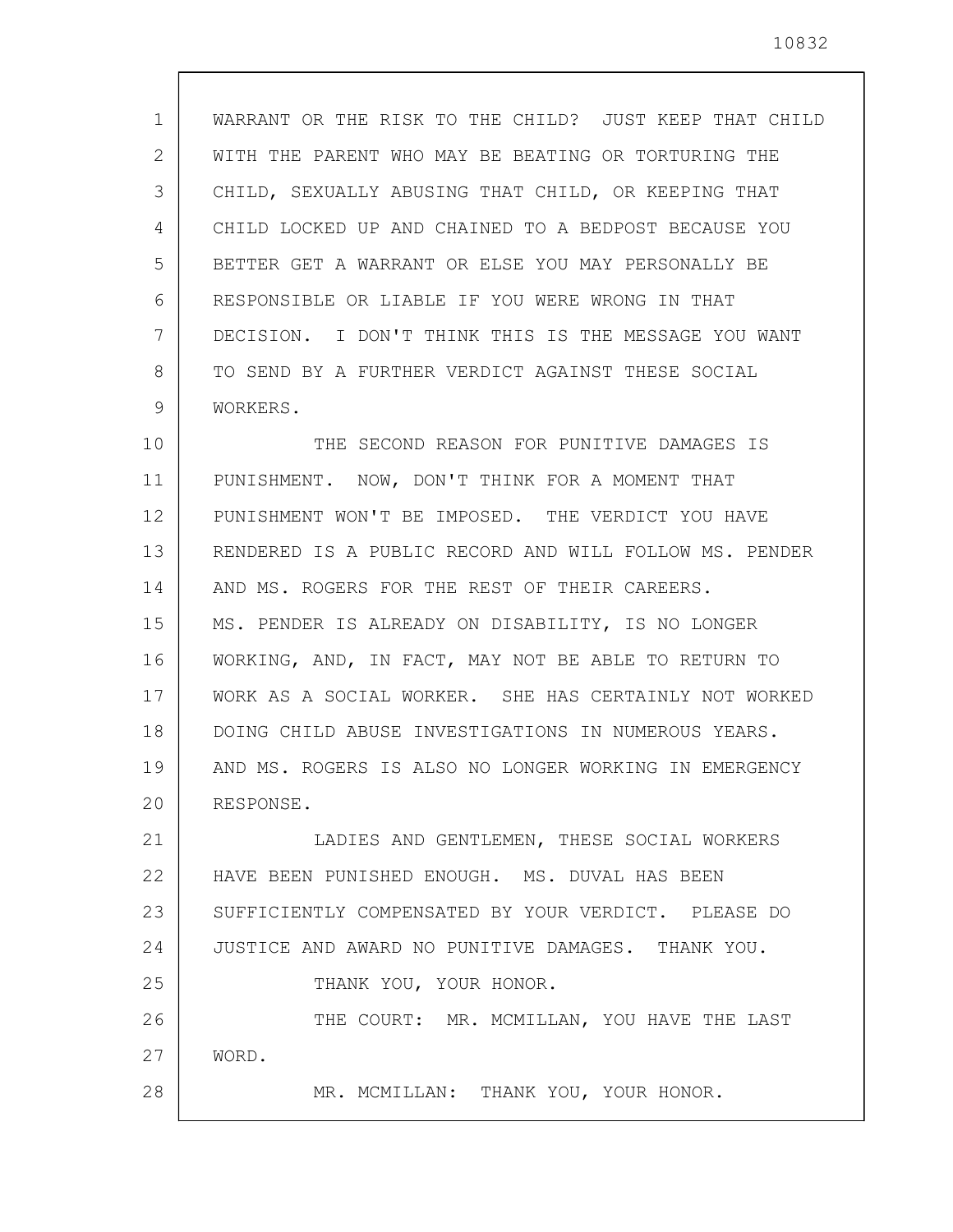| $\mathbf 1$ | NOW, MR. GUTERRES IS BASICALLY UP HERE BEGGING         |
|-------------|--------------------------------------------------------|
| 2           | FOR YOUR MERCY. AND I REMEMBER A LONG TIME AGO NOW,    |
| 3           | MAYBE SIX WEEKS, I THINK, BACK IN THE VERY BEGINNING,  |
| 4           | MAYBE FIVE WEEKS AGO, WHEN MS. DUVAL WAS ON THE STAND, |
| 5           | AND SHE RELIVED FOR US THE MOMENT WHEN HER BABY WAS    |
| 6           | TAKEN. AND SHE BEGGED. DO YOU REMEMBER THAT? SHE       |
| 7           | BEGGED THEM NOT TO DO THIS, THAT THEY WERE MAKING A    |
| 8           | MISTAKE. HER PLEAS FELL ON DEAF EARS.                  |
| 9           | THE NEXT TIME -- AND THERE WILL BE A NEXT              |
| 10          | TIME -- REMEMBER MR. POWELL AND MR. COX, THEY CAME IN  |
| 11          | HERE AND TOLD YOU ABOUT THEIR EXPERIENCES SUING THE    |
| 12          | COUNTY OF LOS ANGELES FOR THESE EXACT SAME THINGS,     |
| 13          | SEIZING CHILDREN WITHOUT WARRANTS AND A WHOLE SUNDRY   |
| 14          | LIST OF OTHER MISCONDUCT, AND YOU'VE SEEN QUITE A BIT  |
| 15          | OF THAT AS WELL. AND THEY'VE BEEN DOING IT FOR ALMOST  |
| 16          | A DECADE.                                              |
| 17          | DID THOSE MESSAGES MAKE IT UP TO THE BOARD OF          |
| 18          | SUPERVISORS AND MORE TRAINING AND POLICIES AND         |
| 19          | ENFORCEMENT AND DISCIPLINE GET METED OUT? DO YOU       |
| 20          | REMEMBER? NOT A SINGLE SOCIAL WORKER IN THE LAST TEN   |
| 21          | YEARS HAS EVER BEEN DISCIPLINED FOR WHAT THEY DID TO   |
| 22          | MS. DUVAL HERE IN SPITE OF THE FACT THAT THEY'VE BEEN  |
| 23          | SUED DOZENS OF TIMES. SO WHEN HE COMES IN HERE AND HE  |
| 24          | SAYS, "REST ASSURED, BELIEVE ME, WE'VE HEARD THE       |
| 25          | MESSAGE THIS TIME, " WHAT ABOUT THE LAST TIME AND THE  |
| 26          | TIME BEFORE THAT? NO.                                  |
| 27          | I'LL TELL YOU A LITTLE STORY, IT RELATES TO            |
| 28          | THE PURPOSE AND THE EFFECT OF DISCIPLINE, OF           |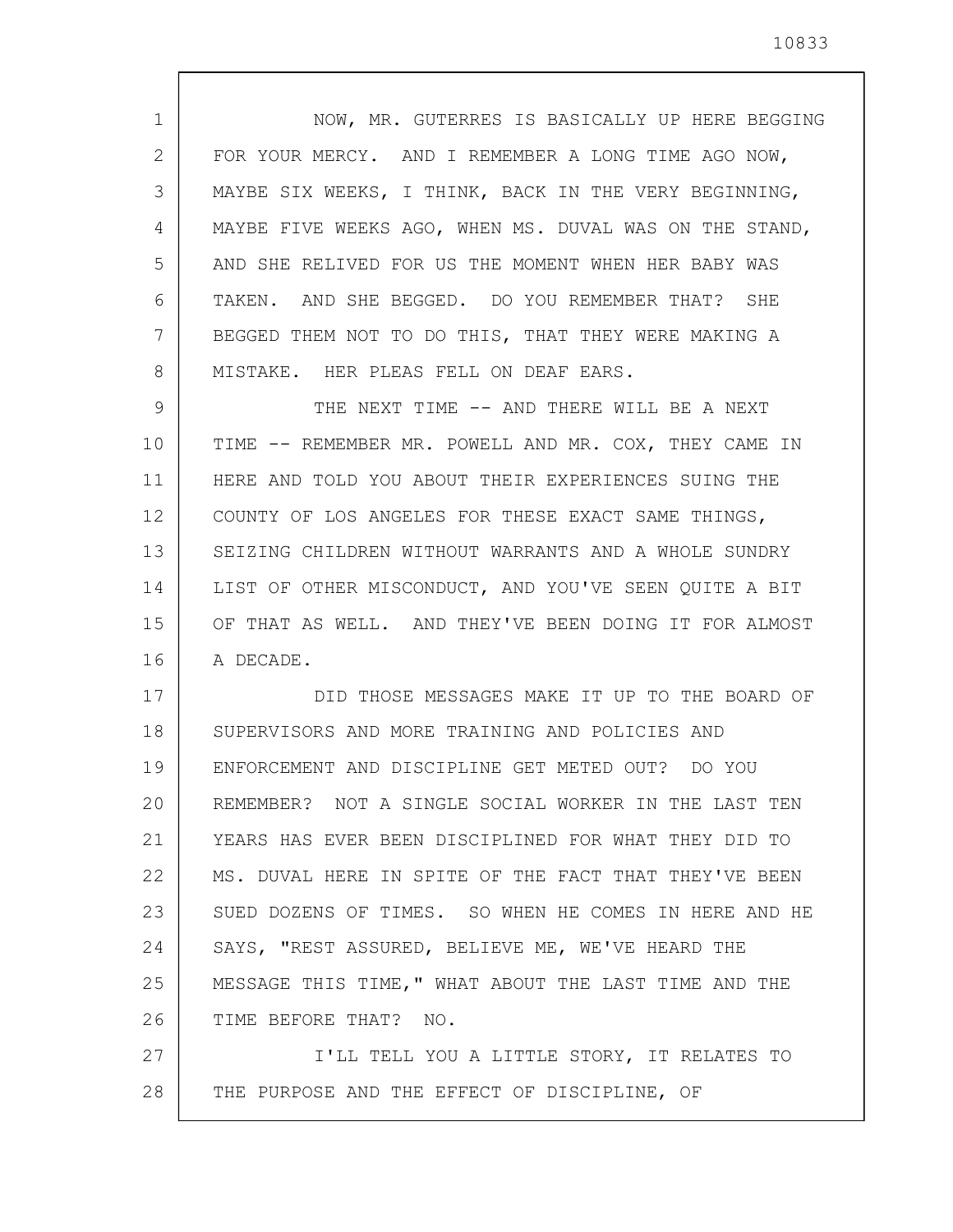10834

1 2 3 4 5 6 7 8 9 10 11 PUNISHMENT. WHEN I WAS A KID, I HAD A PRETTY FOUL MOUTH. AND MY GRANDMOTHER, ACTUALLY, SHE -- SHE WAS PRETTY TOUGH. SHE USED TO WASH MY MOUTH OUT WITH SOAP WHENEVER SHE'D HEAR ME SAYING THESE. AND IT GOT TO THE POINT WHERE IT REALLY WAS NOT EFFECTIVE. IT GOT TO THE POINT WHERE I REALLY DIDN'T MIND, IN FACT, EVEN TODAY, SOMETIMES IF I'M AWAY FROM HOME AND I RUN OUT OF TOOTHPASTE, I'LL USE A LITTLE SOAP. IT'S REALLY NOT THAT BIG OF A DEAL. AND SHE FIGURED THAT OUT, THAT THESE MINOR SLAPS ON THE WRIST, THEY REALLY WERE INEFFECTIVE WITH ME.

12 13 14 15 16 17 18 SO WHAT SHE DID IS SHE SAT ME DOWN AND SHE TOLD ME, "THE NEXT TIME, THE NEXT TIME I HEAR THAT, YOU'RE GOING TO GO OUT IN THE BACKYARD, AND YOU'RE GOING TO CUT A SWITCH OFF THE PEACH TREE." AND SHE GAVE ME VERY SPECIFIC SPECIFICATIONS FOR IT. IT COULDN'T BE ANYTHING SMALLER THAN MY FINGER OR SHE WOULD GO CUT ONE HERSELF.

19 20 21 22 23 24 25 26 27 28 WELL, IT WAS PREDICTABLE, OF COURSE, I WENT OUT AND I GOT CAUGHT AGAIN RUNNING MY MOUTH. SO IT WAS IMPORTANT -- SHE HAD FIVE GRANDSONS, WE'RE ALL UP THERE TOGETHER. WE ALL HAD THE SAME ISSUES EVERY NOW AND THEN, BUT I WAS THE ONE THAT GOT IT, I WAS THE ONE THAT GOT CAUGHT. WHEN SHE TOOK THAT SWITCH, SHE LINED EVERYBODY UP SO THEY COULD ALL WATCH, AND SHE DID IT. AND IT HURT. AND I NEVER FORGOT. AND THE IMPORTANT THING IS NEITHER DID MY COUSINS. THEY NEVER GOT THE SWITCH BECAUSE I DID AND THEY SAW IT.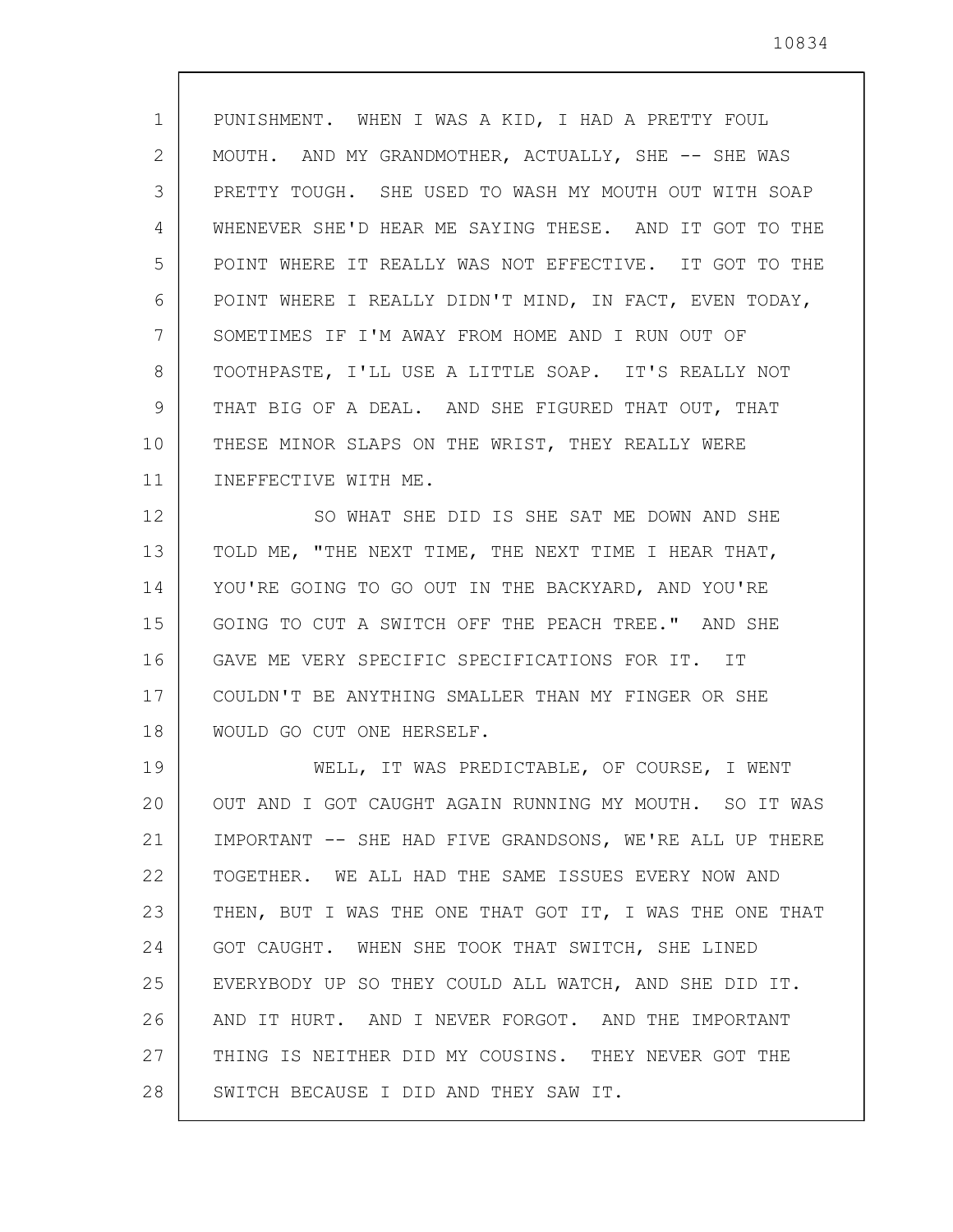| $\mathbf{1}$ | AND THAT IS THE EFFECT WE'RE LOOKING FOR WHEN           |
|--------------|---------------------------------------------------------|
| 2            | WE PUNISH IS TO DETER THIS SORT OF FUTURE BEHAVIOR IN   |
| 3            | EVERYBODY. AND YEAH, WE WANT TO PUNISH THE WRONGDOERS,  |
| 4            | OF COURSE, BUT WE WANT TO MAKE SURE THAT WE'RE NOT      |
| 5            | SUBJECTED AS A COMMUNITY, WE ARE NOT SUBJECTED TO PETTY |
| 6            | PERSONALITY DIFFERENCES OR THIS SORT OF UNPROFESSIONAL  |
| 7            | BEHAVIOR. IT'S IMPORTANT THAT IN EVERYTHING THE         |
| 8            | GOVERNMENT DOES, EVERYTHING THE GOVERNMENT DOES, THAT   |
| 9            | THEY RECOGNIZE THAT THERE ARE LIMITATIONS AND THERE     |
| 10           | WILL BE PUNISHMENT IF THEY STEP BEYOND THOSE            |
| 11           | LIMITATIONS.                                            |
| 12           | SO WE ASK YOU, IF YOUR INCLINATION IS TO GRANT          |
| 13           | MERCY, BECAUSE THAT'S WHAT'S IN YOUR HANDS RIGHT NOW,   |
| 14           | IF YOUR INCLINATION IS TO GRANT MERCY, DON'T GIVE THEM  |
| 15           | MORE MERCY THAN THEY GAVE HER.                          |
| 16           | THANK YOU.                                              |
| 17           | THE COURT: ALL RIGHT. THANK YOU. AT THIS                |
| 18           | TIME, LADIES AND GENTLEMEN OF THE JURY, YOU WILL RETURN |
| 19           | TO THE JURY ROOM TO DELIBERATE ON THE ISSUES PRESENTED  |
| 20           | TO YOU. THERE IS A VERDICT FORM WHICH WILL CALL UPON    |
| 21           | YOU TO ANSWER ONE QUESTION WHICH WOULD APPLY TO EACH OF |
| 22           | THE TWO PERSONS BEFORE YOU. THAT VERDICT FORM WILL BE   |
| 23           | DELIVERED TO YOU VERY SHORTLY. AND I WILL HAVE THE      |
| 24           | INSTRUCTIONS WHICH HAVE PREVIOUSLY BEEN GIVEN RETURNED  |
| 25           | TO YOU INCLUDING THE ADDITIONAL INSTRUCTION WHICH I     |
| 26           | JUST READ TO YOU.                                       |
| 27           | YOU SHOULD NOW RETIRE AND BEGIN YOUR                    |
| 28           | DELIBERATIONS.                                          |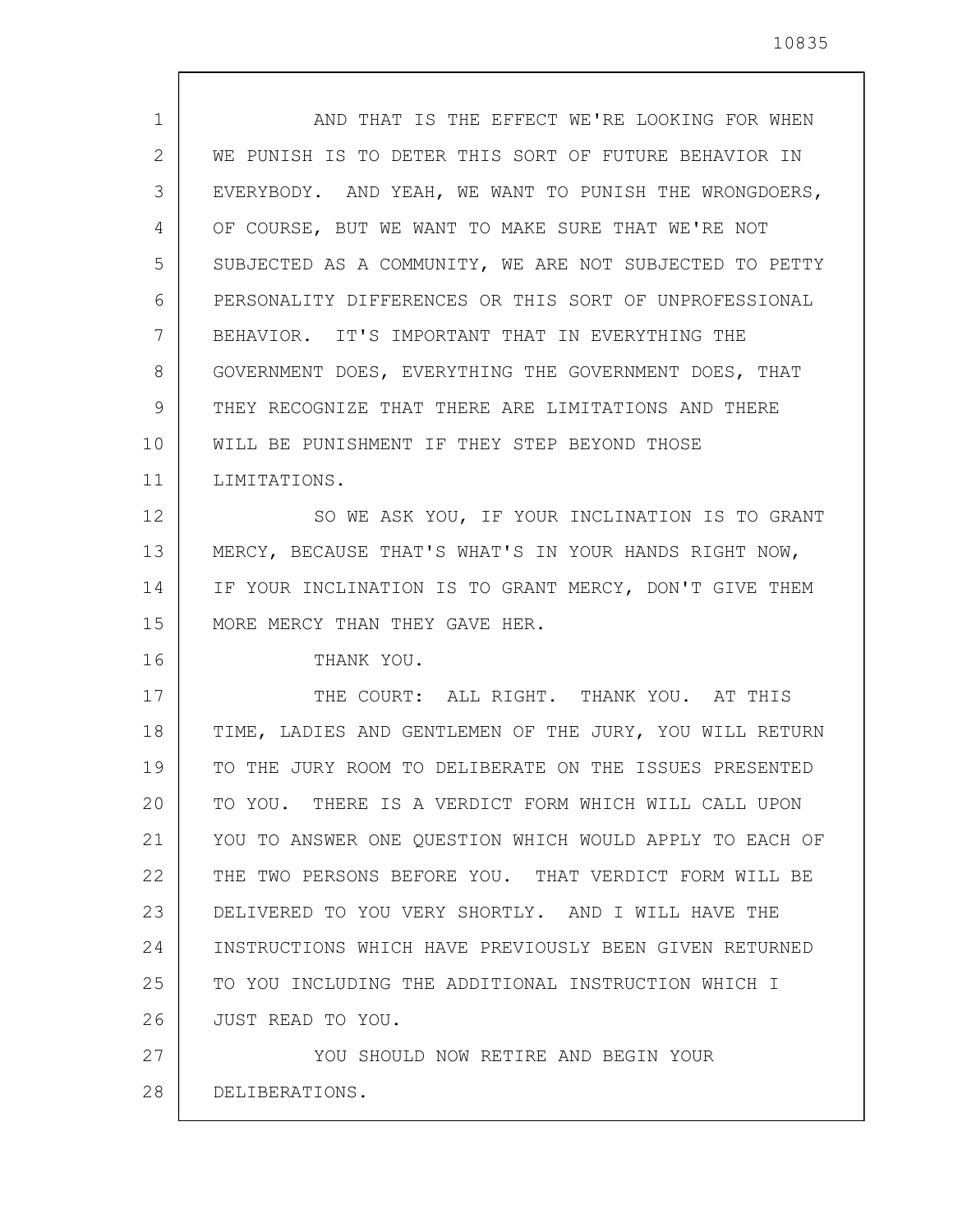1 2 3 4 5 6 7 8 9 10 11 12 13 14 15 16 17 18 19 20 21 22 23 24 25 26 27 28 (JURY EXCUSED) THE COURT: ON THE RECORD. COUNSEL ARE PRESENT. ALL JURORS HAVE LEFT THE COURTROOM. JUST A COUPLE OF QUICK THINGS. ONE, MR. MCMILLAN, YOU HAD FILED A SUGGESTED VERDICT FORM THIS MORNING. IT HASN'T ACTUALLY BEEN FILED. I'M HAPPY TO FILE IT, ALTHOUGH I DON'T THINK IT MAKES ANY DIFFERENCE BECAUSE EACH VERDICT FORM CALLED FOR THE SAME INFORMATION. MR. MCMILLAN: THAT'S CORRECT, YOUR HONOR THERE'S NO NEED. THE COURT: OKAY. AND YOU ALSO DID FILE A SUGGESTED FORM VERSION OF CACI INSTRUCTION 3942, WHICH THE COURT GAVE WITH SOME MODIFICATIONS. THE INSTRUCTION GIVEN EACH FOR ITSELF. MY QUESTION IS DO YOU WANT TO FILE AND MAKE A REQUEST THAT THIS VERSION OF 3942 BE FILED? MR. MCMILLAN: THERE'S NO NEED, YOUR HONOR. THANK YOU. THE COURT: ALL RIGHT. THANKS VERY MUCH. WELL, THEN JUST AS BEFORE, LET US KNOW WHERE YOU ARE, AND WE'LL GET IN TOUCH WITH YOU RIGHT AWAY AS SOON AS WE HEAR FROM THE JURY. MR. MCMILLAN: THANK YOU, YOUR HONOR. MR. GUTERRES: THANK YOU, YOUR HONOR. MR. MCMILLAN: AND IF YOU DON'T MIND, I'D LIKE TO EXTEND MY APOLOGIES TO THE CASE THAT'S COMING IN RIGHT BEHIND US. THE COURT: YEAH, YOU OWE THEM. I'M NOT SURE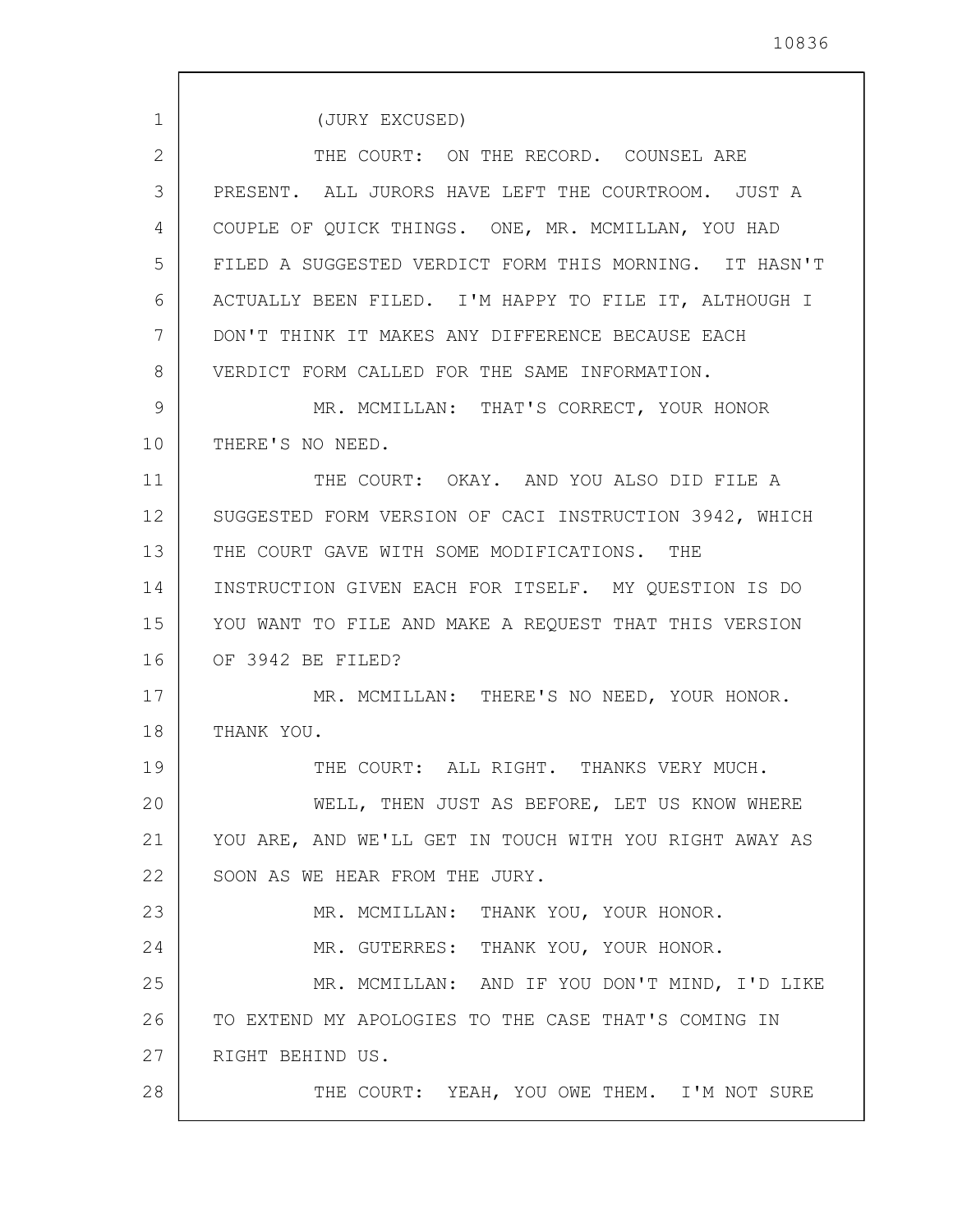1 2 3 4 5 6 7 8 9 10 11 12 13 14 15 16 17 18 19 20 21 22 23 24 25 26 27 28 WHAT IT IS. (RECESS) (JURY PRESENT) THE COURT: EVERYONE MAY BE SEATED. WE'RE ON THE RECORD. EVERYBODY IS PRESENT. HAS THE JURY REACHED A VERDICT ON THIS PHASE? PRESIDING JUROR: YES, SIR. THE COURT: AND WILL YOU GIVE THE VERDICT FORM TO OUR COURT ATTENDANT. I'M GOING TO ASK THE CLERK TO READ THE VERDICT, PLEASE. THE CLERK: TITLE OF COURT AND CAUSE, VERDICT FORM, PUNITIVE DAMAGES. WE THE JURY ANSWER THE QUESTION SUBMITTED TO US AS FOLLOWS: 1, WHAT AMOUNT OF PUNITIVE DAMAGES, IF ANY, DO YOU AWARD RAFAELINA DUVAL FROM SUSAN PENDER? ANSWER: 0. QUESTION TWO, WHAT AMOUNT OF PUNITIVE DAMAGES, IF ANY, DO YOU AWARD RAFAELINA DUVAL FROM KIMBERLY ROGERS? ANSWER: 0. SIGNED ELEANOR HAHN, PRESIDING JUROR, DATED NOVEMBER 4TH, 2016. LADIES AND GENTLEMEN OF THE JURY, IS THIS YOUR VERDICT, SO SAY YOU ONE SO SAY YOU ALL? THE JURY: YES. THE COURT: DO YOU WANT THE JURY POLLED? MR. MCMILLAN: NO, YOUR HONOR.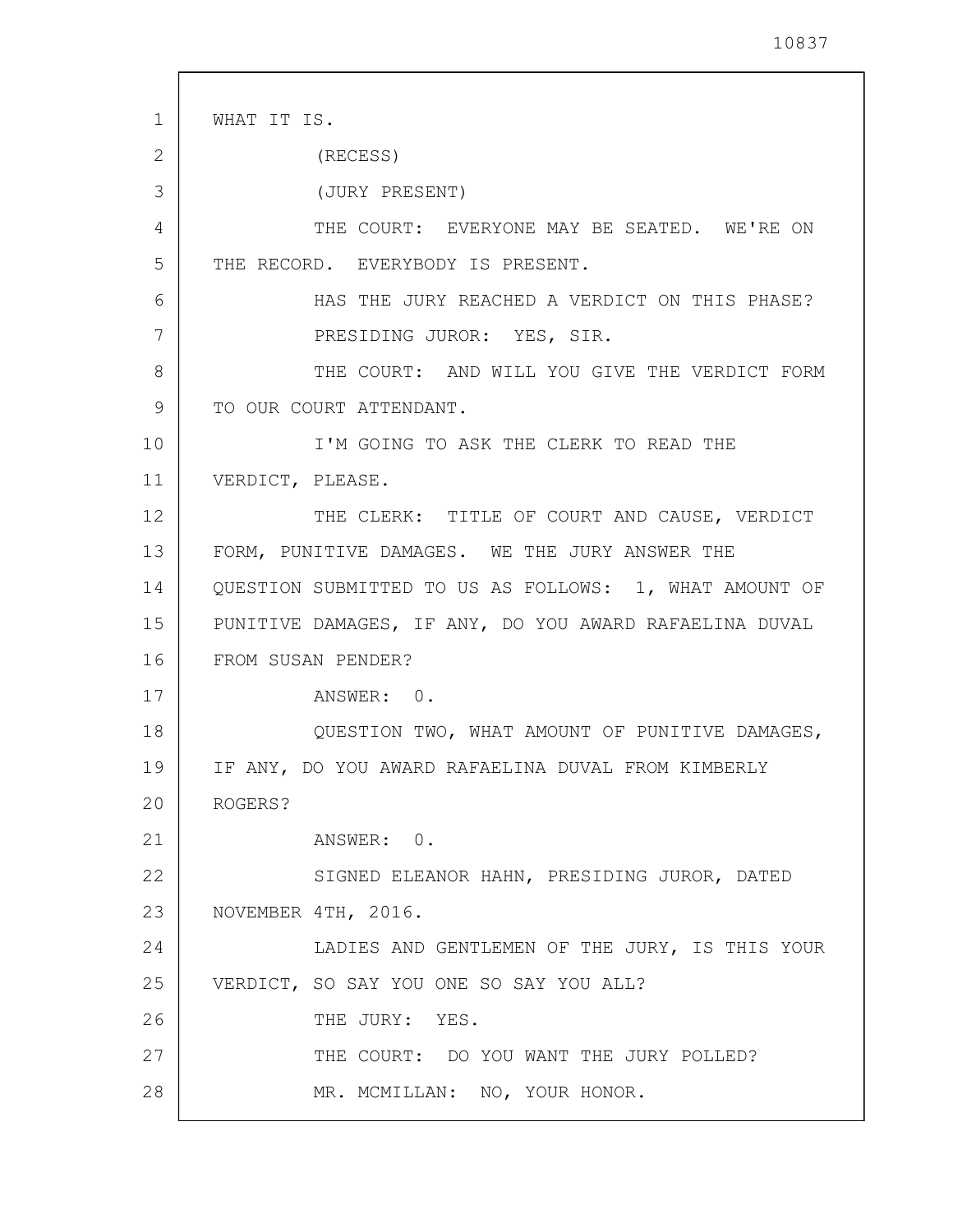THE COURT: OKAY.

1

| $\overline{2}$ | WELL, SO YOU WANT ME TO HURRY YOU OUT THE               |
|----------------|---------------------------------------------------------|
| 3              | DOOR. BEFORE I DO THAT, THERE'S A COUPLE QUICK THINGS.  |
| 4              | WE'RE GOING TO GET YOU OUT THE DOOR. IN A MOMENT, WHEN  |
| 5              | I DISCHARGE YOU, YOU ARE RELIEVED OF ALL DUTIES IN THIS |
| 6              | CASE. THAT MEANS SEVERAL THINGS. ONE, AFTER YOU'RE      |
| 7              | DISCHARGED, I'M GOING TO INVITE YOU BECAUSE I WANT TO   |
| 8              | THANK YOU ALL PERSONALLY. AND YOU'RE NOT REQUIRED TO    |
| 9              | DO IT ONCE YOU'RE DISCHARGED, YOU'RE OUT OF HERE IF YOU |
| 10             | WANT TO. FOR THOSE THAT'LL STAY FOR JUST A MOMENT,      |
| 11             | I'LL HAVE DEANNA BRING YOU INTO CHAMBERS SO I CAN GET A |
| 12             | CHANCE TO SHAKE YOUR HAND AND THANK VERY ONE OF YOU.    |
| 13             | WHEN I TELL YOU YOU'RE DISCHARGED, IT DOES              |
| 14             | MEAN, AMONG OTHER THINGS, THAT AFTER YOU LEAVE HERE,    |
| 15             | I'M GOING TO HAVE YOU GO DOWNSTAIRS TO ROOM 253, THE    |
| 16             | JURORS' ASSEMBLY ROOM TO CHECK OUT. IT ALSO MEANS AT    |
| 17             | THAT TIME THAT YOU ARE THEN RELIEVED OF THE ADMONITION  |
| 18             | I'VE BEEN GIVING YOU FOR MUCH TOO LONG. AND SO THAT     |
| 19             | MEANS THAT ONCE YOU'RE RELIEVED OF THE ADMONITION,      |
| 20             | YOU'RE THEN FREE TO TALK ABOUT THE CASE, ALTHOUGH       |
| 21             | YOU'RE NOT REQUIRED TO DO SO OR COMPELLED TO DO SO.     |
| 22             | AND IT'S REALLY YOUR CHOICE.                            |
| 23             | IT IS COMMON AFTER A VERDICT HAS BEEN RECEIVED          |
| 24             | THAT THE ATTORNEYS IN PARTICULAR BUT SOMETIMES THE      |
| 25             | PARTIES LIKE TO TALK TO THE JURY A LITTLE BIT. AND      |
| 26             | THAT'S ENTIRELY UP TO YOU. YOU'RE NOT REQUIRED TO DO    |
| 27             | SO. YOU'RE ENTITLED JUST TO SAY, "OKAY. I'VE DONE MY    |
| 28             | JOB, AND I'M GOING TO GO ON." AND SO WE LEAVE THAT UP   |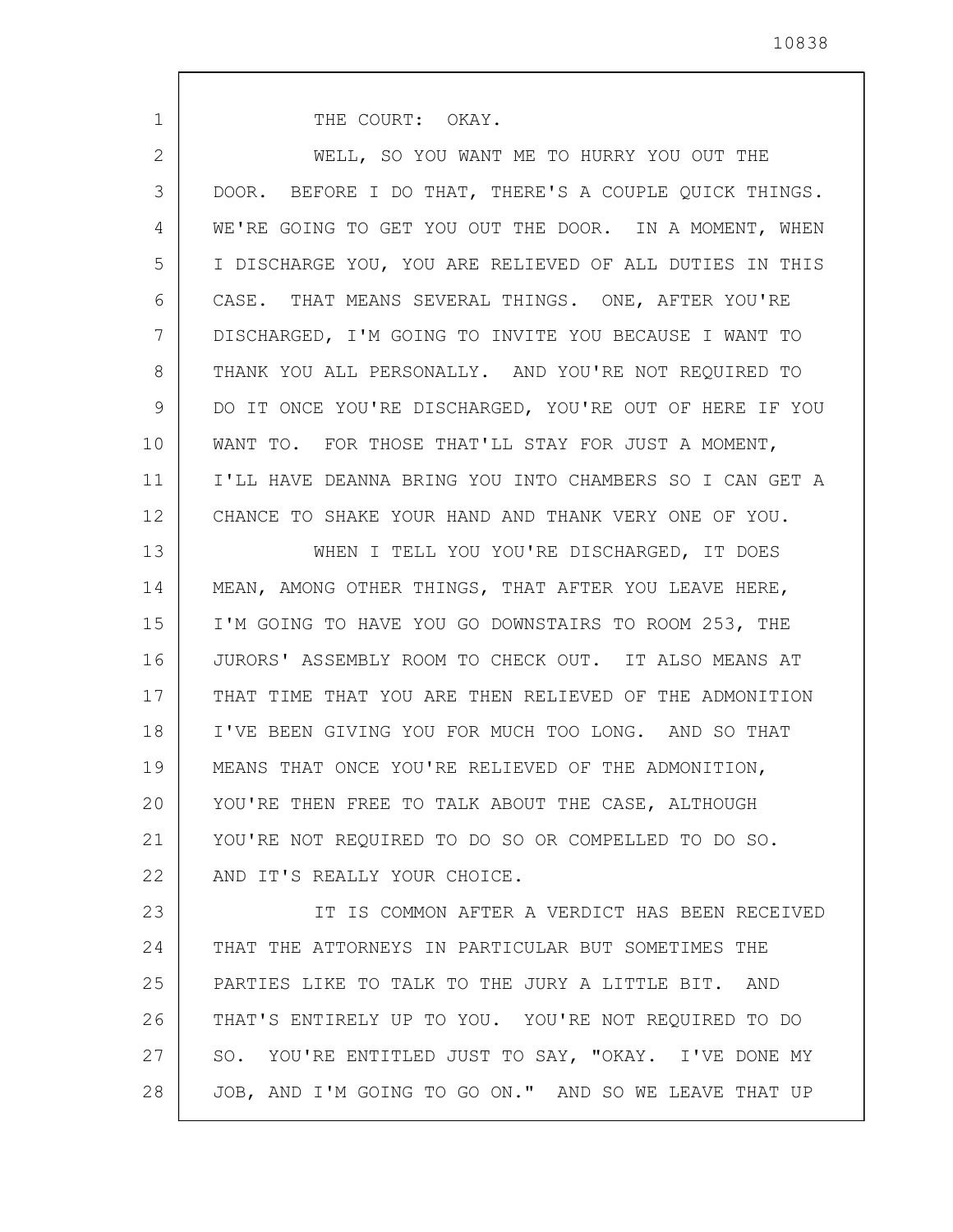| $\mathbf{1}$ | TO YOU ENTIRELY. IT ALSO MEANS YOU CAN TALK TO OTHERS.  |
|--------------|---------------------------------------------------------|
| 2            | LET ME TELL YOU ONE THING, AND THIS IS JUST             |
| 3            | CAUTIONARY FROM THE COURT'S POINT OF VIEW. IT IS        |
| 4            | POSSIBLE SOMETIMES AFTER THERE'S BEEN A VERDICT IN A    |
| 5            | CASE THAT JURORS ARE CONTACTED BY SOMEBODY. AND I WANT  |
| 6            | TO ASSURE YOU THAT WE DO NOT PROVIDE ANY PERSONAL       |
| 7            | INFORMATION ABOUT YOU TO ANYONE. THAT IS PHONE NUMBERS  |
| 8            | OR ADDRESSES OR ANYTHING ELSE. SO IF SOMEONE CONTACTS   |
| 9            | YOU, THEY BY THEIR OWN MEANS HAVE CONTACTED YOU.        |
| 10           | SECONDLY, IT IS EXTREMELY UNLIKELY THAT ANYONE          |
| 11           | FROM THE COURT WOULD EVER CONTACT YOU BY PHONE ONCE     |
| 12           | YOU'VE BEEN DISCHARGED OR PERHAPS BY OTHER MEANS, WHICH |
| 13           | WOULD BE POSSIBLE, ALTHOUGH ALSO HIGHLY UNLIKELY. AND   |
| 14           | I TELL YOU THAT BECAUSE SOMETIMES PEOPLE CALL YOU AND   |
| 15           | NOT NECESSARILY A MISREPRESENTATION, MAY CAUSE YOU TO   |
| 16           | BELIEVE THAT IT REALLY IS SOMEONE FROM THE COURT ASKING |
| 17           | FOR SOME KIND OF INFORMATION FROM YOU. THAT WON'T       |
| 18           | HAPPEN.                                                 |
| 19           | SO IF THAT OCCURS, AND THIS IS SOMETHING I              |
| 20           | DON'T EXPECT IT TO OCCUR, BUT I DO NEED TO TELL YOU     |
| 21           | THAT IF THE COURT EVER NEEDS ANY FURTHER CONNECTION TO  |
| 22           | YOU IN WHATEVER WAY, YOU WILL BE PROVIDED SPECIFIC      |
| 23           | VERIFICATION OF WHO IT IS AND THEIR REPRESENTATION OF   |
| 24           | THE COURT. AND THAT IS ALSO EXTREMELY UNLIKELY TO       |
| 25           | OCCUR.                                                  |
| 26           | SO NOW I'M GOING TO SOMETHING, TO ME, THAT IS           |
| 27           | CONSIDERABLY MORE IMPORTANT. TO THOSE -- WHAT I WAS     |
| 28           | JUST TELLING YOU IS JUST CAUTIONARY. WHEN WE STARTED    |

 $\mathsf{l}$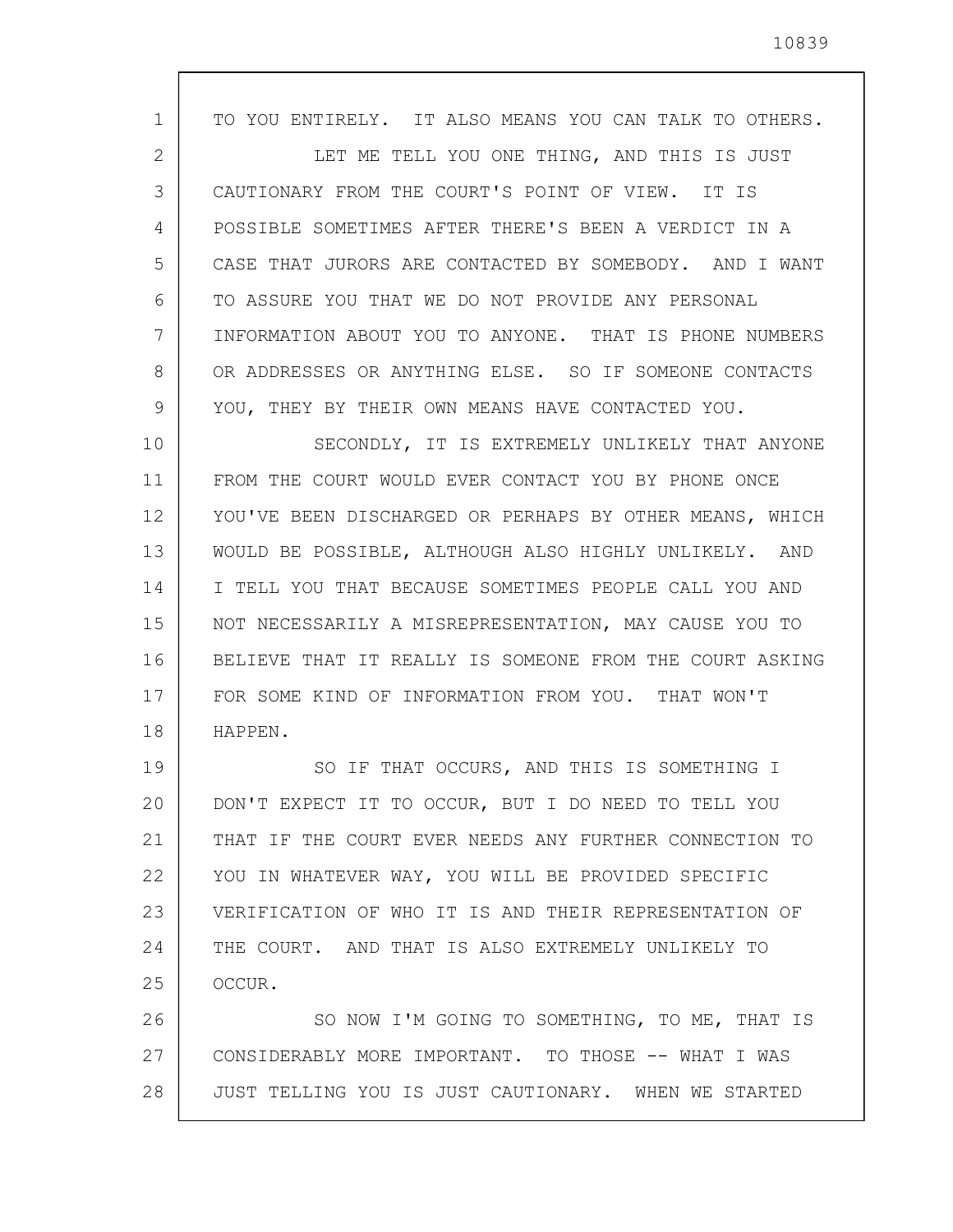1 2 3 4 5 6 7 8 9 10 11 12 13 14 15 16 17 18 19 20 21 22 23 24 25 26 27 28 THE CASE, I THINK DURING THE JURY SELECTION, AND SOMEWHERE ALONG THE LINE, I MENTIONED THAT ALL OF US HAVE IN CALIFORNIA A CONSTITUTIONAL RIGHT TO A TRIAL BY JURY IN BOTH CIVIL AND CRIMINAL CASES. AND WE COULDN'T HONOR THAT RIGHT THAT WE ALL HAVE UNLESS WE HAVE PERSONS LIKE YOURSELVES WHO ARE WILLING TO PROVIDE THAT SERVICE. I THINK EVERYBODY, WHEN THEY GET SUMMONED FOR JURY DUTY, INCLUDING MYSELF, WISH, "OH, BOY. AM I REALLY GOING TO HAVE TO DO THIS?" AND WE ALL NEED TO SERVE. I THINK MYSELF, I HATE TO ADMIT TO IT, BUT I THINK WHEN I GET CALLED FOR JURY DUTY, IT'S A BETTER USE OF MY TIME TO BE HERE CONDUCTING TRIALS THAN ADDING ONE PERSON TO A JURY TO HEAR A CASE SOMEWHERE ELSE. NOW, CHANCES ARE PRETTY GOOD THAT WOULDN'T HAPPEN BECAUSE THE LAWYERS PROBABLY WOULDN'T WANT ME ANYWAY, AND SO I'D PROBABLY END UP GETTING EXCUSED. BUT HAVING SAID ALL THAT, I UNDERSTAND THAT EVERYBODY, WHEN THEY GET THE SUMMONS, THINK, "OH, BOY. AM I GOING TO HAVE TO DO THIS? I HAVE OTHER THINGS TO DO." AND I'M JUST TELLING YOU, I SHARE THE SENTIMENT. BUT IT IS SUCH A VALUABLE SERVICE, AND EVEN THOUGH IT'S AN IMPOSITION ON US, IT'S ONE OF THE VERY SMALL OBLIGATIONS THAT WE HAVE AS CITIZENS TO SOCIETY IN GENERAL. YOU KNOW, YOU HAVE TO PAY TAXES, YOU HAVE TO SERVE ON A JURY. THERE'S NOT MUCH ELSE YOU HAVE TO DO. AND SO BUT FOR PEOPLE LIKE YOU, WE WOULDN'T BE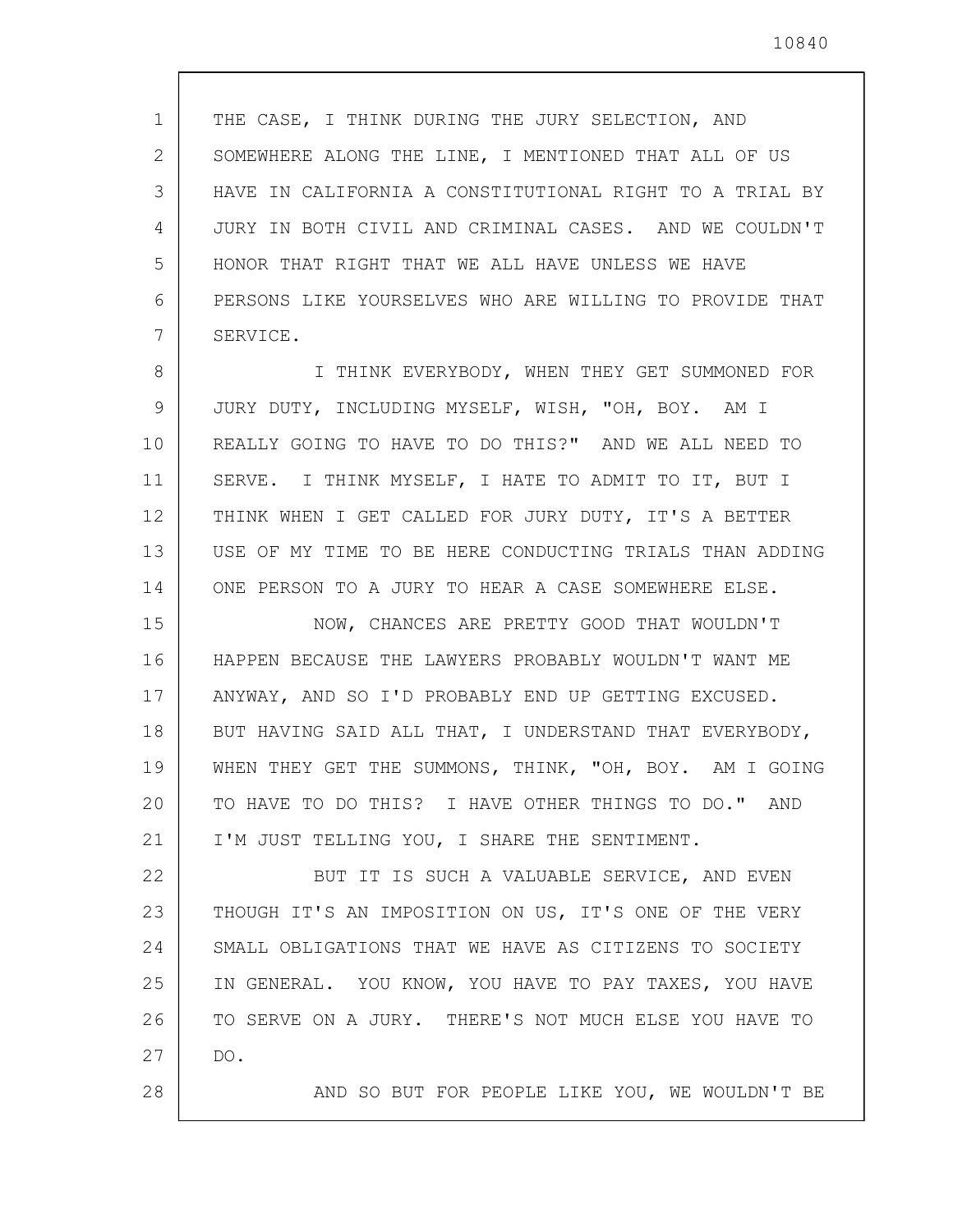1 2 3 4 5 6 7 8 9 10 ABLE TO HONOR THE RIGHTS THAT ALL OF US HAVE. SO THERE'S A DEEP SENSE OF GRATITUDE THAT I EXPERIENCE JUST PERSONALLY. BUT I CAN TELL YOU AS AN OFFICER OF THE STATE OF CALIFORNIA AND A REPRESENTATIVE OF LOS ANGELES SUPERIOR COURT, I CAN TELL YOU ON BEHALF OF THE STATE, ON BEHALF OF THE COUNTY OF LOS ANGELES, LOS ANGELES COUNTY SUPERIOR COURT, AND THEN ME PERSONALLY, I WANT TO TELL YOU HOW GRATEFUL WE ARE AND HOW IMPRESSED I AM WITH THE WILLINGNESS OF PEOPLE TO SERVE.

11 12 13 14 15 16 17 THE HARDEST PART, I TELL THIS TO THE ATTORNEYS, THE HARDEST PART ABOUT GETTING A JURY IS THE SELECTION PROCESS BECAUSE AT THE TIME WHEN YOU FIRST COME IN HERE, YOU'RE STILL HOPING FOR SOME FORM OF INTERVENTION. I WOULDN'T CALL IT NECESSARILY DIVINE INTERVENTION, BUT SOME FORM OF INTERVENTION THAT'S GOING TO GET YOU OUT OF HERE, AND THAT'S NORMAL.

18 19 20 21 22 23 24 25 26 27 28 ONCE WE GET JURORS ON A CASE, THEY'RE ON THE CASE. AND I'VE NEVER HAD -- I GUESS I SHOULD NEVER SAY NEVER. I CAN REMEMBER IN VERY ISOLATED OCCURRENCES WHERE JURORS DID SOMETHING THEY REALLY SHOULDN'T HAVE DONE. BUT OVER MANY YEARS, IT'S VERY FEW AND FAR BETWEEN. AND THE DEVOTION TO THE DUTY IS REALLY, YOU DON'T THINK OF THEM THAT WAY YOURSELF, BUT DEVOTION TO THE DUTY IS RATHER REMARKABLE. AND I CONTINUE AFTER ALL THESE YEARS TO HAVE THE HIGHEST RESPECT FOR THE GREAT -- ALMOST ALL, THE GREAT MAJORITY ALMOST ALL PERSONS THAT COME IN AND CERTAINLY ONCE THEY'RE CHOSEN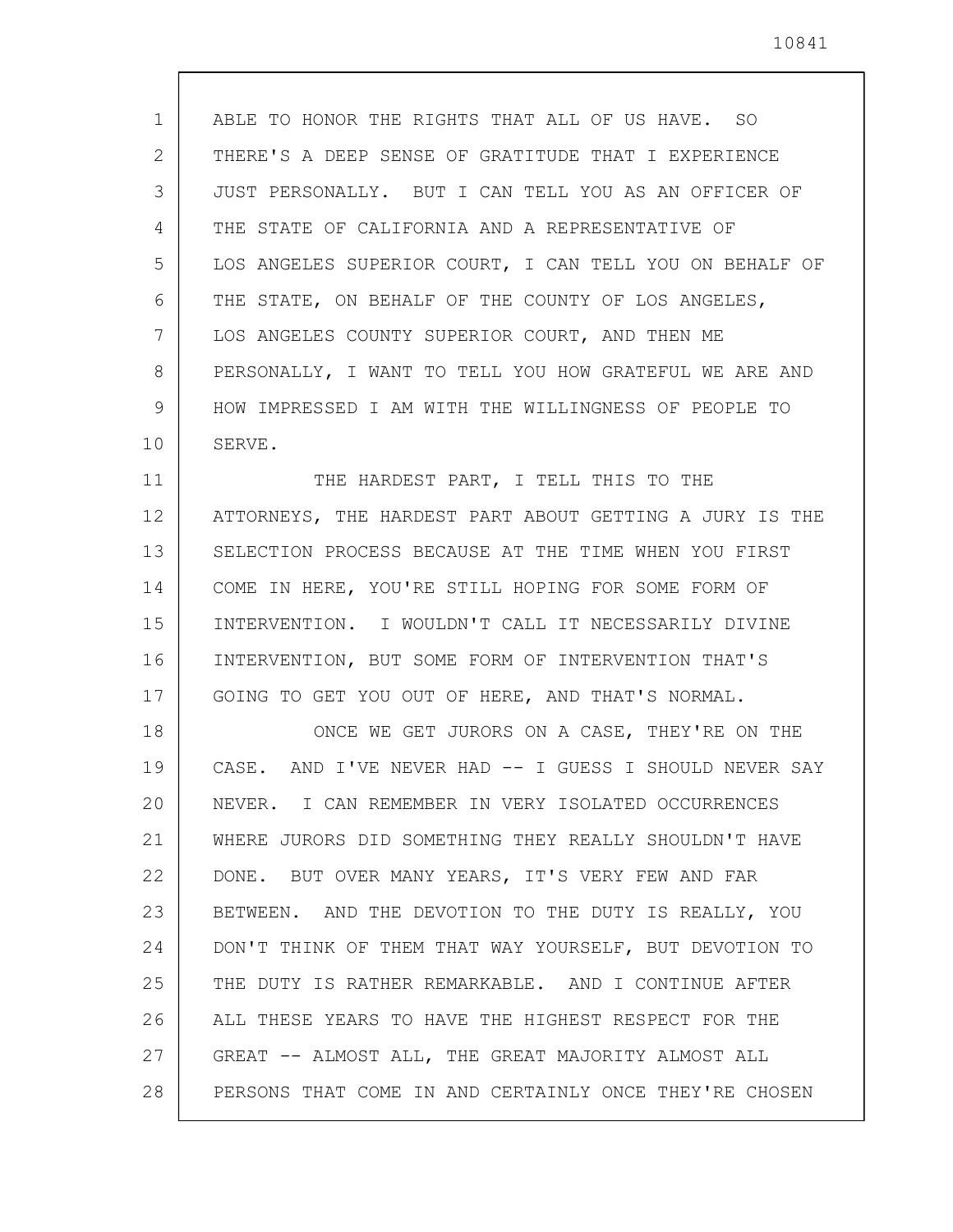1 2 ON A JURY, IT WOULD BE AN EXTREME RARITY FOR SOMEONE TO DO SOMETHING THEY SHOULDN'T DO.

3 4 5 6 7 8 9 10 11 12 13 THEY ALSO DON'T WANT OFF. LOOK, WE HAD AN OPPORTUNITY HERE, WE HAD ONE JUROR HAD TO TAKE CARE OF A COUPLE MATTERS FOR HER MOTHER WHILE YOU WERE HERE. NEVER ASKED TO BE RELIEVED OR DISCHARGED FROM THE JURY, JUST ASKED TO BE ABLE TO HAVE THE TIME. I CAN REMEMBER, AS IT'S BEEN SOME YEARS AGO, BUT I REMEMBER HAVING A JURY ONE TIME WHERE I HAD TWO JURORS WHO HAD PAID FOR A CRUISE, DIFFERENT CRUISES. AND LIKE WE DID WITH JURORS HERE, I SAID, IF WE GET TO THAT POINT AND WE'RE NOT FINISHED AND WE GET TO THAT POINT, I'M GOING TO LET YOU GO.

14 15 16 17 18 19 20 21 SO I'M KEEPING TRACK OF IT AS WE GO ALONG AND REALIZE WE'RE GETTING PRETTY CLOSE, AND NEITHER ONE OF THOSE JURORS HAD SAID ANYTHING TO ME ABOUT THE CRUISE OR THE TIME. SO WITHIN A DAY OR TWO OF THE FIRST ONE, THE OTHER ONE WAS LEAVING LIKE ONE OR TWO DAYS LATER, SO I FINALLY HAD THEM COME IN, WHENEVER IT WAS, AND I SAID, "YOU HAVEN'T SAID ANYTHING, BUT I KNOW THE TIME IS COMING UP. YOU'RE STILL GOING ON THE CRUISE?"

22 23 24 25 26 27 28 AND THEY SAID, "DON'T WORRY ABOUT IT. I CANCELED IT." AND IN BOTH OF THOSE CASES, THERE WAS A PENALTY FOR DOING IT. THEY DID TELL ME THEY WOULD GET PART OF WHAT THEY PAID BACK, BUT THEY WEREN'T GETTING EVERYTHING BACK. THEY WERE SO INTO THAT CASE THAT THEY JUST WERE NOT GOING TO GO. THEY DECIDED I'M GOING TO SEE IT THROUGH UNTIL THE END. AND THIS REALLY IS